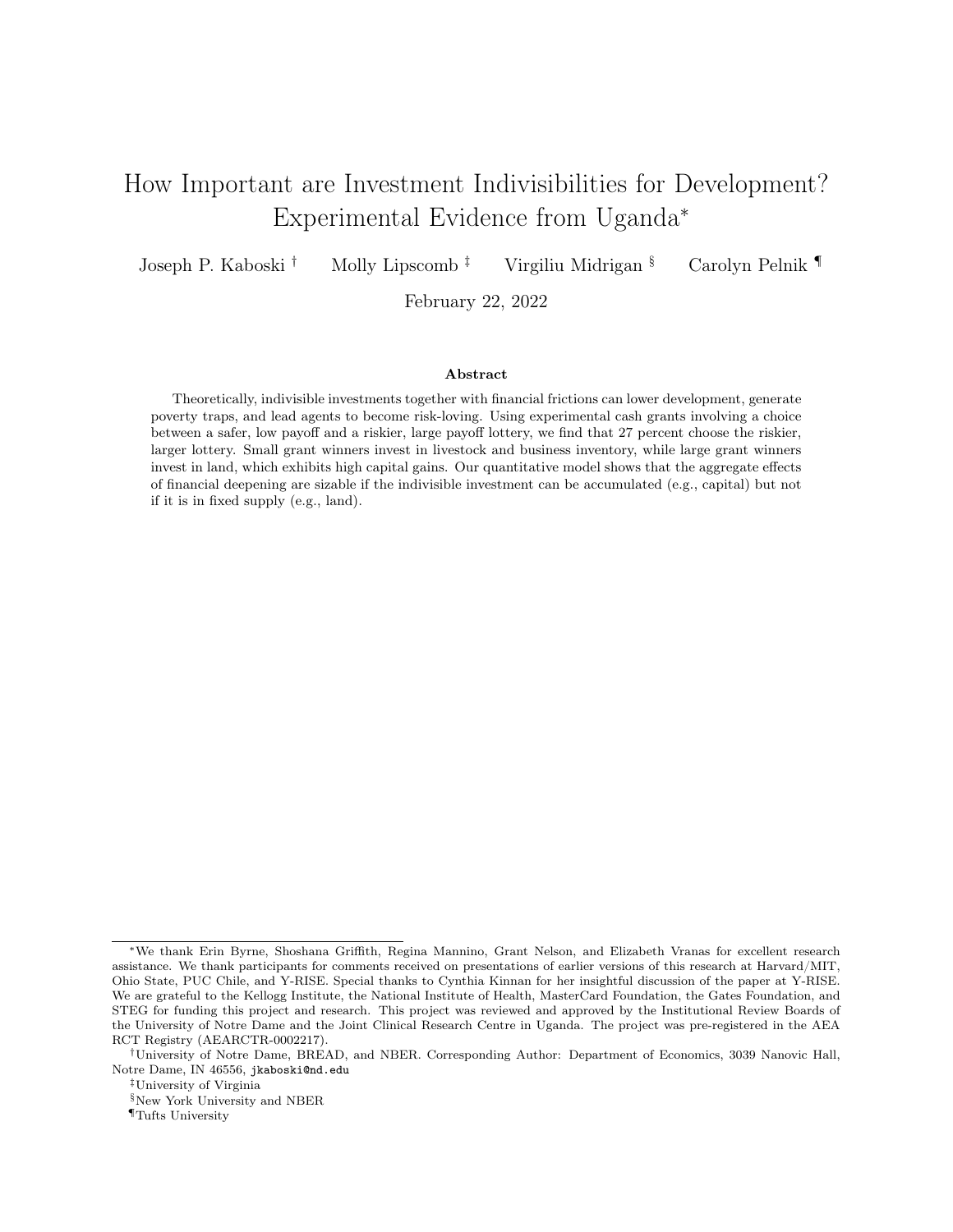## 1 Introduction

Theory suggests that high yield, indivisible investment opportunities can play crucial roles in development. In particular, at the micro level, they can help explain entrepreneurship decisions and savings dynamics [\(Buera,](#page-30-0) [2009;](#page-30-0) [Midrigan and Xu,](#page-32-0) [2014\)](#page-32-0), can lead to poverty traps [\(Banerjee and Newman,](#page-30-1) [1993;](#page-30-1) [Buera et al.,](#page-30-2) [2014\)](#page-30-2), and are important in predicting the effects of financial interventions and poverty programs [\(Kaboski](#page-31-0) [and Townsend,](#page-31-0) [2011;](#page-31-0) [Buera et al.,](#page-30-3) [2015;](#page-30-3) [Banerjee et al.,](#page-30-4) [2019;](#page-30-4) [Buera et al.,](#page-30-5) [2020\)](#page-30-5). At the aggregate level, they are also critical in understanding the quantitative importance of financial frictions on output, productivity, and investment [\(Buera et al.,](#page-30-2) [2014;](#page-30-2) [Midrigan and Xu,](#page-32-0) [2014\)](#page-32-0).

Indivisibilities in high yield investments imply that some households could significantly increase profitability if they had a large amount of additional capital to invest, but may not be able do so with only small amounts of capital if financial frictions are severe. If poor households lack access to credit, they cannot borrow money to make the indivisible investment. Likewise, if returns to incremental savings are low, households may not be able or find it worthwhile to save up to make indivisible investments even when they are high yield. This paper uses a cash grant experiment in rural and semi-urban Uganda to evaluate the quantitative importance of investment indivisibilities in areas with low coverage by financial services firms. Regional capitals in Uganda are a natural environment in which to study the importance of access to investment capital because of the limited existence of formal financial services and the prevalence of micro-entrepreneurs.

Cash grants have become a popular approach to identifying the marginal returns to entrepreneurs [\(De Mel](#page-31-1) [et al.,](#page-31-1) [2008,](#page-31-1) [2014\)](#page-31-2) and to poverty programs more generally [\(Blattman et al.,](#page-30-6) [2014,](#page-30-6) [2016;](#page-30-7) [Haushofer and](#page-31-3) [Shapiro,](#page-31-3) [2016,](#page-31-3) [2018;](#page-31-4) [Egger et al.,](#page-31-5) [2019\)](#page-31-5). While the existing literature has utilized randomized approaches, the innovation in this paper is to combine variation in potential grant size and a choice between lotteries that are comparable in their expected value.<sup>1</sup> This allows us to condition grant size on the participant's choice of small or large lottery, and to observe whether indivisible investments are made for the group that selects into the high-risk lottery. The participant's choice between lotteries allows us to directly observe the characteristics of those most likely to choose riskier options and who expect larger returns from selecting the larger lottery (which in expected value is actually slightly smaller). We find that participants who choose the risky lottery are wealthier and have more business assets.

We relate the impacts of these grants to the predictions from a model in which agents face indivisible investment opportunities. Agents receive uncertain labor income, face risky indivisible investment opportunities, and vary in the productivity of such investments. Inspired by low observed levels of credit, we model stark financial conditions of no credit and a zero-interest saving technology. The calibrated model yields several empirical predictions for the behavior of agents offered the simulated lotteries. Those with high capital productivity and assets below what is needed for the indivisible investment are characterized by

<sup>&</sup>lt;sup>1</sup>Specifically, we offer participants the option of choosing a lottery that pays off a small grant (roughly \$100) with a relatively high probability (50%), or a smaller chance (10%) of winning a much larger grant (roughly \$500). The latter amounts to roughly 10 months of income for the median household. We also offer them the chance to delay payment by one month and earn 3 percent, a high interest rate and non-negligible amount of absolute interest (roughly 2 or 10 days of median income for the small or large grants).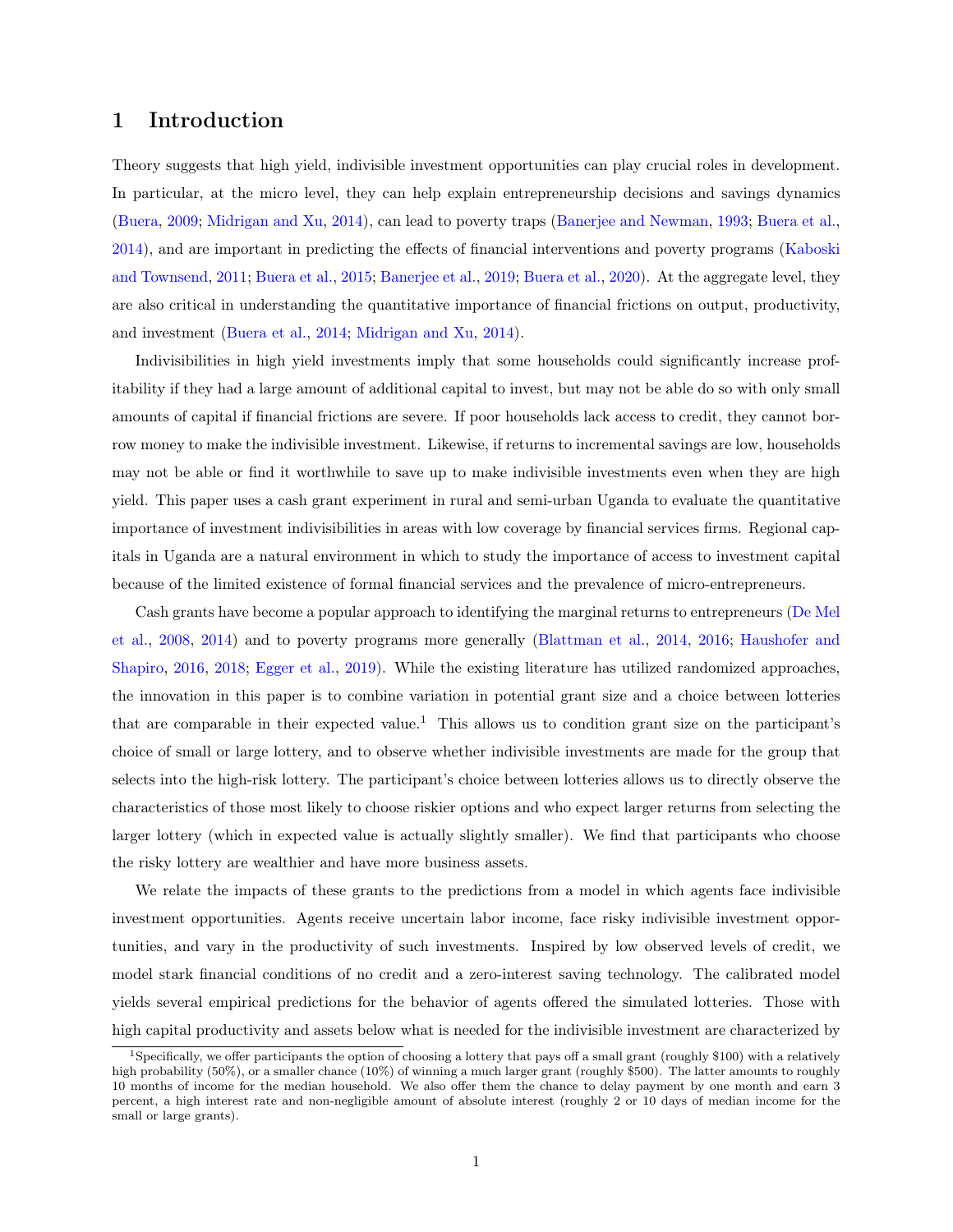risk-loving behavior with varying levels of patience and impatience, due to high potential returns.

Consistent with this theory, we show that a substantial share of the population prefers the riskier option (27 percent). The risky option is preferred especially among high-saving, male, investment-oriented households. These participants are willing to accept a higher risk lottery with comparable (though slightly lower) expected payoff in order to have a chance at winning the investment capital necessary to invest and reach a state with higher wealth.

The endline results show a substantial increase in more divisible business and agricultural investments among grant winners at first endline (4 months out), and sizable land purchases for those who won the larger grant. Indeed, the point estimates seem to exceed the size of the grant. The results indicate that the full small grant was used for agricultural and business investment (primarily inventory), and the large grant was used mostly for land and larger business assets. By the second endline (18 months out), only the significant impacts on land and business assets persist.

No significant impact on either consumption or income is observed in either endline. However, the confidence intervals on income and especially consumption are quite wide, suggesting that the impacts are highly variable. Moreover, the data show strong appreciation in land prices (2% per month). Given the wide standard errors on estimates, we cannot rule out substantial rates of return on the grants. Indeed, the point estimates are positive and higher for the large grants once we account for the capital gains on land.

In our empirical analysis, we also make a small though important empirical innovation. We apply a seemingly unrelated regression (SUR) with the household budget constraint as the cross-equation restriction. The cross-equation restriction ensures that the coefficients "add up" in a budget constraint sense and the coefficients can be interpreted as the amount of the grant money spent in each category. This is in contrast to the unconstrained OLS results, which estimate an impact of unreasonably large magnitude on land investment. Empirically, the data cannot reject the restriction. Using Monte Carlo estimations, we show that such a constraint can increase efficiency, correct for bias, and yield reasonable and easily interpretable results, especially in the presence of measurement error and measurement bias. We view this innovation as potentially useful for other experimental work.

We then use our simple model together with the empirical findings to validate the model along certain dimensions and simulate the impacts of small- and large-scale financial interventions. Using only the prelottery data, we discipline the model parameters to match key moments of the distribution of income, assets, mobility, and lottery choices. We then show that simulated data is able to reproduce similarly large impacts of winning the large, risky lottery on investment. Monte Carlo regressions on simulated data also show that the model can reproduce the empirical finding of large impacts on indivisible investments that exceed the value of grant winnings.

In our counterfactual analysis, the quantitative impacts of relaxing financial frictions on aggregate development in the area depend critically on the elasticity of the supply of the investment good. Indeed, the model produces sizable impacts when capital is available at a fixed price. When allowed to borrow 25%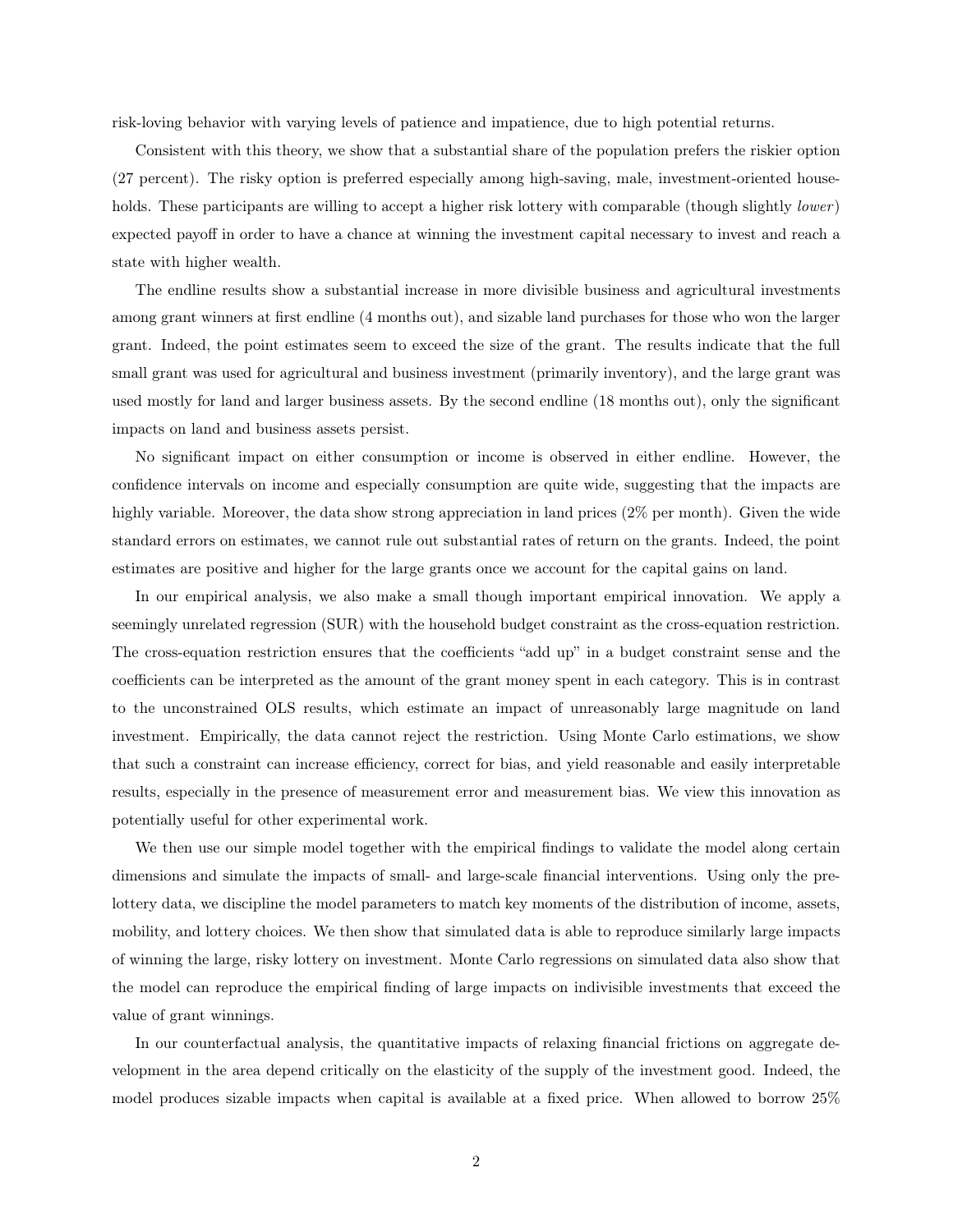of the value of their stock of capital (or land), households nearly double the quantity of that stock and increase their incomes by 23%. In contrast, however, when capital is in fixed supply, the model produces an analytical neutrality result in response to relaxation of the borrowing constraint; the price of capital in general equilibrium simply adjusts.

The model's results relate closely to our experimental results, since general equilibrium effects may be quite relevant for an investment like land. We evaluate this claim, showing empirically that land values increased more rapidly in areas where lottery winnings were greater, which we interpret as the impact of increased demand for land from lottery winnings. In sum, despite the presence of large indivisible high-yield investments, aggregate impacts of financial service expansion may be less important for poverty reduction and development if such investments are land purchases with land in fixed supply.

Our paper contributes to the literature on several fronts. We add empirical and quantitative guidance to a macro literature on financial frictions and poverty traps. [Banerjee and Newman](#page-30-1) [\(1993\)](#page-30-1), [Galor and](#page-31-6) [Zeira](#page-31-6) [\(1993\)](#page-31-6), and [Piketty](#page-32-1) [\(1997\)](#page-32-1) are examples of models with indivisibilities, where financial frictions lead to poverty traps. Later work showed that indivisible decisions, when embedded in quantitative models with intensive margins and mapped to the data, did not lead to macro multiplicities, but only micro poverty traps as in [Buera](#page-30-0) [\(2009\)](#page-30-0). This resulted in lower aggregate output [\(Buera et al.,](#page-30-2) [2014;](#page-30-2) [Midrigan and Xu,](#page-32-0) [2014\)](#page-32-0) and slower convergence [\(Buera and Shin,](#page-30-8) [2013\)](#page-30-8). These theories all lead to demand for financing but also risk. We contribute to these findings by showing the empirical importance of both indivisibilities and risk-loving behavior linked together, and using these empirical results to discipline their quantitative importance.

Other closely related papers present empirical evidence on poverty traps in developing economies. [Balboni](#page-30-9) [et al.](#page-30-9) [\(forthcoming\)](#page-30-9) examine the impact of a uniform livestock asset grant in Bangladesh and show that the impact is an s-shaped function of the initial assets of the recipient. Our work complements theirs: we allow for an endogenous relationship between productivity and initial wealth, which would confound empirics based on the initial level of assets, so we focus instead on risk preference. Through our use of a risky versus safer lottery, we also examine whether some groups may experience differentially larger returns to investment. Relatedly, [Banerjee et al.](#page-30-4) [\(2019\)](#page-30-4) present empirical evidence that despite low average returns, microcredit does indeed break a poverty trap for "gung-ho" entrepreneurs, those with prior business experience who exhibit higher than average returns to business investment. In non-experimental settings, Lybbert, Barrett, Carter, and coauthors also examine livestock-based poverty traps empirically in a series of papers (e.g., [Lybbert](#page-32-2) [et al.,](#page-32-2) [2004;](#page-32-2) [Carter and Lybbert,](#page-30-10) [2012\)](#page-30-10), and they highlight risk preference [\(Lybbert and Barrett,](#page-32-3) [2011\)](#page-32-3). [McKenzie and Woodruff](#page-32-4) [\(2006\)](#page-32-4) present evidence from with observational data on Mexican microenterprises. These papers emphasize business investment and livestock as indivisible investments driving poverty trap dynamics. To this literature, we contribute novel findings on the role of land and capital gains in generating poverty traps.<sup>2</sup>

Our simulations of the aggregate impacts of financial frictions are an additional contribution. Method-

<sup>2</sup>Although land is in principle divisible, whether property rights are customary or formal, it is generally divided into discrete plots both in its use and any transactions and titling.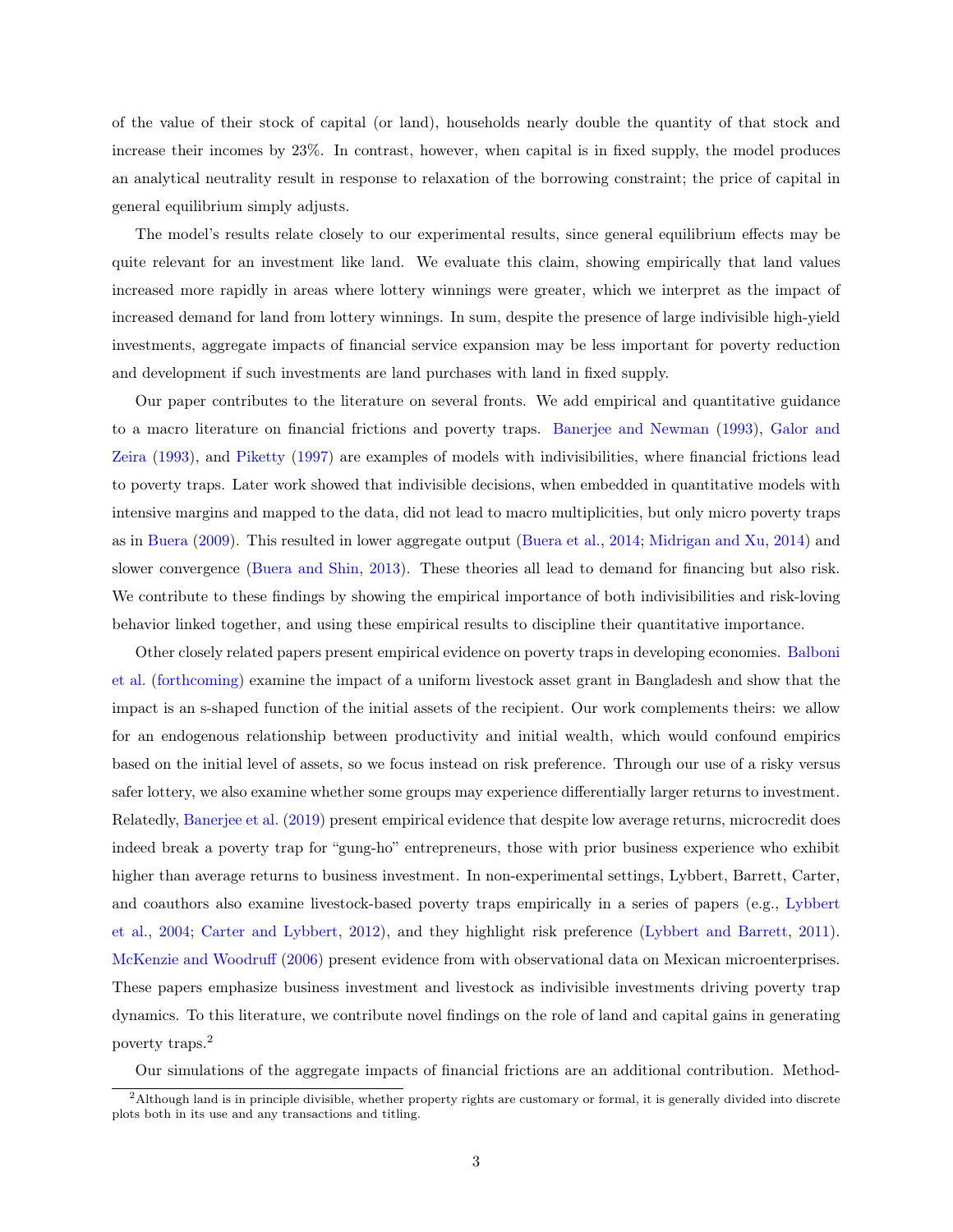ologically, we contribute to an emerging literature using experiments in conjunction with macro development models (e.g., [Buera et al.,](#page-30-2) [2014;](#page-30-2) [Bergquist et al.,](#page-30-11) [2019;](#page-30-11) [Donovan,](#page-31-7) [2020;](#page-31-7) [Lagakos et al.,](#page-31-8) [2018;](#page-31-8) [Buera et al.,](#page-30-5) [2020\)](#page-30-5).<sup>3</sup> While these papers use the results of RCTs to discipline simulated impacts of scaled policies in the macroeconomy, our paper is novel in using an experiment to actually test an existing theory of macrodevelopment and quantify its implications. We focus on financial services and illustrate that, even when indivisibilities can lead to micro-level poverty traps where financial services may seem particularly needed and powerful, their scaled impact can depend critically on the elasticity of the supply of the relevant capital.

The rest of the paper is organized as follows. The next section presents our simple motivating model. Section [3](#page-9-0) summarizes our experimental methodology and data collection. Section [4](#page-14-0) describes our empirical results. Section [5](#page-21-0) calibrates the model to our data and simulates the macroeconomic consequences of credit injections and redistribution. Finally, Section [6](#page-27-0) presents evidence on the importance of general equilibrium effects on land prices in the aggregate.

## <span id="page-4-0"></span>2 Model and Motivation

In this section, we develop a simple model to illustrate mechanisms through which the combination of high-yield indivisible investments and financial frictions can lead to both poverty traps and behavior that is risk-loving and impatient. This provides motivation for our empirical experiment. Although we focus on qualitative patterns of individual decisions here, the model is parametric, since it will be later used for quantitative analysis in Section [5.](#page-21-0)

#### 2.1 Set Up

We discuss the preferences, income streams, and investment decisions of households in turn.

#### 2.1.1 Preferences

Households have time-additive, log preferences over consumption:

$$
V_t = \mathbb{E}_t \sum_{t=0}^{\infty} \beta^t \ln c_t.
$$

We assume that a fraction  $1 - p$  of them die each period and are replaced by an equal mass of newborn households with no initial wealth. Therefore,  $\beta = \hat{\beta}p$  reflects time discounting, a product of the discount factor  $\hat{\beta}$  and the survival probability p. The expectation is over realizations of death but also shocks to labor income,  $e_t$ , and capital income,  $y_t$ . (Here we loosely refer to capital income and capital to capture any investment income, but keep in mind that empirically, land will be the relevant investment good.)

<sup>3</sup>See [Buera et al.](#page-30-5) [\(2020\)](#page-30-5) for a review of this literature.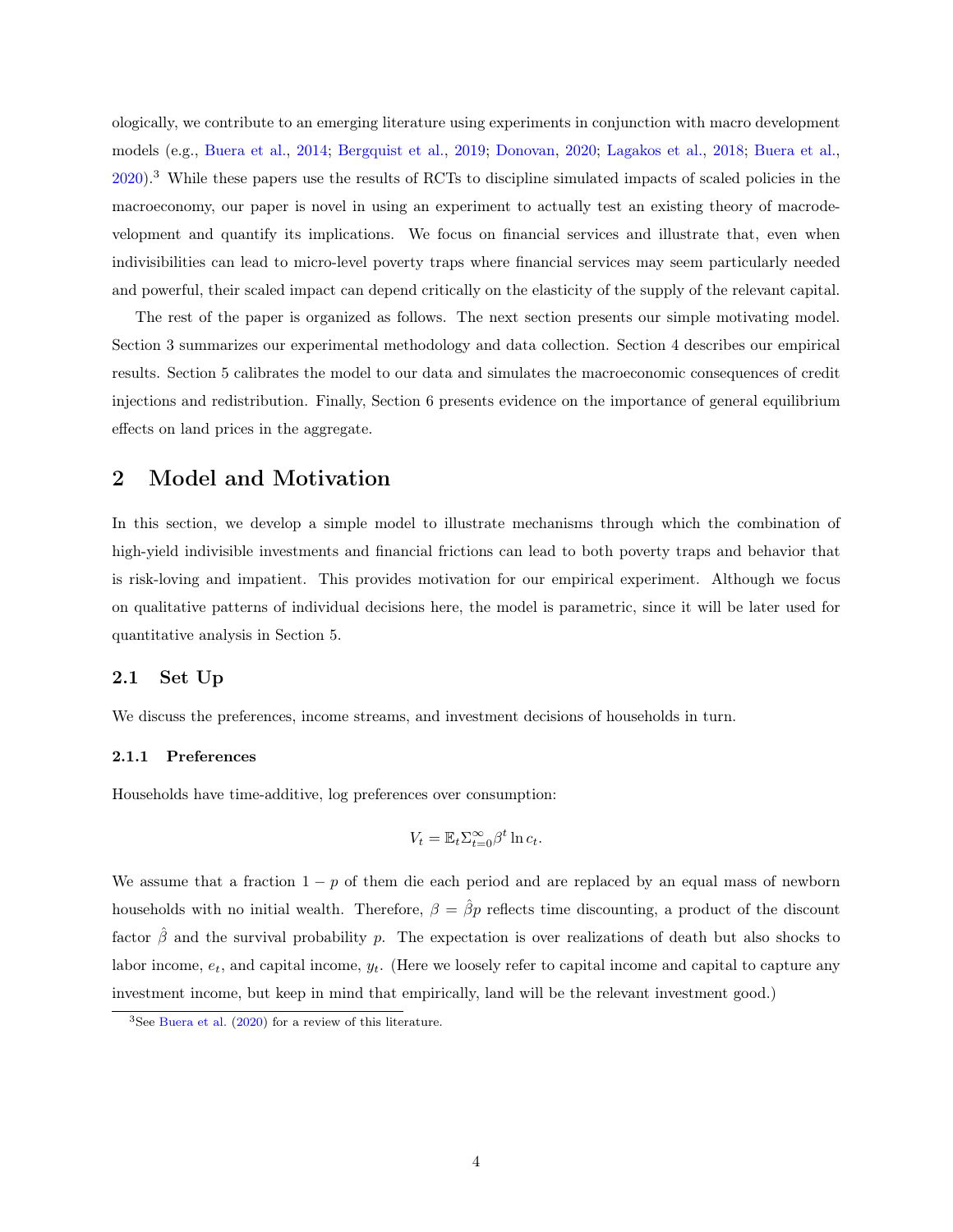#### 2.1.2 Income

Labor income is a product of permanent and transitory components, both of which are stochastic. Specifically, we assume that

$$
e_t = \bar{e}\varepsilon_t
$$

where  $\bar{e}$  is a permanent component and  $\varepsilon_t$  are idiosyncratic, independently- and identically-distributed (iid), lognormal innovations with log mean equal to zero and (log) variance of  $\sigma_e^2$ .

Capital income is a function of the amount of capital  $k_t$  and entrepreneurial ability  $z_t$ :

$$
y(z,k) = z_t k_t^{\alpha} - \delta k_t.
$$

We assume  $0 < \alpha < 1$  so that the production function exhibits diminishing returns to scale. The term,  $\delta k_t$ , is the maintenance expense associated with having  $k_t$  units of capital. Like labor income, capital income is also stochastic, since  $z_t$ , in parallel fashion, also follows a stochastic process:

$$
z_t = \bar{z} v_t
$$

where  $v_t$  are iid., lognormal innovations with mean zero and variance  $\sigma_v^2$ .

#### 2.1.3 Financial Environment and Investment Decisions

Households choose their liquid assets and capital. While capital produces capital income, liquid assets  $a_{t+1}$ earns an interest rate of r. In principle, liquid wealth can be negative but savings decisions are bounded below, since borrowing is limited by the value of available capital as collateral. We assume that households can borrow up to a multiple  $\theta$  of this value

<span id="page-5-1"></span>
$$
a_{t+1} \ge -\theta P_t k_{t+1}.
$$

Capital can be bought and sold at the price  $P_t$ , but, critically, to capture the indivisibility of investment in a simple fashion, we assume it is divided into discrete units of size  $k$  and can therefore only take on discrete values  $k_t \in \{0, \underline{k}\}.$ 

Denoting the price of capital  $P_t$ , the household's budget constraint is:

$$
c_t + a_{t+1} + k_{t+1} - k_t = e_t + (1+r)a_t + z_t k_t^{\alpha} + (1-\delta) P_t k_t.
$$
\n(1)

One can reformulate the household's problem recursively with cash on hand,  $l = e + (1 + r)a + zk^{\alpha} +$  $(1 - \delta) P k$ , as the only endogenous state variable. The value function then becomes:

$$
V(l;e,z) = \max_{c,a',k'} \ln c + \beta \mathbb{E} V(l')
$$

<span id="page-5-0"></span>subject to:

$$
c + a' + Pk' \le l,\tag{2}
$$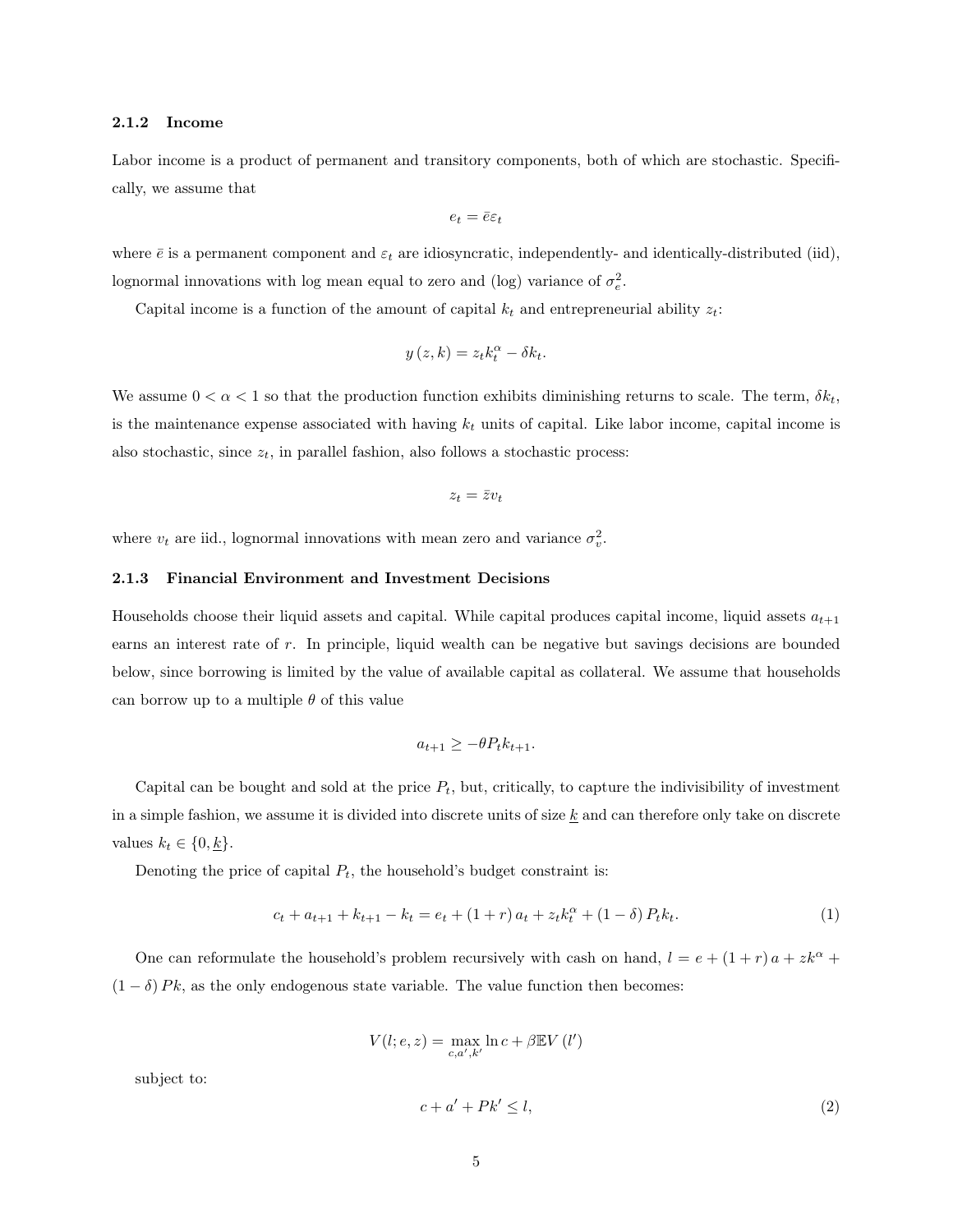$$
a' \ge -\theta P k',\tag{3}
$$

<span id="page-6-0"></span>and

$$
l' = e' + (1+r)a' + z'(k')^{\alpha} + (1-\delta)Pk'. \tag{4}
$$

We normalize  $P$  to one in the initial steady state prior to interventions.

#### 2.2 Model Results: Poverty Traps and Risk Loving Behavior

We first show how the model generates poverty traps and risk-loving lottery choices. We then summarize how the model motivates our experiment and empirics.

#### 2.2.1 Optimal Choices and Poverty Traps

Poverty traps arise in the model due to the indivisible investment. One can show that the household will never invest if productivity is so low that the return from investing in capital is less than the return to saving in assets. That is, the household will only invest if the return to investing  $k_1$  (the marginal return of the first indivisible unit of capital is highest) exceeds that of saving the same  $\underline{k}$ :

$$
\mathbb{E}[z\underline{k}^{\alpha}|\overline{z}] + (1-\delta)\underline{k} \ge (1+r)\,\underline{k}
$$

The return to saving (right-hand side) is constant, whereas the return to investing (left-hand side) is increasing in  $\bar{z}$ . When this constraint holds with equality, it defines a lower bound  $\bar{z}^* = (r + \delta) \underline{k}^{1-\alpha} \exp(-\sigma_e^2/2)$  on entrepreneurial productivity such that for lower levels of  $\bar{z}$ , no investments are made. The poverty trap and risk-loving behavior we focus on is therefore characteristic of those with high entrepreneurial productivity and a desire to invest, a key finding we will examine empirically.

We now discuss the model's more interesting qualitative predictions with respect to poverty traps, savings behavior, and risk. We present simulated examples of optimal behavior for a particular value of  $\bar{z} > \bar{z}^*, e$ , and  $k = 0$  in Figure [1.](#page-32-5) We also set the parameters of the financial system such that households have no access to credit, i.e.,  $\theta = 0$  or interest bearing savings, i.e.,  $r = 0.4$  (All parameters follow our later empirical calibration in Section [6.](#page-27-0)) Moreover, for easier exposition, we present the value functions and optimal policies (i.e., behavioral decisions) as functions of liquid assets,  $a = l - e$ , a simple transform of cash-on-hand. The four panels shows the value function (upper-left), capital choice (upper-right), liquid assets — or savings choice (lower-left), and consumption choice. For each panel, the minimum amount of assets needed to invest in the indivisible capital,  $\underline{k}$ , is critical, so we indicate it with the vertical, dashed, red line. (Though labeled <u>k</u> for simplicity, this line is actually  $\underline{k}$  − e under the transform.)

The upper-left panel shows the value function increases with the level of liquid assets but in a very nonlinear way around the threshold, as we discuss below. The upper-right panel shows that if households' liquid

<sup>&</sup>lt;sup>4</sup>These stark assumptions are simply illustrative at this point, but they will not be too far off from our empirical setting, where credit levels are quite limited and formal savings accounts bear no interest. We will maintain these parameter values for a benchmark in our quantitative work of Section [6.](#page-27-0)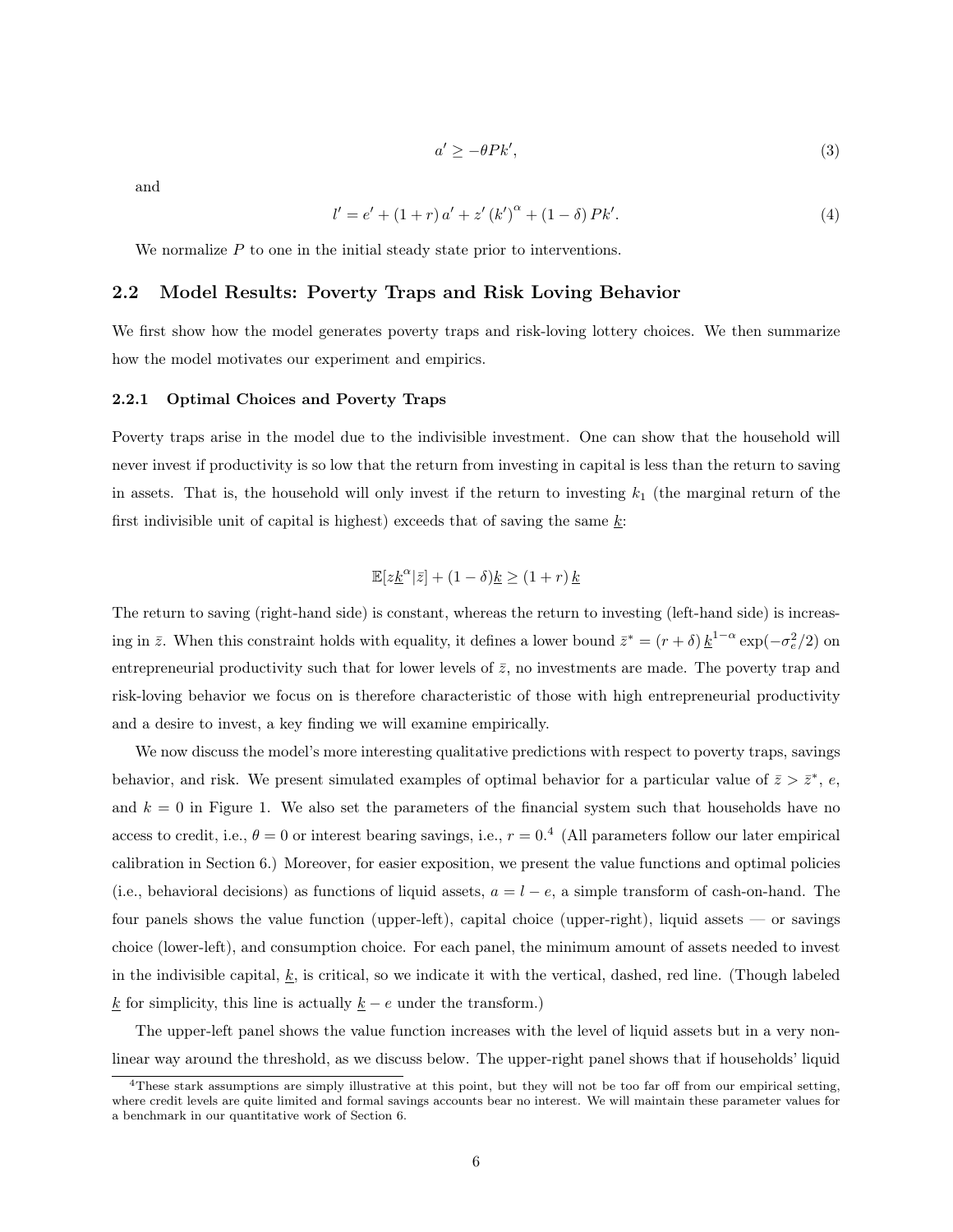assets exceed the minimum threshold, then they invest immediately in the indivisible capital. All households would like to, but poorer households are unable to invest given the borrowing constraint.

Looking at lower panels, we see that savings (left) and consumption (right) decisions are non-monotonic, with both dropping around the investment threshold. At the threshold, savings drops to zero, as the household puts all available resources into the indivisible capital because of its higher return. Indeed, consumption also falls to nearly zero, indicating that the threshold asset level to invest is only slightly higher than the needed investment; households are willing to sacrifice consumption, when high yield investment opportunities are available. As assets increase beyond this threshold, however, consumption increases one-for-one as the marginal utility of present consumption exceeds the expected marginal utility of future consumption (which will likely have higher income because of the investment). Thus, households, though wealthy, are hand-to-mouth.<sup>5</sup>

The dashed blue line in the lower-left panel is the 45-degree line. The intersection of the savings policy function with this line defines a critical value of assets,  $a^*$ . Since the savings functions crosses the 45degree line from below, this intersection defines an unstable steady state but also characterizes poverty trap dynamics: a household with assets above  $a^*$  will (in expectation) save up and increase its liquid assets over time to eventually invest in the high yield indivisible investment. In contrast, a household with liquid assets below  $a^*$  will (in expectation) see its assets decline to the stable steady state at zero over time.

Looking at consumption decisions in the lower-right panel, one can see the importance of the threshold, which corresponds to a local peak in consumption. However, at asset levels below this peak, consumption is lower because assets are lower. At asset levels above this peak, consumption is lower despite assets being higher. Hence, households saving to invest display an apparent high level of patience, not because of an innate higher discount factor but because the household is saving to self-finance the high-yield indivisible investment in the future.

Finally, we return to the upper-left panel, to see how this behavior impacts the value function. Note that the slope of the value function reflects the marginal value of assets, which varies considerably. The marginal value of assets is highest just to the right of the threshold, given the low level of consumption. Indeed, to the right of this threshold, the value function exhibits the standard concavity in assets, reflective of the diminishing marginal utility of consumption implied by the assumed logarithmic utility function. However, to the left of the k threshold the function is convex, reflecting the declining consumption as assets approach the threshold level.

#### 2.2.2 Lotteries and Risk

The convex region of the value function leads to a preference for risk which will motivate our empirical study. In the lottery experiments of the next section, we will offer a choice between four different lotteries: (i) a

 $5$ This nonmonotonicity in consumption with indivisible investment was emphasized by [Kaboski and Townsend](#page-31-0) [\(2011\)](#page-31-0), and such people in advanced economies were later coined the "wealthy hand-to-mouth" by [Kaplan and Violante](#page-31-9) [\(2014\)](#page-31-9) and [Kaplan](#page-31-10) [et al.](#page-31-10) [\(2014\)](#page-31-10).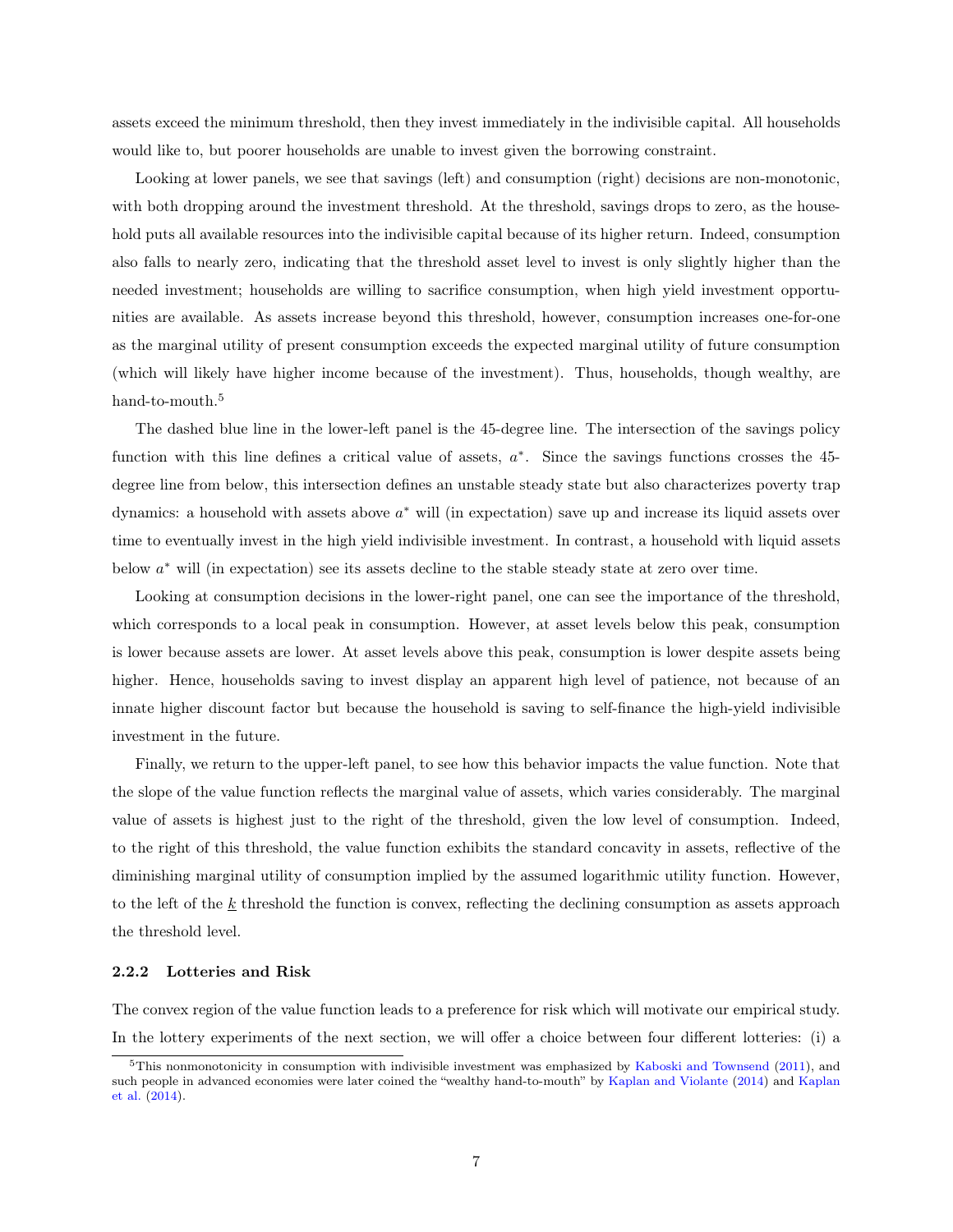"safe now" lottery that pays  $\Delta^S$  with probability  $\pi^S$  immediately; (ii) a "safe delayed" that pays off with 3 percent interest, i.e.,  $1.03\Delta^S$ , next period with the same  $\pi^S$  probability; (iii) a "risky now" lottery that pays off  $\Delta^R > \Delta^S$  but with only probability  $\pi^R < \pi^S$ ; and (iv) a corresponding "risky delayed" lottery that pays  $1.03\Delta^R$  next period with the same  $\pi^R$  probability. To assess these lotteries in the context of theory, we denote these four options as SN, SD, RN, and RD, respectively, and use these as superscripts on the value function to denote the value of choosing each lottery.<sup>6</sup> As in our empirical experiment, the risky lotteries have a slightly lower expected payout, so typically risk aversion would push households to choose the safe lottery. However, the indivisible investment opportunity, together with the borrowing constraint, lead to this choice depending on available cash-in-hand (and therefore, in our simplified example, liquid asset) levels.

The value function of being offered the lottery,  $V^L$ , is then:

$$
V^{L}(l;e,z) = \max\{V^{SN}(l;e,z), V^{SD}(l;e,z), V^{RN}(l;e,z), V^{RD}(l;e,z)\}.
$$

Figure [2](#page-33-0) shows  $V^L$  (black, solid line) relative to the original V (dashed, black line) and how the optimal lottery choices vary by the level of assets. Clearly, since each lottery has nonnegative payoffs,  $V^L$  exceeds V at all points. However, the value of the lottery choice (i.e.,  $V^L - V$ ) is greatest for a household whose assets are just below the threshold, since the lottery gives them the possibility of being able to quickly make the high-yield, indivisible investment.

Which lottery the household chooses depends on its asset levels, however. When the household already has enough liquid assets to invest, it chooses the safe now lottery, since investing is irrelevant and the value function is concave. Similarly, households just below the threshold choose the "safe now" lottery, since winning it yields enough to make the investment, it pays off with a higher probability, and it pays off now (so the investment can be made immediately). In the intermediate ranges, as assets get further below the threshold, the choice moves to the "safe delayed", "risky now", and "risky delayed" choices. When assets are low enough that winning the "safe now" lottery will not quite enable immediate investment, the "safe delayed" is chosen because delaying increases the available resources next period. For still lower levels of assets, the "risky now" is preferred, as the household is willing to take the lower odds of winning because only the higher

$$
V^{SN}\left(l;e,z\right) = \pi^{S}V\left(l+\Delta^{S};e,z\right) + \left(1-\pi^{S}\right)V\left(l;e,z\right)
$$

and

$$
V^{RN}\left(l;e,z\right)=\pi^{R}V\left(l+\Delta^{R};e,z\right)+\left(1-\pi^{R}\right)V\left(l;e,z\right)]
$$

The delayed lotteries require defining continuation values conditional on winning the lottery, since current choices will anticipate future winnings. Define this for risk level  $X \in \{S, R\}$  as

$$
W^{XD} (l; e, z) = \max_{c, a', k'} \ln c + \beta \mathbb{E} V \left( l + \frac{1.03 \Delta^X}{1+r}; e, z \right)
$$

subject to the budget constraint and law of motion, constraints [\(2\)](#page-5-0) and [\(4\)](#page-6-0), respectively. The value of the delayed lotteries are then

$$
V^{SD} (l; e, z) = \pi^{S} W^{SD} (l; e, z) + (1 - \pi^{S}) V (l; e, z)
$$
  
and  

$$
V^{RD} (l; e, z) = \pi^{R} W^{SD} (l; e, z) + (1 - \pi^{R}) V (l; e, z).
$$

8

 ${}^{6}$ The values of the immediate lotteries are simply: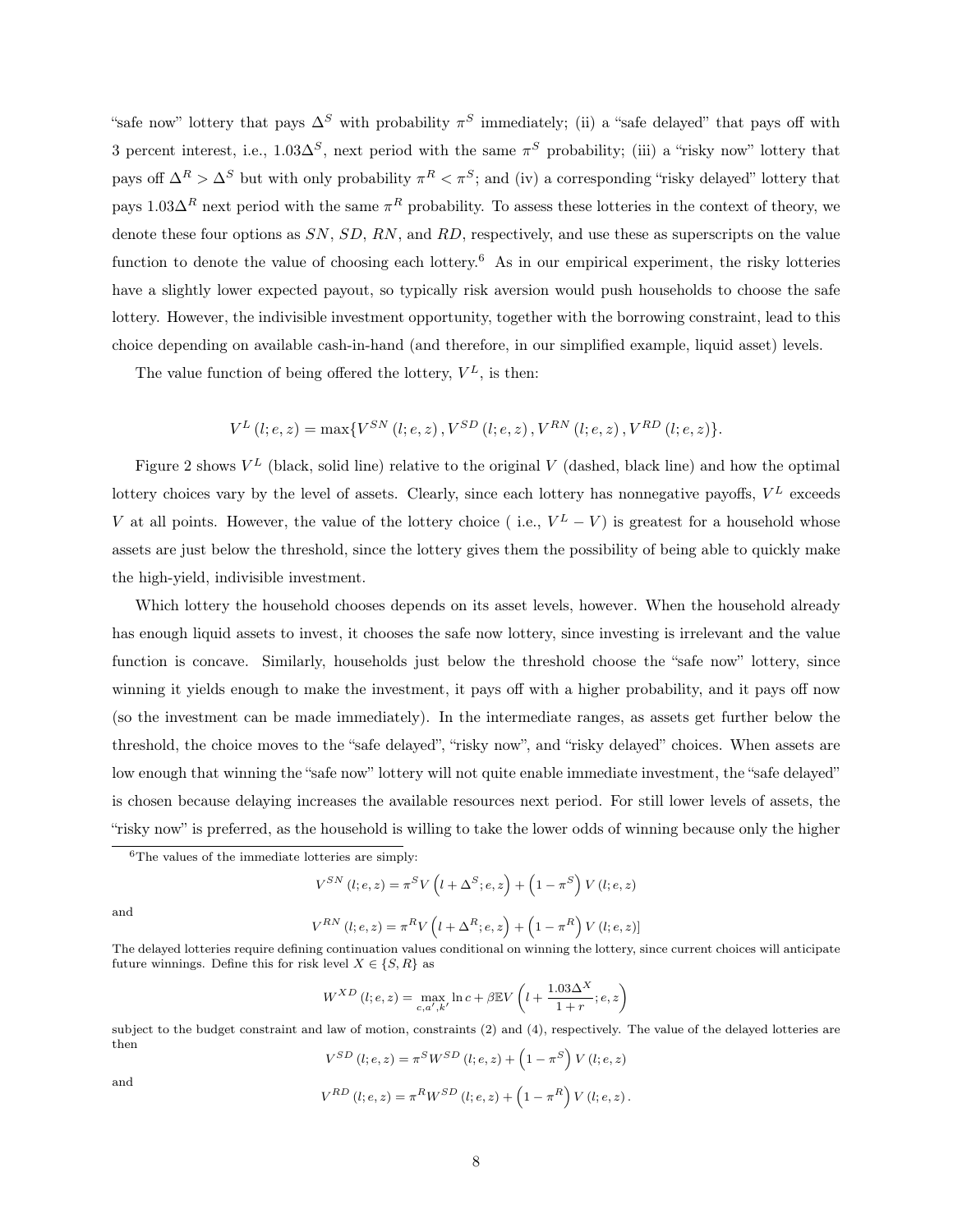payout will enable it to invest. Again, at even lower levels, the "risky delayed" is preferred, when winning the "risky now" would still not enable immediate investment. Finally, at the lowest level of investment, the "safe now" is again preferred. When the household is so poor that even winning the highest payout of the "risky delayed" would not be enough for it to be close to investing, so the investment opportunity is effectively irrelevant, and the value function is locally concave.

#### 2.2.3 Experimental and Empirical Motivation

In summary, the model shows a connection between high-yield, indivisible investments, financial frictions, and poverty traps. The model motivates our experimental design in the next section and also leads to testable predictions that guide our empirics:

- high productivity households may have higher savings to eventually finance indivisible investment opportunities;
- risk-loving lotteries can be chosen to help finance indivisible investments;
- those choosing risk-loving lotteries are high productivity; and
- high productivity households may exhibit either patience or impatience in their lottery choice.

### <span id="page-9-0"></span>3 Field Experiment

We conduct a lottery experiment in the field that mirrors the theoretical lotteries of the previous section in order to empirically estimate the extent to which indivisibilities in investment opportunities may impact household income. This section provides details of the design and implementation of our lottery experiment as well as our data collection and measurement.<sup>7</sup>

### 3.1 Experimental Design

To draw our sample, we worked with a prominent microfinance bank that was hoping to expand services. We identified three geographically dispersed, underbanked districts where marginal populations lacked financial services: Ntungamo, Ibanda, and Kagadi.<sup>8</sup> All three are regional capitals but with populations of roughly 20-30,000. The surveyed neighborhoods are best described as small, peri-urban and semi-urban. Using a neighborhood census of each of the the targeted neighborhoods, we randomly selected a stratified sample of 1,048 participants, each from a distinct household.<sup>9</sup> We oversampled entrepreneurs and those who lacked formal financial services (i.e., had no formal loan or savings account at the time). All three districts are evenly represented in the sample: 350 participants come from Ntungano, 349 from Ibanda, and 349 from Kagadi.

<sup>7</sup>This experiment was pre-registered, AEARCTR-0002217

<sup>&</sup>lt;sup>8</sup>We piloted a related project in Mpigi in order to evaluate our survey instruments and other protocols.

<sup>9</sup>Neighborhoods were randomly selected by placing a grid across each city and randomly selecting gridpoints overlaid on a map of each city. Gridpoints that fell in manufacturing zones, parks, or other unpopulated areas were omitted. We then used a census of the neighborhood around gridpoints. From the census, we selected a sample stratified by use of formal financial services, gender, head of household, expressed desire for a savings account, and occupation (entrepreneur, salaried employee, or farmer). We also stratified over gender and whether or not the recipient was a head of household.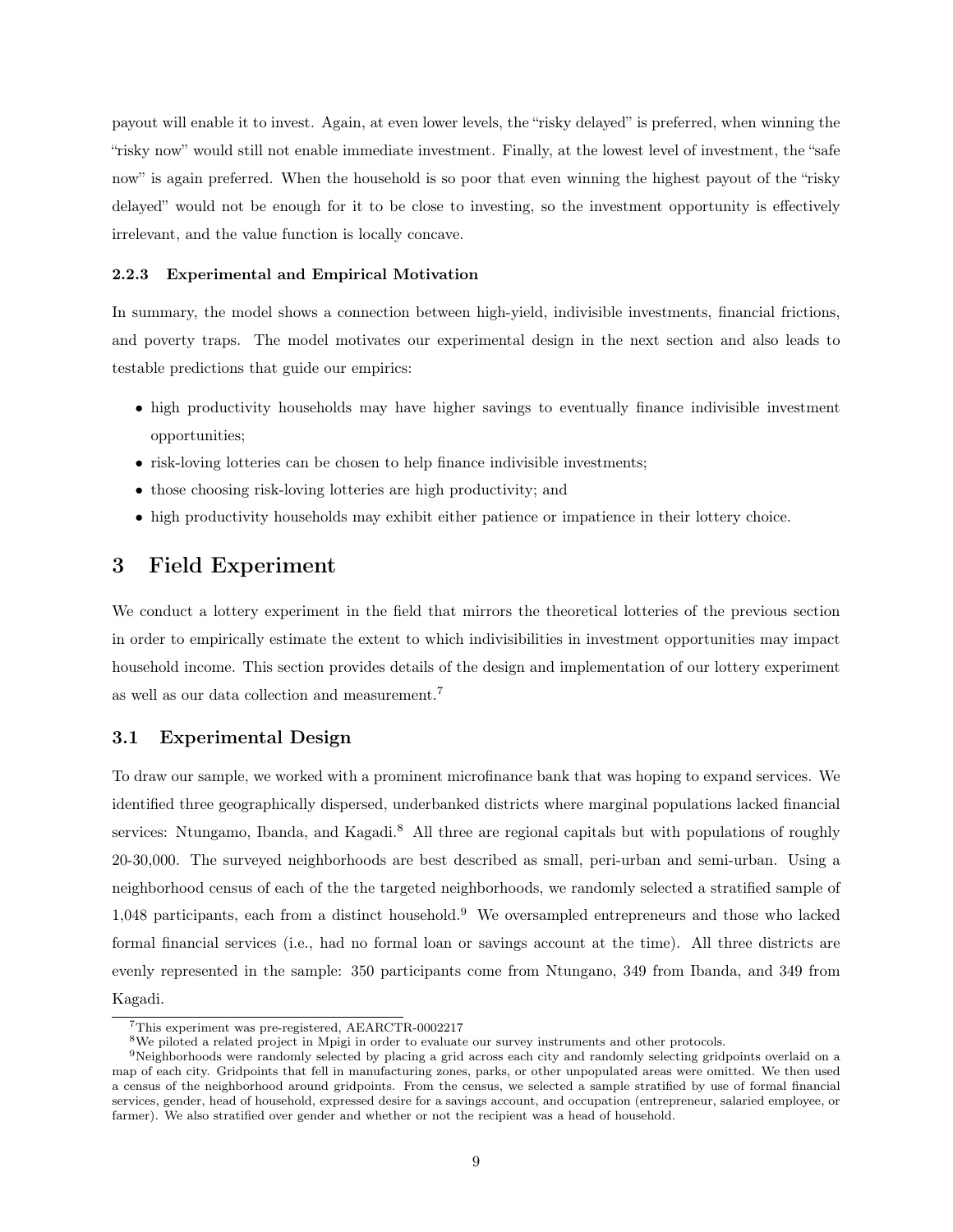The timing of the experiment was as follows. In October and November, 2015, we conducted a baseline interview of households including questions on their household demographics, income, consumption, agricultural and business activities, assets, borrowing and savings, and hypothetical questions on income, investment, risk and time preferences. At the end of the survey, all households were offered a free, zerointerest formal savings account at a microfinance bank with a local branch. In February and March of 2017, approximately 16 months after participants received their savings accounts, we conducted the midline survey, where we resurveyed participants about their updated responses to selected baseline questions and then implemented the cash lottery experiment described below. A comprehensive first endline survey was conducted in June and July of 2017. Those who had chosen to receive delayed payments were surveyed a month after the impatient sample who received non-delayed payments, so that all participants were surveyed 4 months after receiving their cash grants. The first endline survey consisted of similar questions to the baseline, but included additional questions about how recipients had utilized their grant money. A second endline, meant to track longer-term household outcomes and observe changes in grant effects over time, was conducted between September and November 2018, approximately 18 months after cash grant receipt.

The experiment at midline included a choice that the participant was asked to make between participating in two lotteries: (i) a 50 percent chance of winning a grant of 350,000 Ugandan shillings or UGX (\$98 based on an exchange rate of  $3,570$  UGX = 1 USD in February, 2015) or (ii) a 10 percent chance of a grant of 1,700,000 UGX (\$476). The sizes of grants were chosen based on baseline questions about desired investment amounts and demand for credit.<sup>10</sup> As in the model of the previous section, the second lottery had both higher risk and a lower expected value (\$47.60 vs. \$49.00). The participants were visually primed through "practice" lotteries in order to assist them with understanding probabilities and the lottery. Finally, participants were given the choice to receive their grants (conditional on winning) via mobile money either the following day or to delay payment for 30 days in return for 3 percent interest. Our use of mobile money and a minimum of one-day delay was designed to limit differential perceived risk in whether they would actually receive funds since no one received cash immediately in hand. After asking questions about how they would use their grants, the lotteries were run using random number generators and tablets, where participants could be shown their outcomes immediately.

Table [1](#page-33-1) shows the lottery choice preferences of the sample. 766 people (73% of the full sample) chose the small grant. Of these, 144 people (14% of the full sample) chose to delay the payment by a month in return for a larger payment, while the remaining 622 (59%) chose to receive the payment the next day. The choice of the small, less risky lottery with no delay was therefore the most common. The high level of impatience is perhaps surprising given the high foregone rate of return (43%, annualized and compounded) and non-negligible absolute return (equivalent to 2-10 days of income for the median household, depending on the size of the grant). Despite its riskiness and lower expected payout, 282 people (27% of the full sample) chose the lottery for the larger grant. This is again quite a powerful result since the large lottery had a lower

 $10$ Specifically, we asked at baseline whether they would invest if they had access to credit, and how much they would need to make their desired investment. The sizes of the grants approximately match the 25th and 75th percentile responses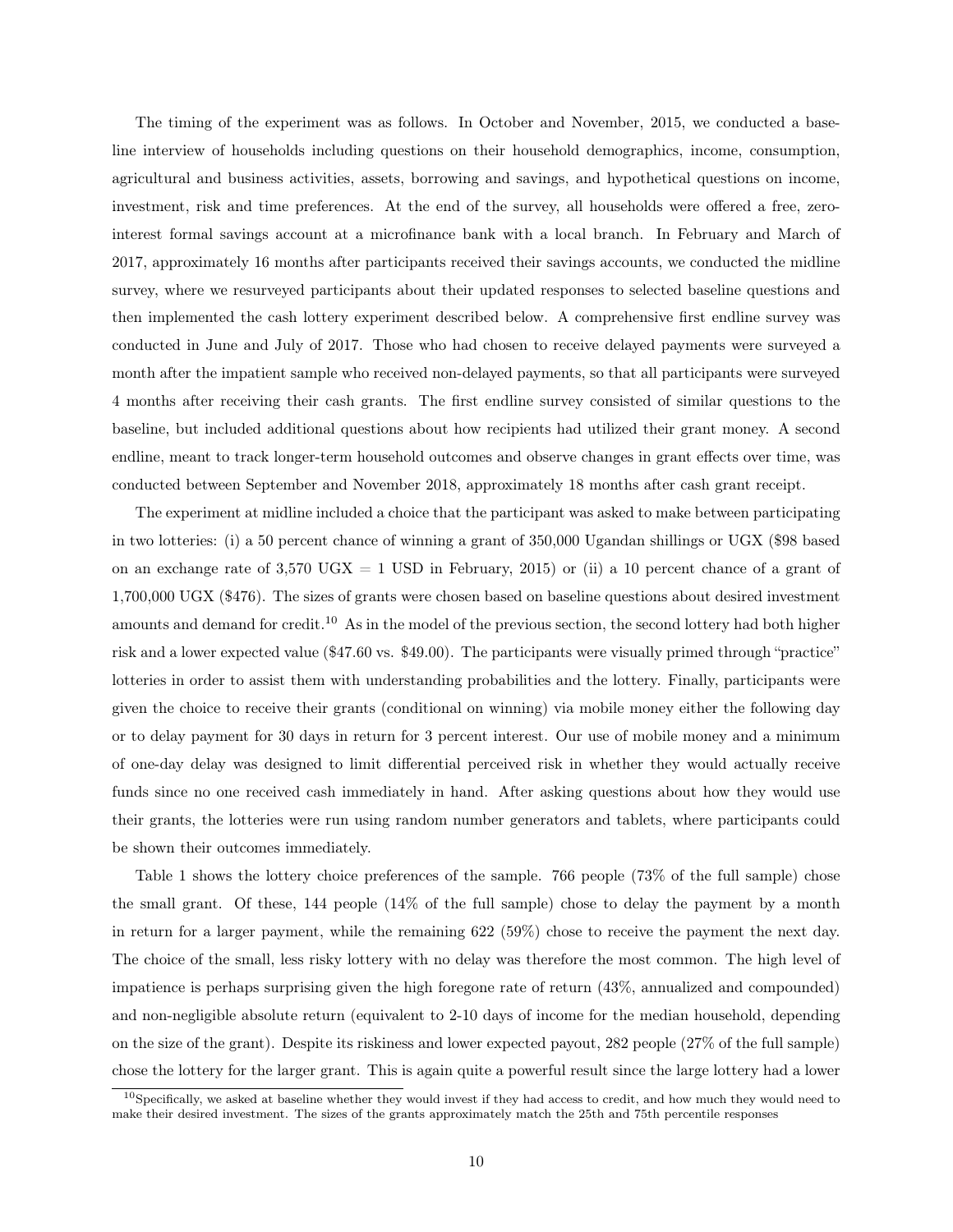expected value. As shown in the theory of high-yield indivisible investments in Section [2,](#page-4-0) participants may be willing to accept higher risk lotteries in order to enable a large, high return investment.

In the context of the model, we expect some individuals to be patient, i.e., those for whom the higher payoff from delayed payment enables the indivisible, high-yield investment sooner. This patience may be among those choosing either the safe or risky lottery. (Recall the RD and SD regions in Figure [2.](#page-33-0)) Of those who chose the riskier lottery for the larger grant, 78 participants (7% of the full sample) were patient and willing to wait a month for a larger payout, while 204 (20%) were impatient. Thus, among those who were risk-loving about 1 in 4 was patient, while about 1 in 5 was patient among those who chose the small lottery.

Knowing that the larger grant was less likely to pay out and correctly anticipating that it would also be less popular, we increased the actual probability of winning the larger grant to 30% — it ended up being 28% — relative to the 10% probability communicated to participants, in order to increase the sample size of winners. Table [2](#page-33-2) presents the number of lottery winners in each category. We present the number of winners as a percentage of the people who made the choices. Of the 766 who chose the smaller, less risky lottery, 374 won the lottery for a win rate of 49%. This win rate does not vary across the patient or impatient. Of the 282 who chose the larger lottery, 78 won, for a win rate of 28%. An even higher percent (30%, or 62 recipients in total) won among the risk-loving and impatient, a group of special interest, since these are the most likely to desire loans. Because of budget and sample size limitations, we did not randomize any participants into winning the small grant if they lost the large grant, or into winning the large grant if they lost the small grant.

The lotteries themselves yield our experimental variation. The lottery choices are of course endogenous, so we control for lottery choice in all specifications. Conditional on the lottery choice, the lottery outcomes were random, however. As discussed in the following Data section, Tables [3](#page-34-0) and [4](#page-34-1) confirm balance between the treatment (grant recipients) and control (non-recipients) for both the small and large lotteries.

#### <span id="page-11-0"></span>3.2 Data

We collected data over four survey rounds: baseline, midline, first endline, and second endline. For several of the financial outcomes, we collect data in a multistep process in order to improve measurement. First, we use questions about subcategories in order to prime the respondent about the many different specific sources of income, expenses, assets, etc. that they may have had. Second, we summed the subcategories together to get the total value. Third, we confirmed with the respondent whether the aggregate category reflects their perception. For example, income is collected as "typical monthly income" (revenues net of costs) using detailed questions about typical monthly revenues on subcategories, i.e. business, crop, livestock, and labor income, as well as direct questions on aggregate income and following up to see whether the participant viewed the aggregate or sum of the components as a better predictor. We ask for the respondent's income separately from household income because the former may be measured with less noise. The Data Appendix describes these steps and measures in more detail for each of the other categories.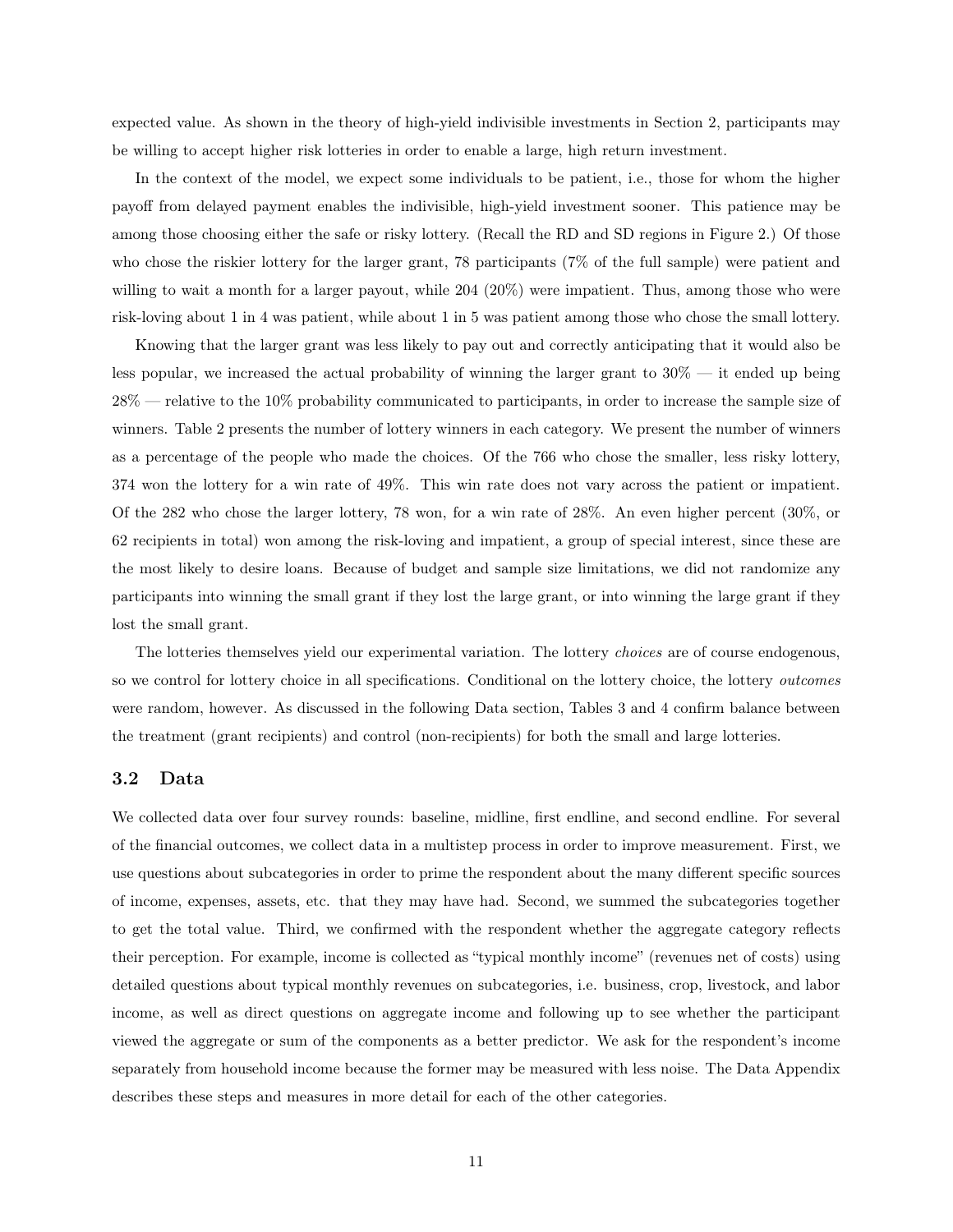Using these data, and guided by the components of a typical household budget constraint, we construct seven variables as our primary outcomes of interest in the endline: consumption, income, savings, net credit, and total physical assets (also disaggregated into business assets, agricultural assets, and land). The distinction between flows and stocks is important from a theoretical standpoint. We measure income and consumption as flows, and savings, assets, and net credit as stocks. Consumption is constructed as total spending on regular household expenditures (food, fuel, airtime, and any irregular expenses, like school, hospital or marriage fees) since midline plus value of home durables.<sup>11</sup> Income is monthly flow of realized household income (wages, business profit, livestock profit, and crop profit). Savings reflects current total levels at each respective endline. Net credit is current debt less any lending to others that the household expects to be paid back. Business assets includes level of inventory and non-inventory assets. Agricultural assets is the total value of agricultural durables, such as tools and machinery, plus current livestock.

Finally, land is the value of land owned, but we must address an important issue around the prices of land. As with many peri-urban areas in developing countries, land values in Uganda increased significantly over time (and we find that many of the participants who won the large grant purchased land with the money that they won). This was not anticipated, and so land prices, land quantities, and land purchase values were not separately collected. However, we are able to correct for land values, land prices, and land purchases by imputing capital gains using control households. That is, we calculate the increase in land prices using the land values of control households.

Specifically, we estimate the amount of land value appreciation in each district. While increases in treatment household land values were likely to result both from purchases with the capital they won through the grant and land appreciation, increased land value among the control households on average suggests land value appreciation. To estimate the amount of land appreciation in each district, we construct capital gains estimates using ratios of reported land values across survey rounds for control group households. We use the estimated appreciation to adjust our total investment and land purchase amounts downward, reflecting that the land value increased since the purchase. Moreover, we use the capital gains to estimate returns on land purchases.

Land value appreciation may either be a result of general local price increases, or from increased demand for land as a result of increased availability of capital in the area from a neighbor's winnings.<sup>12</sup> In this section, we calculate the total amount of land appreciation in each district. Proximity to treatment households who purchased land could also have increased the value of the control households' land. We calculate the percent of the increase in land value that can be attributed to nearby households receiving a grant and purchasing land in Section [6,](#page-27-0) Table [14](#page-44-0) using instrumental variables techniques. On average, we find that roughly 3%

<sup>&</sup>lt;sup>11</sup>We include household durables in our measure of consumption. This differentiates household durable spending from spending on other assets, which we include in the investment category because it may lead to positive income returns. Data on durables were not collected at midline, so we simply add the stock of durables to the flow of consumption. This should lead to no issues with our application of the budget constraint (see next section) as long as midline durables were balanced.

 $12$ The regions of Uganda along the western border have seen an expansion of the oil industry, and government granting of lands to the search for oil has reportedly displaced many original inhabitants and driven up land prices more generally in Uganda. See [Gochberg](#page-31-11) [\(2021\)](#page-31-11).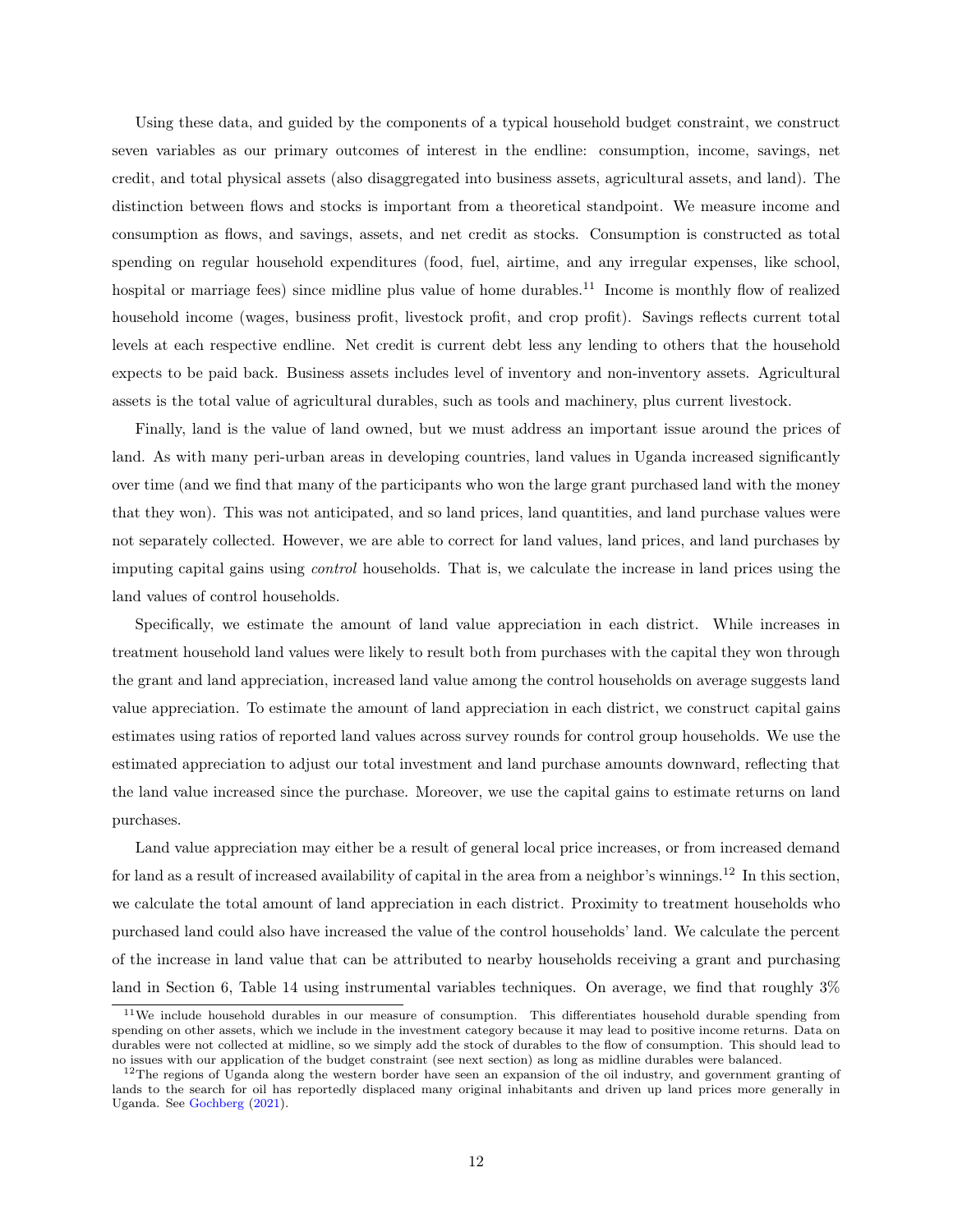percent of land appreciation between midline and the second endline was a result of the award of grants in the neighborhoods.

To derive the total capital gain in land value over time, we sum land values across all control households in each district d at endline over the sum of the same set of control households' land values at baseline. We allow capital gains  $(\phi)$  to vary by district. We do this for both the first and second endline and adjust the ratios to reflect appreciation solely between midline and each respective endline. Specifically, for control households in a given d district:

$$
\phi_d = \left(\frac{\sum_i \text{land}_i^e}{\sum_i \text{land}_i^b}\right)^{\frac{x}{y}} \tag{5}
$$

where  $d \in \{Ntungamo, Ibanda, Kagadi\}, i$  denotes household, x denotes time in months between midline and the relevant endline,  $y$  denotes time in months between baseline and the relevant endline,  $b$  specifies baseline, and e specifies the relevant endline. Table [A.1](#page-45-0) in the Appendix shows the calculated capital gains ratios. We find that land values appreciated at a rate of approximately 2% per month. We construct new capital gains-adjusted land<sup>†</sup> values for all households in each district d at each endline:

<span id="page-13-0"></span>
$$
land_{id}^{\dagger} = \left(\frac{1}{\phi_d}\right) land_{id} \tag{6}
$$

Given the observed 2% average monthly appreciation, we show that spillover effects of grants on land value account for only a small proportion of overall land appreciation. In general, land values increased by 41% between midline and second endline (a period of 18 months), and we estimate that the grants themselves increased land values by 3% over the same period. Thus, a one-time injection of capital through the grants accounted for only about 7% of total land appreciation. This is natural given the small-scale of the experiment, and implies that, on their own, peri-urban villages in Uganda already experience high levels of land appreciation over time.

We return to midline data to examine sample characteristics and experimental balance between treatment and control. Again, participants self-selected into either the low-risk and high-risk lottery, but the realization of whether they won was random. We check balance across 19 baseline and midline outcome and demographic measures within the sample. Table [3](#page-34-0) presents the balance results for those who chose the smaller, low-risk lottery, whereas Table [4](#page-34-1) presents the balance results for those who chose the larger, high-risk lottery.

Before comparing treatment and control, note first some sample characteristics. The average midline income of 362,000 UGX translates to \$101, and households average five members. Households are therefore quite poor, and grants are sizable relative to income. Well over sixty percent of households are farmers, and about half are women. Financial intermediation is low with only about one-third of households having loans, and roughly ten percent having savings in formal accounts. The overall levels of consumption, income, and savings have implications for the demand for financial services. Though few utilize their zero interest formal savings accounts, the data show a substantial underlying level of savings that could indicate a demand for financial services. Specifically, comparing the levels of savings to that of consumption, the average household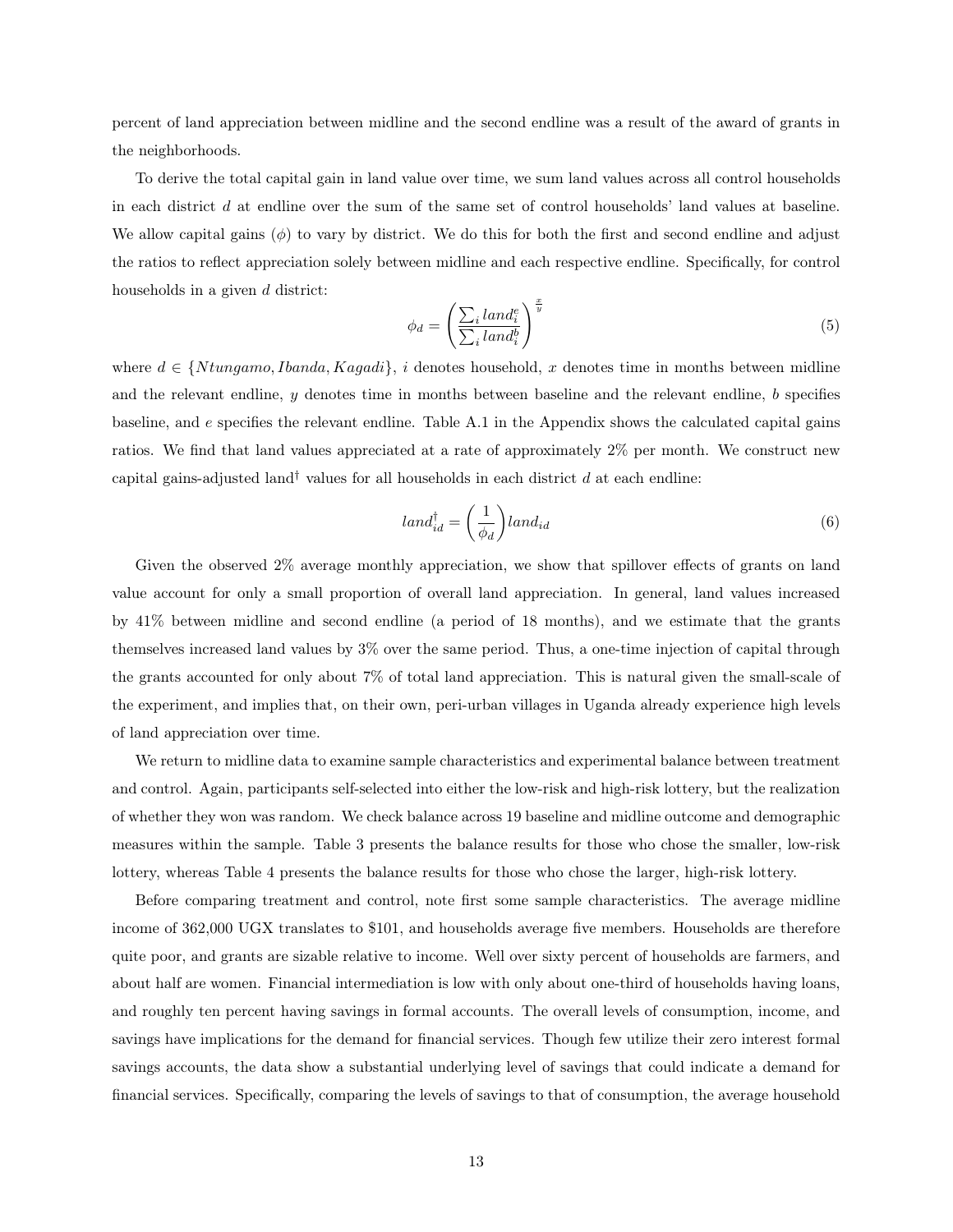savings is about 7 weeks of average household consumption. We also find large increases in savings from baseline to midline and substantial demand for credit for investment (see Table [A.2\)](#page-46-0).<sup>13</sup>

Now comparing treatment and control, balance is quite good. For the total of 38 outcomes across the two tables, we would expect between 1-2 variables to be significant at a 5 percent level based on type I errors, but indeed none are statistically significant at the 5 percent level, and only one is significant at the 10 percent level (households winning small grants tended to consist of a slightly smaller number of adult females, 1.1, as opposed to 1.2 for the low-risk control). Thus, the balance is quite good. Still there are a few variables in which the differences appear to be potentially economically significant. In Table [3,](#page-34-0) the average monthly income is roughly 25,000 UGX less among the low lottery treatment "winners" relative to the control, and savings is 20,000 UGX higher, which are both small relative to the size of the 350,000 UGX grant received but not negligible. Similarly, in Table [4,](#page-34-1) we see that average monthly income is 50,000 UGX more in the high lottery treatment relative to the risk loving control and likewise midline savings is 70,000 UGX more, which is small but not completely negligible compared to the 1,700,000 UGX. Land values as well are 2,950,000 UGX larger (or 23% higher) in the large lottery treatment group relative to the high-risk control, though this difference is not statistically significant. This is part of our motivation in controlling for baseline and midline differences in our endline analyses. We find similarly good balance among those receiving the grant and those not receiving the grant when partitioning by the choice of early or delayed reception.<sup>14</sup>

Finally, we note that, despite our careful attention to accuracy, expenditures (i.e., consumption + savings + investment) between baseline to midline exceed available resources (i.e., income + change in borrowing) substantially, by a factor of 2.2. There are multiple possible reasons for this: (i) expenditures may be more salient than income, (ii) expenditures may be too salient so that people remember expenditures as being more recent than they truly are, (iii) land appreciation may be truly higher for those who purchased land, and (iv) people may over-perceive the appreciation of their own land purchases, a type of revealed preference or bias in their expectations. We highlight this bias between expenditures and income because it will be relevant for our measurement of the impacts of grants in the next section.

# <span id="page-14-0"></span>4 Empirical Methods and Results

The model predicts that entrepreneurs who have a large, indivisible investment opportunity are more likely to accept a risk-loving large lottery, and that these investments may increase their income over time. In this section, we test the extent to which we see these results in our participants. We find that participants

 $13$ The lack of use of the formal accounts may have several causes: low trust in formal accounts as currently offered, the fact that the accounts are zero interest, or that traditional formal accounts are simply not convenient enough to use, even when offered free of charge. This may be because of the costs associated with transactions like transportation costs, or a mistrust of institutions. Novel approaches like savings groups or cell phone-related savings vehicles may therefore be more appropriate for meeting this underlying demand.

 $14\text{We}$  also check balance on these same 19 measures between the retained and attrited sample for both the retained lowrisk group relative to the attrited low-risk group and the retained high-risk group relative to the attrited high-risk group. In general, balance is good, and we are not concerned about non-random attrition. We find significant differences only on age and correspondingly age<sup>2</sup>, between the retained low-risk group and the attrited low-risk group. We include age and age<sup>2</sup> as demographic controls in our outcome analyses along with household composition variables, which includes the number of adult females, the one variable that is significantly different between treatment and control at the ten percent level.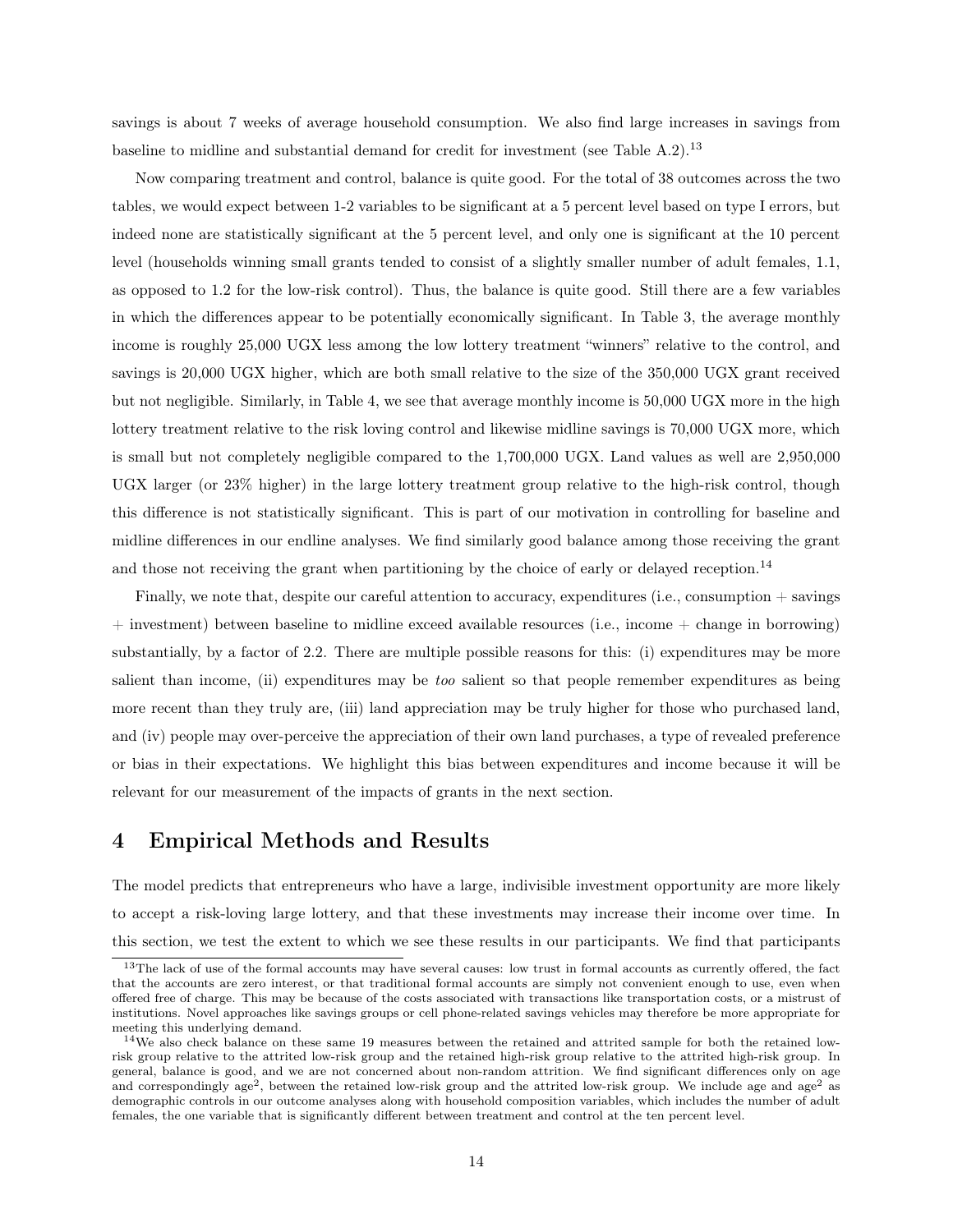choosing the large, risky lottery tend to be people who own more assets, whose wealth has increased quickly since the baseline, and are more wealthy in absolute terms.

When they win, participants in small, low-risk lotteries tend to make more transitory investments in business inventory, savings, and livestock, while winners of larger, high-risk lotteries tend to make larger investments in land. This investment in land among large grant winners is our most salient and surprising result. Assets remain significantly higher for the large grant winners 18 months after the grant is awarded.

We find no evidence of direct income gains from winning either grant, whether in the short run or 18 months later. However, standard errors are large, and we cannot rule out substantial rates of return on investment (which also incorporate the sizeable capital gains on land). This is particularly true for large grant winners given their propensity to invest in land.

### 4.1 Determinants of Lottery Choice

The model predicts that participants with a large, lucrative investment opportunity are more likely to select the large lottery. We examine the significant predictors of the lottery choice in our data. We first run simple OLS regressions to test whether the characteristics that the model predicts matter in the risk decision are in fact empirically related to the risk decision. We run the OLS regressions:

<span id="page-15-0"></span>
$$
D_i^m = \beta P_i^m + \gamma X_i^m + \varepsilon_i,\tag{7}
$$

and a LASSO specification in which we regress:

$$
D_i^m = \sum_{j=1}^{285} \beta_j P_{ij}^m + \varepsilon_i
$$
  
s.t. 
$$
\sum_{j=1}^{285} |\beta_j| \le s
$$
 (8)

where  $D_i^m$  is the decision of household i at midline m (e.g., a dummy for the risky choice, a dummy for the impatient choice) and  $P_i^m$  are the midline predictors on which we test for significant differences between those choosing the safer lottery relative to those choosing the riskier lottery, as well as the impatient relative to the patient.  $X_i^m$  is a vector of household-level demographic controls: household income, age, age<sup>2</sup>, number of adult females, number of adult males, number of children, as well as dummies for gender and whether the respondent is the household head. In the OLS specification, we first test whether each predictor  $P_i^m$ is statistically significantly correlated with the lottery decision unconditionally, and second whether the predictor is correlated with the lottery decision conditional on the set  $X_i^m$  of demographic characteristics. LASSO imposes the condition  $\sum_{j=1}^{285} |\beta_j| \leq s$  for 285 covariates and a constant s, which dictates the level of constraint [\(Tibshirani,](#page-32-6) [1996\)](#page-32-6).<sup>1[5](#page-35-0)</sup> Table 5 presents statistically significant predictors of the risky lottery choice in the OLS regression.<sup>16</sup> Predictors also selected by the much higher dimension LASSO regression

<sup>15</sup>A list of the full set of 285 covariates included in LASSO is available on request.

 $16$ The full list of covariates in which we test for significant differences between the high-risk group and low-risk group is in Table [A.2](#page-46-0) in the Appendix. The point estimates in both Table [5](#page-35-0) and Table [A.2](#page-46-0) are from the unconditional specification of Equation [7,](#page-15-0) i.e. without  $X_{i,m}$ . The estimates conditional on  $X_{i,m}$  are available by request.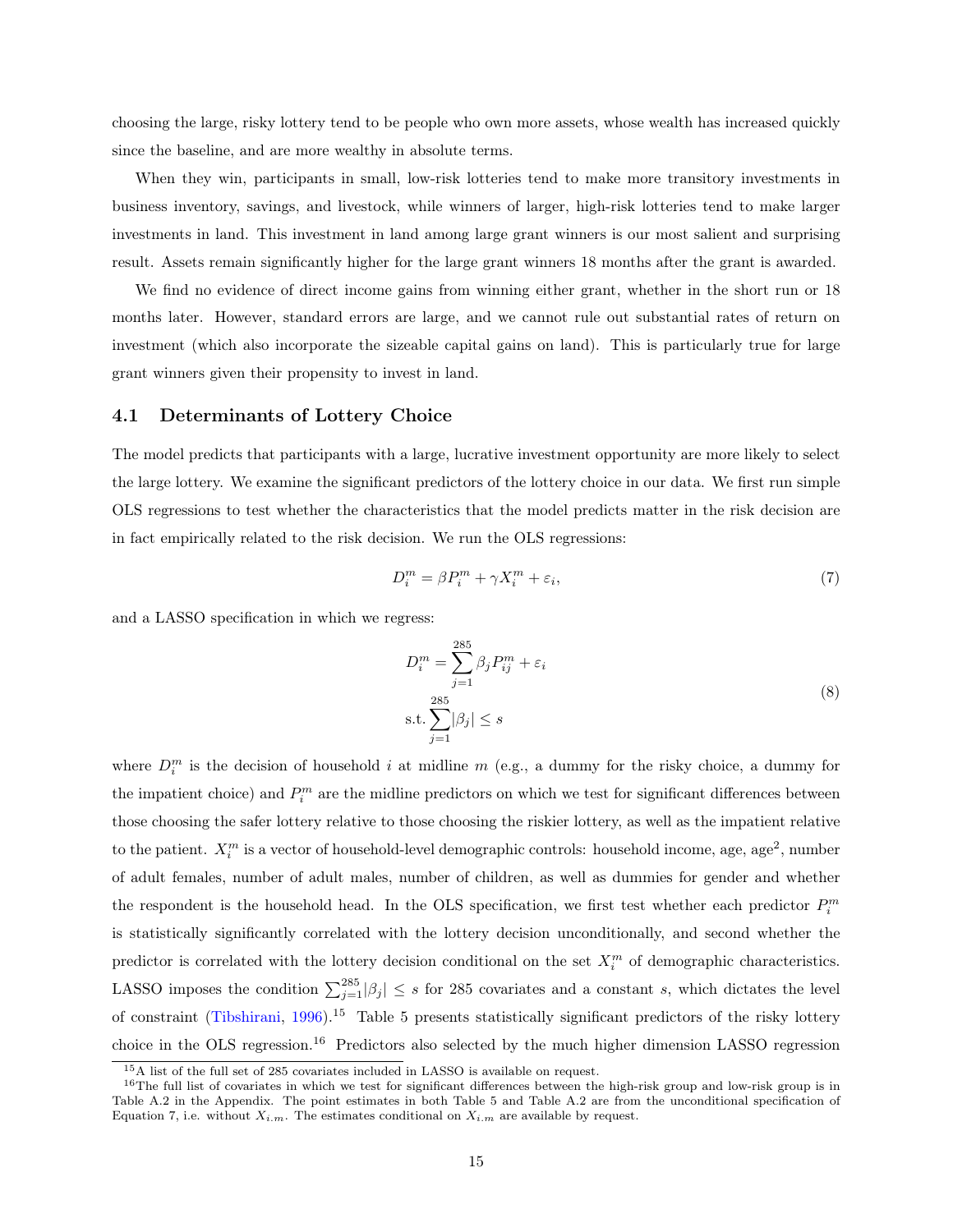are designated with an asterisk.

Recall that the model indicated that those who choose the risk-loving lottery do so to finance investment, have high productivity, and may have higher savings as they increase wealth for self-financing purposes. Consistent with the model, the risk loving choice is associated with a pre-existing interest in investing. A significantly (6 percentage points) greater fraction of the participants who chose the large lottery report that they could increase their income if they had access to credit. Moreover, a significantly larger (4 percentage points) fraction wanted to invest an amount greater than \$100, the size of the small grant. Finally, a significantly (7 percentage points) larger fraction indicated that they would use credit for business investment. These predictors are significant at the 5% level in the OLS regression. The indicator for whether a household would use credit for business investment is also selected by LASSO. Thus, it appears that, at least for some, the demand for the risky lottery could be driven by a desire to invest, although quantitatively the numbers are small in explaining the choice.

Consistent with the model, those who selected the large lottery tended to have higher incomes. They had significantly higher (40 percent) crop income, significantly higher (13 percent) consumption, and significantly larger (20 percentage points) growth in consumption from baseline to midline.<sup>17</sup> Crop income level was also selected by LASSO. Risk lovers tended to have higher crop income both in absolute terms and as a fraction of their total income, perhaps suggesting that those with higher levels of home production are more willing to take on risk.

We also find suggestive evidence that the risk loving were wealthier and that they experienced faster increases in their savings and wealth. Those who chose the risky lotteries were somewhat wealthier, a per adult equivalent difference of about 95,000 UGX (\$27) in total wealth (assets plus savings), and 101,000 UGX (\$28) in net wealth (assets plus savings minus debt) – approximately 30% of average monthly income. After accounting for an average of 3.6 adult equivalents in the household, these differences are somewhat smaller than the size of the small grant and are only marginally significant at a 10 percent level.

Those who chose the risk-loving lottery did, however, have 28 percent more business assets and hold a higher fraction (5 percentage points) of their total wealth in business assets. The higher growth in wealth and savings before the midline is even more striking. Between baseline and midline, the risk loving experienced significantly larger increases in total wealth (500 percentage points), total savings (400 percentage points), and net wealth (1300 percentage points). Thus, the accumulation of assets seems to be a strong predictor of the choice of the large lottery.<sup>18</sup>

Finally, demographics are important in determining the risk choice. The risk-loving tend to be men, older, and heads of households, and come from larger households with more adult males. Somewhat surprisingly, those with more children also tend to be more risk-loving. A natural question is whether the financial

<sup>&</sup>lt;sup>17</sup>On average, incomes increased significantly between baseline and midline. This may be due to seasonal fluctuations in measured monthly income or seasonal variations in the components of income (crop income was especially high, while business income was lower).

<sup>&</sup>lt;sup>18</sup>These percentage point changes are large because of the very low base levels of wealth in the sample: 40% of the sample has 0 or negative (because of loans outstanding) net wealth at baseline. Before taking logs, we set any negative or 0 values equal to 1 Ugandan shilling.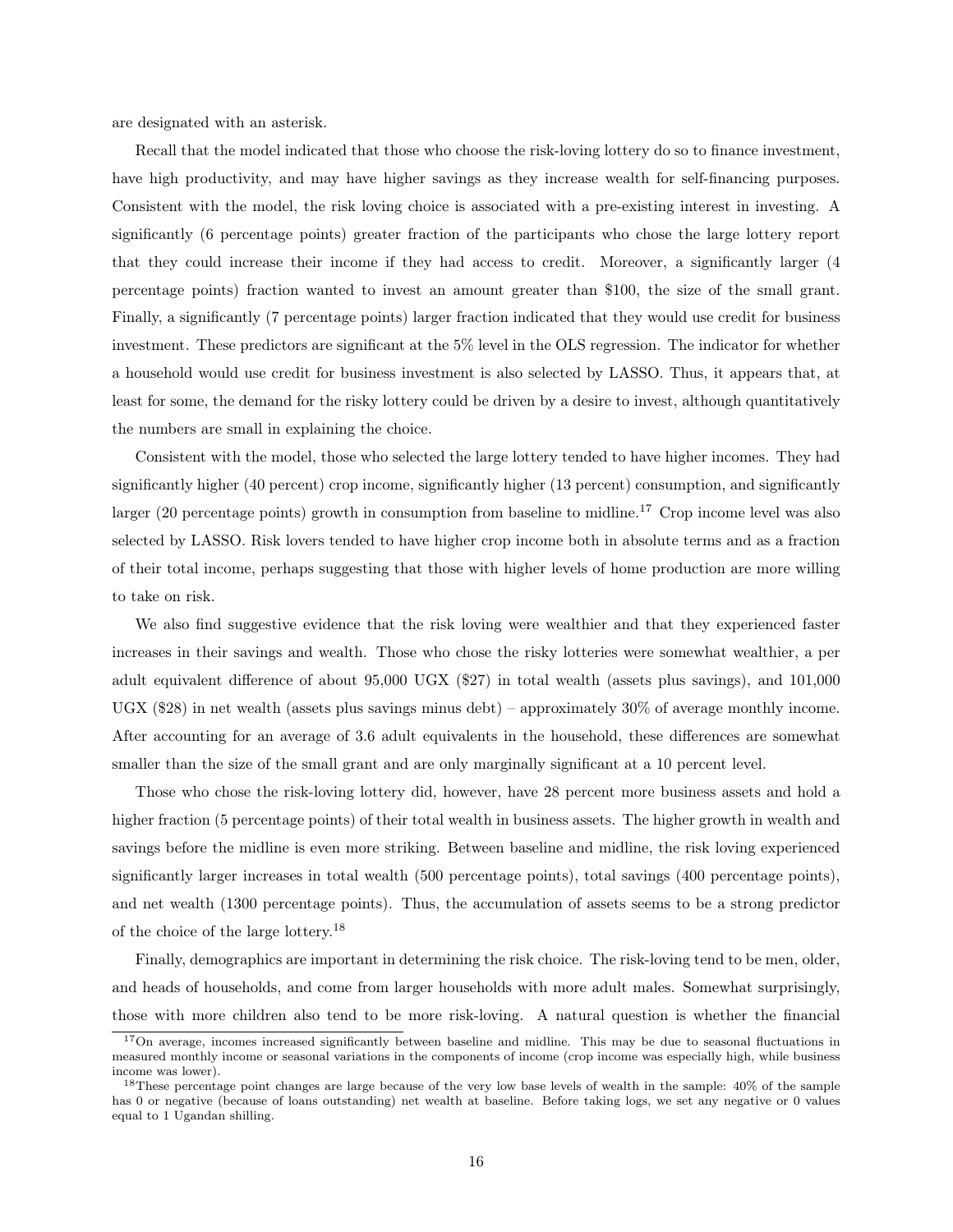predictors are ultimately driven by the demographics. For example, if men are both more risk-loving and have a higher propensity to invest or accumulate assets, then perhaps the accumulation of assets is no longer predictive after controlling for gender. We analyze this by looking at the same predictions but controlling for household demographics.<sup>19</sup> The findings are largely robust. One exception is the level of savings is no longer a predictor of risk-loving, once we add income as a control.<sup>20</sup>

In sum, those whose wealth increased quickly between baseline and midline and those who expressed a pre-existing interest in investing were more likely to choose the high-risk lottery. Risk lovers also tended to have higher crop income, both in absolute terms and as a proportion of their overall income. These predictors are robust to the inclusion of demographic controls. LASSO selects three of the predictors shown to significantly predict risk preference in the OLS specification: monthly crop income level, an indicator for whether a household expressed an intent to use credit for business investment, and the number of people in the household. LASSO's selection underscores the importance of these attributes for predicting risk-loving behavior, and supports the hypothesis from the model that a pre-existing business investment is important for the choice between lotteries.

#### 4.2 Impact of Grants on Investment, Income, and Consumption

The theory also has predictions for the use and impacts of winning lotteries, namely that those who win large lotteries should make large investments and increase their income. To evaluate the impacts of winning, we start with OLS regressions to estimate the impact of the large and small grant on the elements of the household's budget constraint at endline: consumption, savings, business assets, (capital gains-adjusted) land value, agricultural assets, income, and credit. For each  $i$  household in district  $d$ , we regress:

<span id="page-17-0"></span>
$$
Y_{id} = \beta_0 + \beta_1 Win_i^m + \beta_2Win_i^m * D_i^m + \beta_3D_i^m + \rho_1Y_i^b + \rho_2Y_i^m + \gamma X_i^m + \lambda_d + \varepsilon_{id}
$$
 (9)

where b specifies baseline and m specifies midline.  $D_i^m$  reflects the household's lottery decision (risk loving or not),  $Win_i^m$  denotes whether the household won a lottery (small or large), and their interaction,  $Win_i^m * D_i^m$ , is the additional effect of winning the risky lottery specifically. In this model,  $\lambda_d$  are district fixed effects and  $X_i^m$  is a vector of household-level demographic controls: patience, household income, age, age<sup>2</sup>, gender, household head, number of adult females, number of adult males, and number of children.<sup>21</sup> We winsorize to the 5th and 95th percentiles. Because measurement error is an important consideration, rather than focusing on changes in consumption, savings, asset levels, income, and credit, we look at endline levels conditional on baseline and midline levels  $(\rho_1 \text{ and } \rho_2)$ , consistent with the prescriptions in [Bruhn and McKenzie](#page-30-12) [\(2009\)](#page-30-12).

Our primary coefficients of interest are  $\beta_1$  and  $\beta_2$ , where  $\beta_1$  estimates the effect of winning the small lottery and  $\beta_2$  estimates the additional effect of winning the large lottery. The total effect of winning the

<sup>19</sup>Table available on request.

 $^{20}$ Though the theory is more ambiguous, we also test for significant predictors of the impatient versus patient, but find few differential characteristics. We control for patience in the remainder of our analyses, but do not interact the lottery outcome with time preference.

 $^{21}$ Recall that all midline data are collected immediately prior to the random allocation of the cash grant treatment.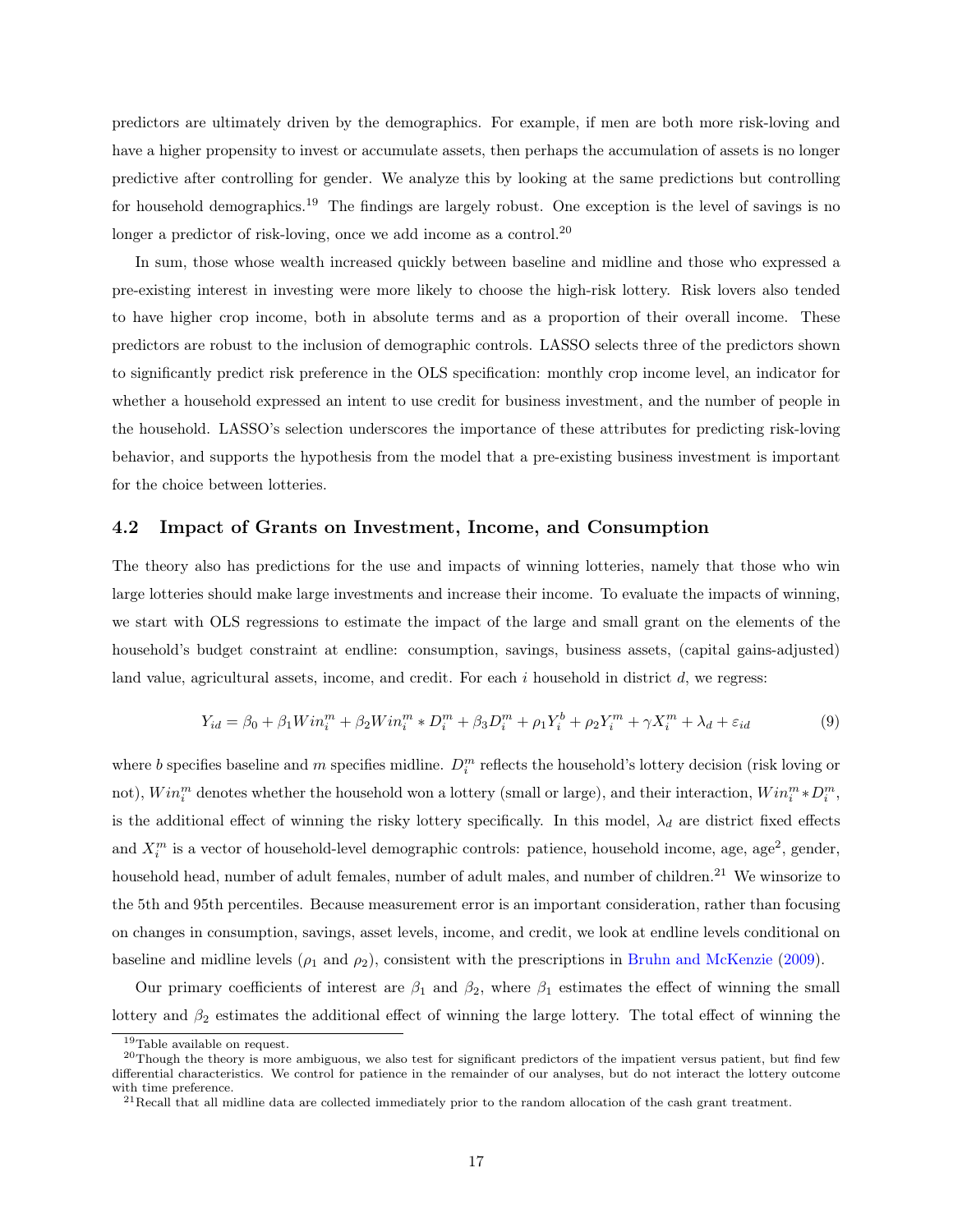large lottery (relative to the risk loving control) is therefore  $\beta_1 + \beta_2$ , and we conduct F tests on the sum. Based on the model, we expect to see impacts of the large grant on large assets, in particular, as households use the proceeds of the lottery to invest. For small lottery winners, we may expect transitory impacts on savings (or other divisible investments that perhaps mirror savings, such as inventory and livestock) while households accumulate additional funds to invest in a large asset or for those who simply smooth out small winnings before returning to poverty traps.

Our OLS approach, standard in the treatment literature, considers each outcome as an independent regression. However, basic adding up implies that the estimation equations are not independent but governed by a common budget constraint. That is, the following simple budget constraint should hold:

<span id="page-18-0"></span>
$$
\Delta C + \Delta S + \Delta K = x * \Delta Y + \Delta B + Grant \tag{10}
$$

where C is consumption (including purchases of home durables),  $S$  is savings, I is investment (business assets + land + agricultural assets), Y is income, B is net credit, and  $\Delta$  indicates the treatment difference, i.e., treatment minus control.<sup>22</sup> We use  $x \in \{4, 18\}$  to denote the number of months between midline (the time of grant allocation) and the relevant endline, since income is measured as a monthly flow.

We therefore run a seemingly unrelated regression (SUR), which has three advantages. First, it allows us to impose a cross-equation restriction on the coefficients associated with the household's budget constraint. Second, it allows us to account for the correlation in error terms across equations that the constraint implies. Both of these improve efficiency, if they hold. Third, the cross-equation restriction yields coefficients that are sensible from a budget standpoint, where the increase in spending across categories does not exceed the amount of the grant.

The SUR uses the same basic specification as in Equation [\(9\)](#page-17-0), with the constraint as a cross-equation restriction on the components of a household's budget. Specifically, we apply this restriction across the coefficients on  $Win_{i.m}:$ 

$$
\beta_{1.cons} + \beta_{1.sav} + \beta_{1.bus} + \beta_{1.land} + \beta_{1.ag} - x\beta_{1.income} - \beta_{1.credit} = 350,000
$$
\n(11)

And this restriction across the coefficients on  $Win_{i,m}*D_{i,m}$ :

$$
\beta_{2.cons} + \beta_{2.sav} + \beta_{2.bus} + \beta_{2.land} + \beta_{2.ag} - x\beta_{2.income} - \beta_{2.credit} = 1,350,000
$$
\n(12)

where 350,000 UGX is the amount of the small grant, 1,350,000 UGX is the additional amount of the large grant, and  $x \in \{4, 18\}$  denotes the number of months between midline and the respective endline, which is applicable to the coefficient on monthly income. All other outcome variables are in levels. The adding up condition allows us to precisely model how households may have spent the grant, and so we use the SUR

<sup>&</sup>lt;sup>22</sup>This can be derived by our theoretical model by defining  $Y_t = e_t + z_t k_t^{\alpha} - \delta k_t$  and recursively iterating on the budget constraint, equation [\(1\)](#page-5-1) from midline to endline. Replacing the lower case notation with capital letter notation yields  $\sum_{t=m}^{e} C_t +$  $A_e + K_e = \sum_{t=m}^{e} Y_t + A_m + K_m + Grant$ . We further break out net assets into gross savings and gross debt, i.e,  $A_e = \sum_{t=m}^{e} B_e - B_e$ . Then differencing this between treatment (winners) and control (non-winners), and using the fact that  $E[A_m + K_m]$  is equal for winners and non-winners because of randomization, yields equation [\(10\)](#page-18-0). We will further evaluate this constraint from the context of simulated data from our calibrated model and measurement error in Section [5.2.](#page-23-0)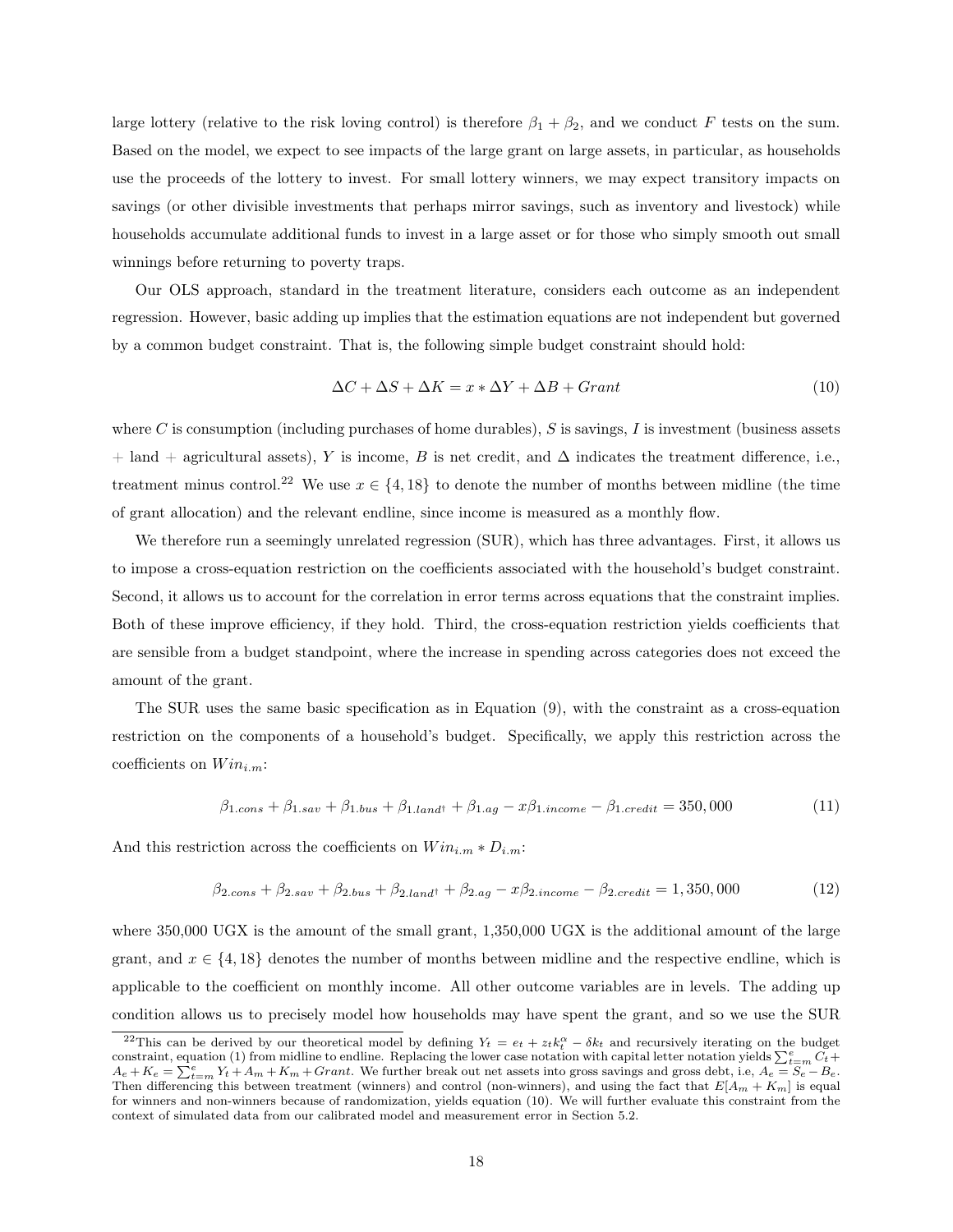estimates to calculate the average percentage of the small and large grant spent on each budget category. Under the SUR specification, we also conduct F tests on the linear combination  $\beta_1 + \beta_2$ , the coefficients which are constrained by the cross-equation restriction.

#### 4.2.1 Short Term Results

Table [6](#page-36-0) and [7](#page-37-0) present the results at first endline for the OLS and SUR regressions, respectively. Focusing first on the OLS results in Table [6,](#page-36-0) we find four results of keen interest. First, small lottery winners increase small investments and perhaps savings. The point estimates of 237,000 UGX on business investment and 156,000 UGX on agricultural investment more than account for the 350,000 UGX winnings and are significant at the 5 percent level. There is perhaps some evidence to support an increase in savings as well, where the point estimate of 46,000 UGX is significant at a 10 percent level. The actual assets tend to be inventories for business and livestock for agriculture (see Table [A.5](#page-49-0) in the Appendix) so in the context of our theory, they could be conceptually grouped with savings. Second, large grant winners experience an enormous increase in land. The point estimate of 4,792,000 UGX is significant at the 1 percent level. The coefficient is quite large (amounting to over \$1400, more than annual income). However, careful study of the result shows that it is not driven by a handful of outliers (recall that we winsorize the data). Indeed, 35% of large grant winners report purchasing land between the first and second endline. Third, puzzlingly, the differential impact on land for large lottery winners is much more than the incremental winnings of the large lottery (1,350,000 UGX). Fourth, and related, the increase in land cannot be easily explained by a reduction in consumption, an increase in borrowing, or an increase in income that may have resulted from the winnings. Indeed, despite the increase in investment, we find no significant impacts on income from either the small or large grant, which adds an additional puzzle to the OLS results.

The unrealistically large OLS estimates of investment in land based on reported land values suggests that there may be bias in reporting of land values, particularly among those who purchase land. Our survey asked households for the estimated value of their land as of the survey date. There are at least three potential reasons that land values may have been overstated by new land owners. First, it may be that the more productive use of the land by the purchaser increased the value of the land. Second, there may have been faster land appreciation in the local area than in the region overall over the period, increasing the value of the land to far beyond the price the household paid, even after regionally adjusting for capital gains regionally. Finally, there is selection; households that purchased are naturally those that have higher intrinsic valuations of the land. The SUR regressions allow us to constrain the increase in value of the land to within the budget constraint rather than allowing the fast land appreciation to impact the coefficient results. This discipline of the data is an important feature of the SUR model and provides us with a better understanding of the lumpy investment households make in land purchases.

Turning to the SUR results in Table [7,](#page-37-0) we see how the SUR estimation adds clarity to these puzzles. Note first that the point estimates on those who won the (small) lottery are essentially unchanged but the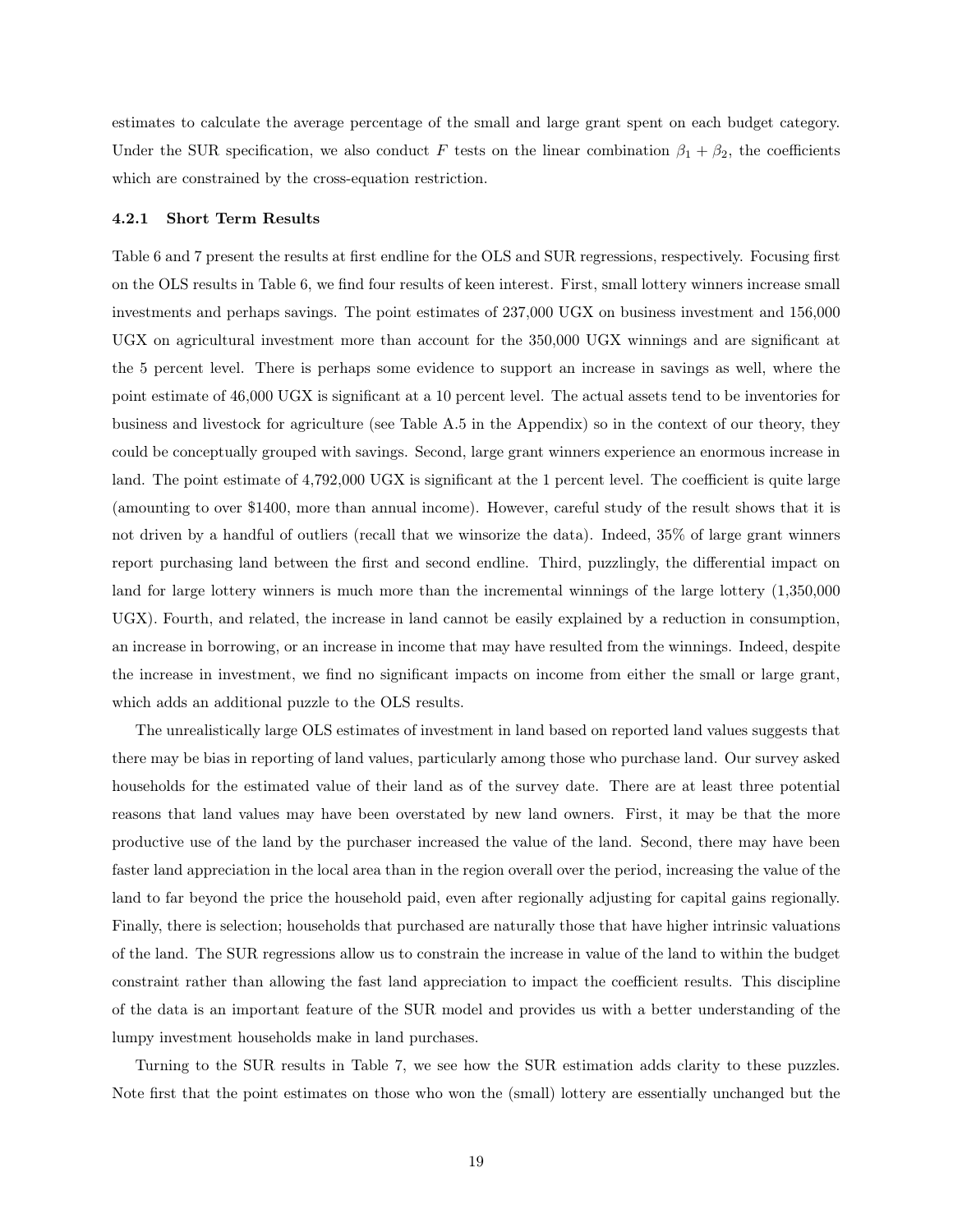standard errors are smaller. Second, the point estimate on land for large grant winners is now of a reasonable magnitude relative to the size of the grant and more precisely estimated. We estimate that the differential impact of the large grant is an incremental 1,523,000 UGX (significant at the 1 percent level) in land value. The total effect on land for large grant winners is 1,238,000 UGX (also significant at the 1 percent level), or 73% of the value of the large grant. Third, the model does not reject either of the cross-equation constraints. The budget constraint imposed across the coefficients on winning the large lottery is marginally rejected (significant at the 10 percent level), something that we explore further in Section [5](#page-21-0) and find reasonable given our empirical measures. As we discuss in Section [5.2,](#page-23-0) the model results support the use of a cross-equation budget constraint. Finally, we continue to detect no significant positive impact on income, which is at odds with what the theory predicts.

We do find a positive impact on income for the large grant winners, but with a large standard error. Given the positive point estimate and the sizable capital gains we measured, investments may still yield considerable returns. To examine this, we calculate returns on investment (ROI). We measure investment as the sum of the coefficients on business assets, capital gains-adjusted land value, and agricultural assets in the SUR model. We calculate returns as the coefficient on monthly income flow plus monthly capital gains from land. Specifically, we calculate annual returns for those winning the small grant as: $^{23}$ 

$$
ROI_S = \left(\frac{(\phi^{\frac{1}{x}} - 1)\beta_{1.land} + \beta_{1.income}}{\beta_{1.business} + \beta_{1.land} + \beta_{1.agriculture}} + 1\right)^{12} - 1
$$
\n(13)

And correspondingly for the large grant:

$$
ROI_L = \left(\frac{(\phi^{\frac{1}{x}} - 1)(\beta_{1.land} + \beta_{2.land} + \beta_{1.income} + \beta_{2.income})}{\beta_{1.business} + \beta_{2.business} + \beta_{1.land} + \beta_{2.land} + \beta_{1.agriculture} + \beta_{2.agriculture} + 1}\right)^{12} - 1
$$
 (14)

Once again,  $x \in \{4, 18\}$  denotes time in months between baseline and the relevant endline, and  $\beta_1$  and  $\beta_2$ are the coefficients on winning the lottery and the additional effect of winning the large lottery, respectively (as specified in Equation [9\)](#page-17-0). We estimate 95% confidence intervals around the returns on investment for the small and large grant. These returns for the first endline are shown at the bottom of Table [7.](#page-37-0) While imprecisely estimated, the mean ROI on the large grant is 28%, but given the wide 95% confidence interval ranging from -38% to 95%, we also cannot rule out large positive returns.

#### 4.2.2 Medium Term Results

We show the second endline results in Tables [8](#page-38-0) (OLS) and [9](#page-39-0) (SUR). For small grant winners, the point estimates on savings (41,000 UGX, not significant) and business investment (250,000 UGX, significant at the 10 percent level) are similar to the first endline. However, standard errors are larger and we cannot detect persistent effects 18 months after grant receipt. The effect of winning the small grant on agricultural investment falls by nearly 40%, from 156,000 UGX at first endline (significant at the 5 percent level) to 97,000 UGX at second endline (not significant). Large grant winners, however, maintain and even increase

<sup>&</sup>lt;sup>23</sup>For simplicity, we use a single  $\phi$  constructed as the average across all 3 regions when calculating ROI.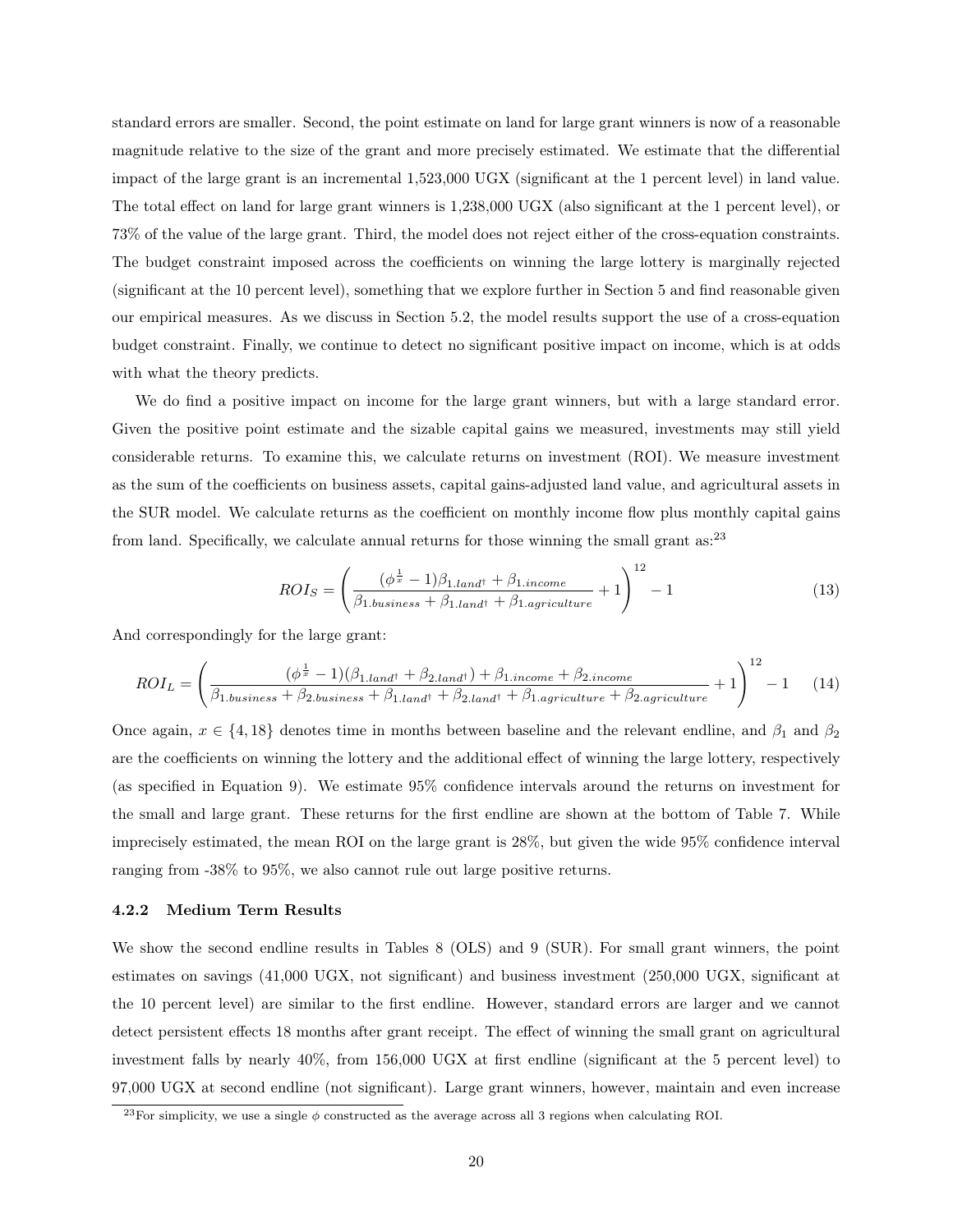their investments relative to the risk-loving control group. In the SUR, we see that large grant winners retain substantial land holdings relative to the control (1,750,000 UGX, significant at the 10 percent level), and we also see suggestive evidence of greater business investment (457,000 UGX, significant at the 10 percent level). We continue to find no detectable effects on income (or consumption or credit) for either small or large grant winners at second endline. However, ROIs could once again be quite high. At second endline, we estimate similar ROIs for both the small and large grant winners, about 40%. While these remain imprecisely estimated, the confidence intervals, [-0.38, 0.95] for the large lottery winners and [-2.29, 0.71] for the small, cannot rule out substantial gains, particularly for the large grant winners.

#### 4.3 Disaggregate Results

Given our detailed data on investment types and time use, we can delve more deeply into the nature of investments. We summarize these findings here and leave the details to the Appendix.

To understand whether business investment in particular may be associated with large returns, we separately estimate the returns to business investments alone. We find that average returns on business investments are higher than those for total investment, especially for the small grant winners, but have very large standard errors (Tables [A.3](#page-47-0) and [A.4\)](#page-48-0). In further examining the effect of the grant on the components of business investment, agricultural investment and consumption, we find that the small grant winners use the grant to purchase business inventory and invest in livestock in the short-run, and these impacts are not sustained over the longer term. Large grant winners also purchase inventory in the short-run, though this impact disappears by second endline, when instead large grant winners amass greater non-inventory business assets and household durables than the risk-loving control (in Tables [A.5](#page-49-0) and [A.6\)](#page-50-0). Finally, we show that both small and large grant winners temporarily shift labor hours towards household businesses in response to the grant, perhaps to support the sale of additional business inventory (Table [A.7\)](#page-51-0). By second endline, this impact on labor allocation is indistinguishable from zero (Table [A.8\)](#page-52-0).

In summary, we find that (i) winning the small lottery leads to initially higher business and agriculture investments that are indetectable a year later, (ii) relative to small grant winners and the risk-loving control, winning the larger lottery leads to substantially higher investment that persists over a year and a half and appears to be driven by land purchases, and (iii) income gains are not directly measured but we cannot rule out large returns to investment. The adding-up condition of the SUR suggests that small grant winners spend most of the grant on business investments, while large grant winners spend most of the grant on land.

## <span id="page-21-0"></span>5 Calibrated Model Results

We now return to our model of Section [2,](#page-4-0) but we use the results of our midline data and lottery choice experiment to calibrate a model of financially-constrained indivisible investment and savings dynamics. We then assess the model and constrained estimate results using simulated data, and we use the model to quantitatively assess the impact of financial intermediation.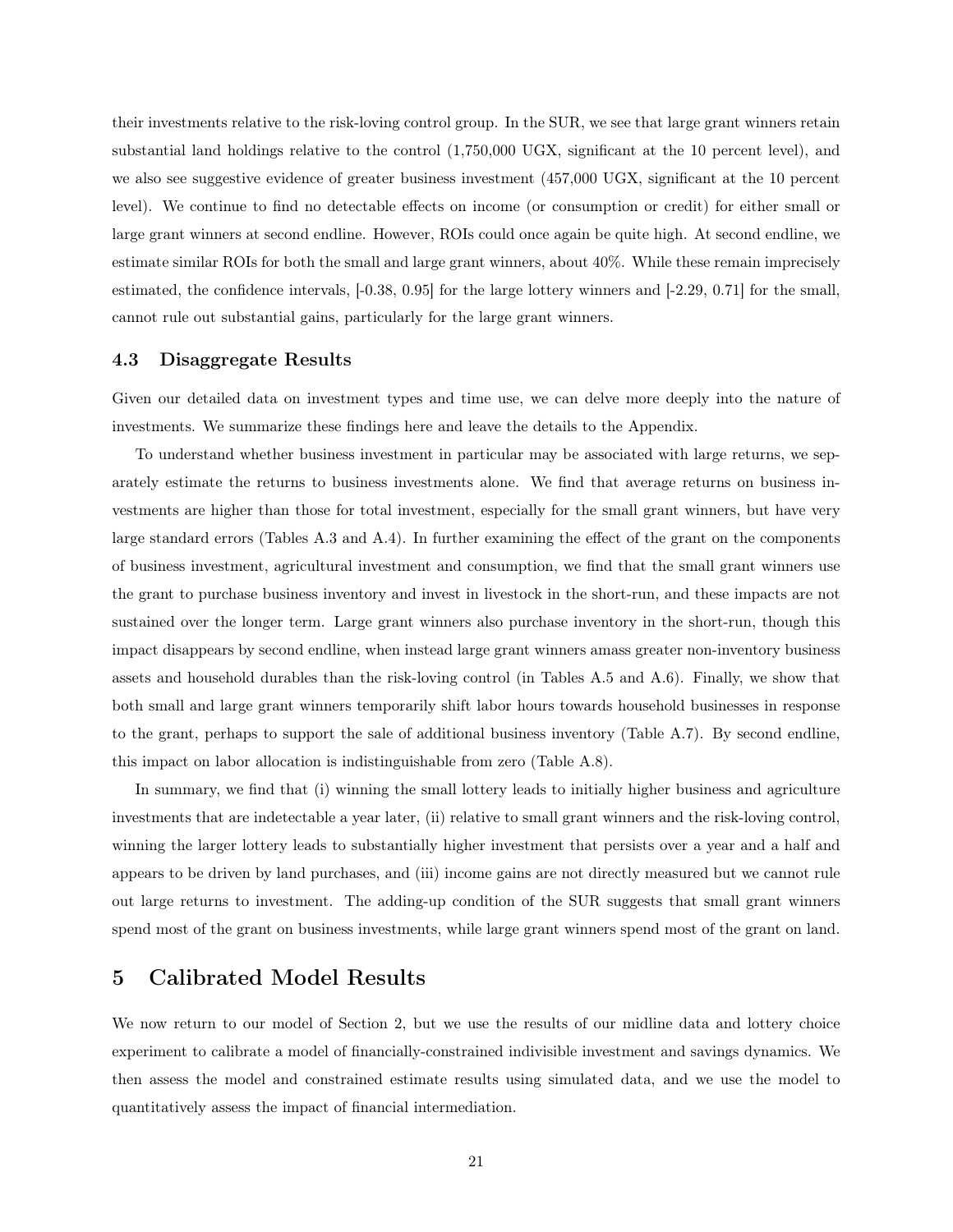#### 5.1 Calibration

Mapping the model to data for aggregate analysis requires adding important elements of persistent heterogeneity in the productivity of labor,  $\bar{e}$ , and capital,  $\bar{z}$ , and disciplining the other parameters of the model using data moments.<sup>24</sup> Specifically, we assume  $\bar{e}_i$  and  $\bar{z}_i$  are (independently) lognormally distributed, so that log  $\bar{e}_i \sim \mathcal{N}(0, \nu_e)$  and log  $\bar{z}_i \sim \mathcal{N}(\mu_z, \nu_e)$ , respectively. Here, assuming the mean of the log  $\bar{e}_i$  to be zero is a normalization.

Our calibration results and fit are summarized in Table [10.](#page-40-0) We start by assigning four parameters. First we set the maximum loan-to-value ratio  $\theta = 0$  in the benchmark. We do so for simplicity, but this broadly matches the limited access to credit that we observe. The interest rate r then effectively becomes the interest on savings, which we set to zero, consistent with the fact that our empirical sample all held zero interest savings accounts. A period is a month, and we set the monthly maintenance cost of capital,  $\delta$ , which is analogous to depreciation in an indivisible capital model, to 0.01. We set the constant survival probability, p, to  $1 - 1/480$ , implying an average adult life (or career) of 40 years.

We are left with eight parameters to calibrate: the discount factor,  $\beta$ ; the parameters disciplining the capital technology, k (size of a unit of indivisible capital),  $\alpha$  (the capital elasticity in production),  $\mu_z$ ,  $\nu_z$ , and  $\sigma_z$  (governing the (log) mean productivity, persistent dispersion, and productivity shock dispersion, respectively); and the parameters disciplining the labor income:  $\nu_e$  and  $\sigma_e$  (disciplining the dispersion of the persistent income difference and productivity shocks, respectively).

Our calibration strategy is to choose these parameters to match the the moments in the data that are most of interest to this study: the observed lottery choices, the distribution and dynamics of income, and the distribution of wealth. For the lotteries, we target the percentage of households who choose each of the four lottery choices. For the distributions of both income and savings, we target the mean as well as five percentiles of the distribution (10th, 25th, 50th, 75th, and 90th), a total of 11 moments given the normalization of median income to one in the model and in the data.<sup>25</sup> Finally, for the dynamics of income, we target transitions across income terciles over the 16 months from baseline to midline. The 3x3 transition matrix constitutes nine additional moments. Together, these targets amount to 22 moments, substantially more than the eight free parameters we calibrate.

Given the parsimony of the model, we cannot match all moments, and instead minimize a weighted average of the sum of percentage squared deviations.<sup>26</sup> Table [10](#page-40-0) summarizes the parameter values and model fit. Despite the over-identification, the model fit is reasonably close, especially for our purposes. The model is able to match the fact that a substantial share choose the risky lottery  $(0.20+0.04=0.24$  in the model vs.  $0.20+0.07=0.27$  in the data). The share choosing to delay is somewhat smaller (0.04 vs. 0.07, respectively),

 $24$ We examined alternative models with additional parameters such as non-unitary risk aversion, Epstein-Zin preferences (with separate risk aversion and intertemporal substitution parameters) and both physical and pecuniary fixed costs to adjusting capital, but these extensions do not significantly improve the fit over our parsimonious model.

 $^{25}$ Savings includes only financial wealth and corresponds to S in the model.

<sup>&</sup>lt;sup>26</sup>The weights are equal to one, except for the lottery choice moments, which are critical in getting the indivisibility dynamics and so get a higher weight of 20.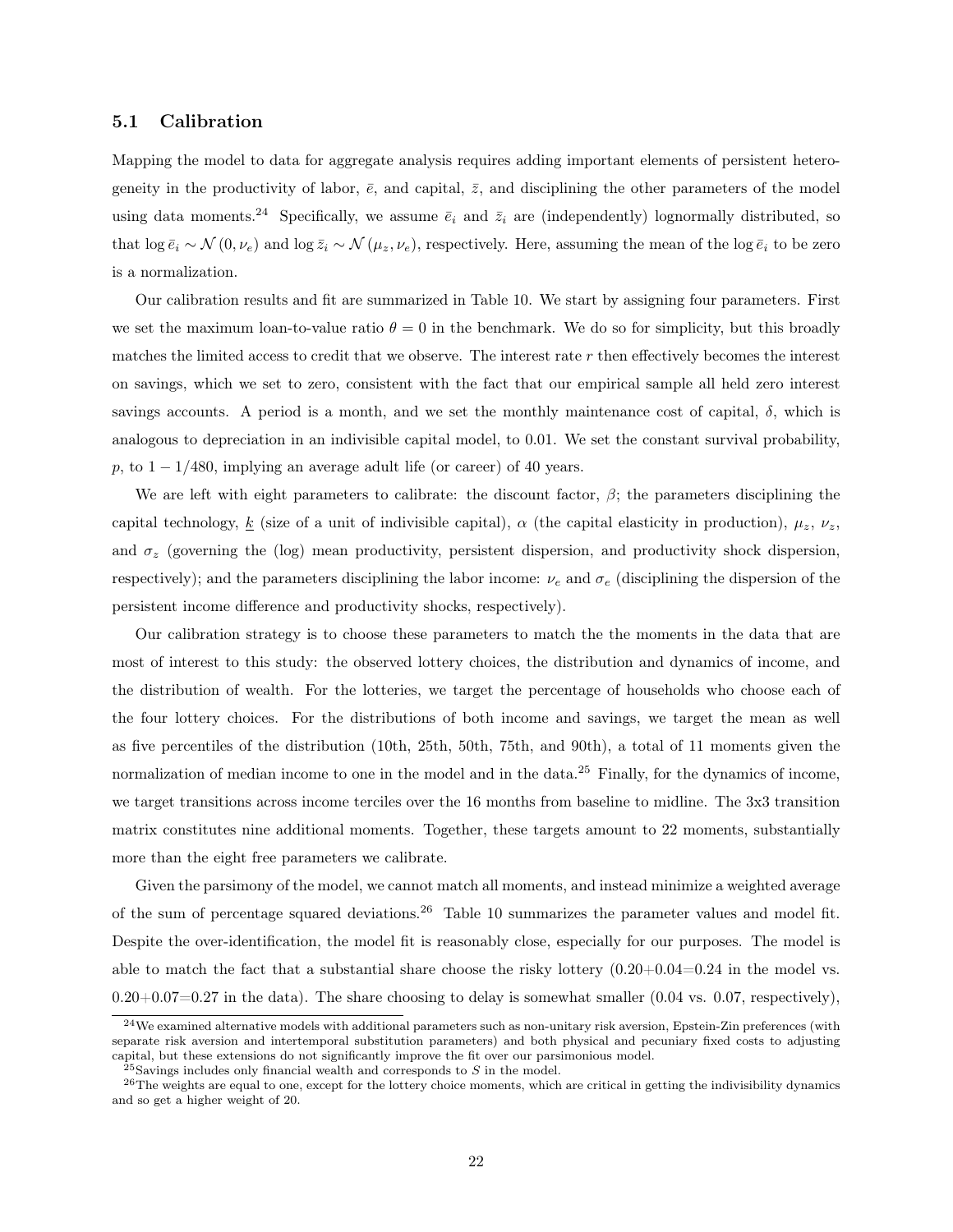but overall the share of those delaying is also comparable  $(0.04+0.19=0.23 \text{ vs. } 0.07+0.14=0.21$ , respectively). The savings distributions are comparable with median levels of savings well below median monthly income (0.13 vs. 0.19, respectively). Both distributions exhibit a leftward skew with the means exceeding the medians, and at least 25% of households in both distributions hold no positive savings. Of course, given the fact that our benchmark simulations have no credit, we cannot match the negative assets for those in the 10th percentile, but recalling Figure [2,](#page-33-0) this distinction is likely not crucial for our aggregate analysis. Although the right tail is lower in the model than in the data (e.g., 90th percentiles of 1.43 vs. 2.92), the mean is somewhat higher given the lack of debtors in the model.

We see that the income distributions are also broadly comparable. Though the mean income is somewhat higher in the model (1.97 vs. 1.73), due to somewhat higher weight in the tails, both distributions have a leftward skew with mean substantially higher than the median. Looking at the income transition matrix, both the model and data exhibit strong diagonal elements, showing a tendency to stay in one's income tercile, especially in the upper and lower terciles. Conditional on being in the lower income tercile, a household has a high chance of remaining there (67% vs. 63%), which could be evidence of a (stochastic) poverty trap. In the middle tercile, the numbers are lower (43% vs. 48%), reflecting, in the model, the transitional saving dynamics of moving to one of the stable steady states (recall Figure [1\)](#page-32-5).

Looking at the calibrated parameter values, we see that  $k = 8.0$  implies that the indivisible investment is about 8 months of the median family income, or 40 times larger than the median level of liquid savings. The estimates of  $\sigma_{\epsilon} = 0.53$  and  $\sigma_{z} = 1.13$  indicate considerable uncertainty in labor and capital income. The first creates both variation and churning in the income distribution, while the latter simply creates variation. Finally, we note that the discount factor,  $\beta = 0.84$ , is quite low, much lower than typically calibrated for macroeconomic studies. Models with financial frictions often yield very low discount factors, however, which is needed to prevent people from simply saving out of the range of financial frictions (e.g., [Buera et al.](#page-30-5) [\(2020\)](#page-30-5)). Note that in this calibration, the presence of high yield investment opportunities will generate patience among a world of impatient agents rather than impatience among the otherwise patient.

#### <span id="page-23-0"></span>5.2 Model Regressions

Having shown that the parsimonious model is able to broadly mimic the non-experimental data, including the observed lottery choices, we examine the extent to which the model can provide rationale for and add insight into our key empirical finding on the impact of lottery winnings. Specifically, we ask whether, first, the model replicates the fact that winners of the large lottery make large, indivisible investments and even in excess of their winnings. Furthermore, we ask whether our use of the SUR cross-equation budget constraints can be justified through the lens of the model.

Clearly, there are other empirical findings along which the parsimonious model is limited. We note two important examples of limitations. First, with only one investment good, the indivisible good which we will interpret as land, the model cannot replicate the investment in agricultural and business assets that small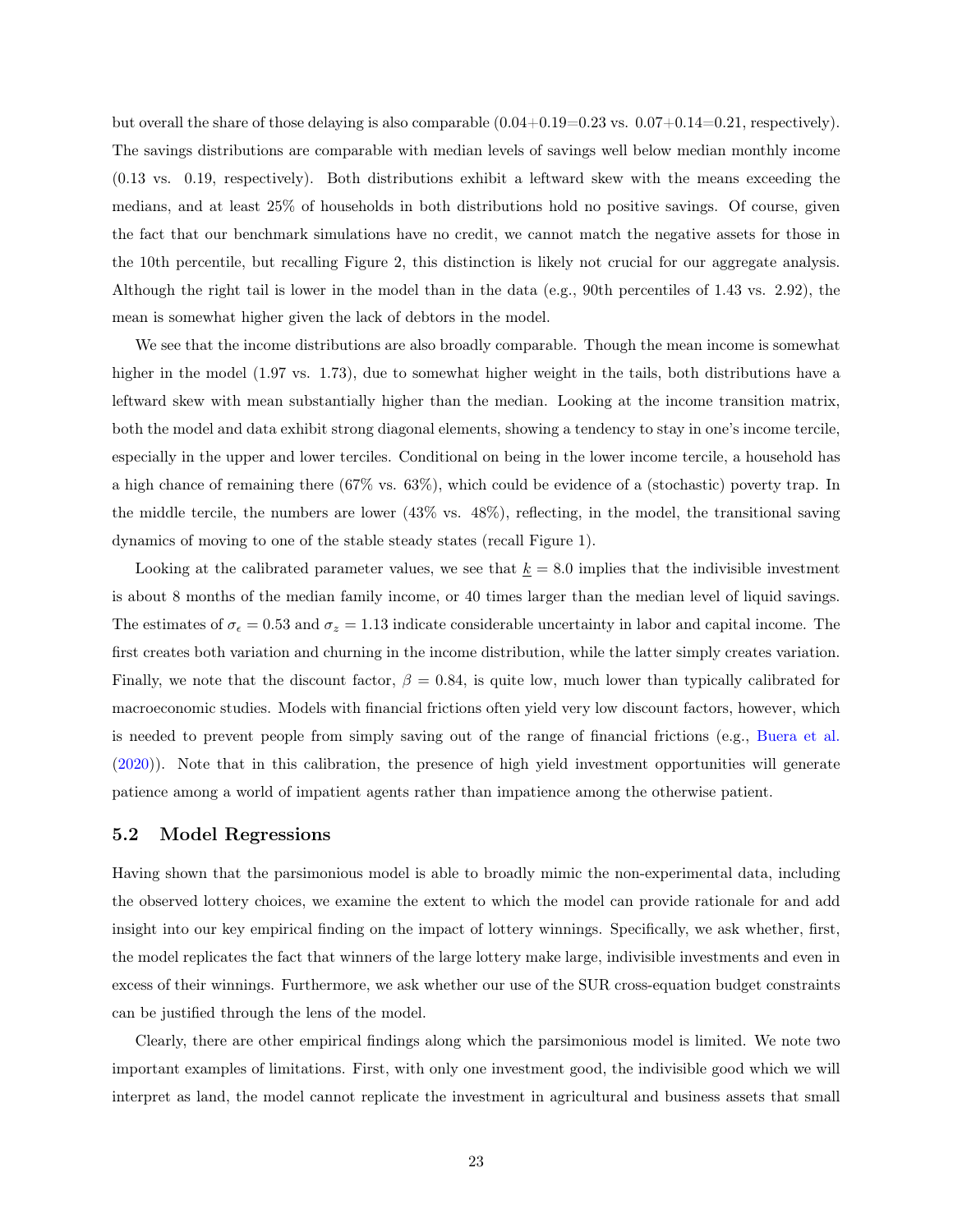lottery winnings yield. Second, in the data capital gains appear to be an important return to investment in land, but in the model the returns to the indivisible investment are through realized income. Realized income leads to higher levels of both savings and consumption. Hence, we focus on capital investment in the model and compare it to land investment in the data.

To do so, we generate 500 samples of individual simulations from the ergodic distribution in model. These samples are identical in size to our empirical sample, 867 agents, and we have the full series of simulated monthly data for consumption, savings, income, and capital investment, with 16 months between baseline and midline. At midline, we simulate lotteries with lottery choice proportions and lottery winning proportions matching the field experiment via construction. We then simulate 4 months between midline and first endline, and 18 months between midline and second endline to again match the empirics.

Using these simulated data, we run Monte Carlo regressions analagous to those in equation [\(9\)](#page-17-0), with slight necessary modifications given the model. First, with only one capital good, we have only a single investment outcome (rather than agricultural investment, business investment, and land as separate outcomes). We focus on land investment as the empirical comparison, since business investment and agricultural investment are less discrete.<sup>27</sup> Second, we have no demographic controls except age and age<sup>2</sup>, and no geographic controls. Third, in the application of the cross-equation restriction (equation [10,](#page-18-0) for our SUR regressions with cross-equation restrictions), we omit borrowing, which is zero by assumption.

Finally, in constructing our income and consumption outcomes, we distinguish between the true measure in the budget constraint (which we call "True Values"), an approach that more closely mirrors our empirics ("Empirical Proxy"), and an approach which introduces true measurement bias into the data used ("Biased Measurement"). "True Values" constructs income and consumption as sums of the full series between midline and (first) endline. "Empirical Proxy" constructs them as we do in the empirics, using the endline value multiplied by the number of months between midline and endline.<sup>28</sup> The point of "Empirical Proxy" is that our measurement at a point in time automatically introduces some deviation from the budget constraint.

Lastly, we account for two features of the empirical data not present in the model. First, the model has only one value for capital (land) investment and so, the precision of the estimates is quite high. In the empirical data, land purchases are of varied size and also likely reflect considerable measurement error. Second, expenditures may suffer not only from classical measurement error but actual bias. To mimic this, we consider multiplicative measurement error, multiplying land realizations in the simulated data by the random variable,  $X = \tilde{X}\mu_e$ , where  $\tilde{X}$  is a log-normally distributed random variable with mean of one and log variance of  $\nu_e^2$ . Here  $\nu_e = 1.9$  is calibrated to match the average standard error on the coefficient for winning the large lottery to our empirical standard error. The coefficient  $\mu_e = 2.2$  captures the bias in measurement and its value is calibrated to equal the average ratio of expenditures to income in the pre-

<sup>&</sup>lt;sup>27</sup>Other work has emphasized the indivisibility or minimum scale of livestock that can lead to poverty traps, e.g., [Balboni](#page-30-9) [et al.](#page-30-9) [\(forthcoming\)](#page-30-9); [Barrett et al.](#page-30-13) [\(2019\)](#page-30-13).

<sup>&</sup>lt;sup>28</sup>For consumption, we multiply endline values times the number of months *minus one* and then add consumption from the month directly after the midline. The empirics combines the past week's consumption with durable purchases since midline. Since these durables are likely purchased upon receiving winnings, we choose this as the closest analog because immediate consumption after winnings is generally highest.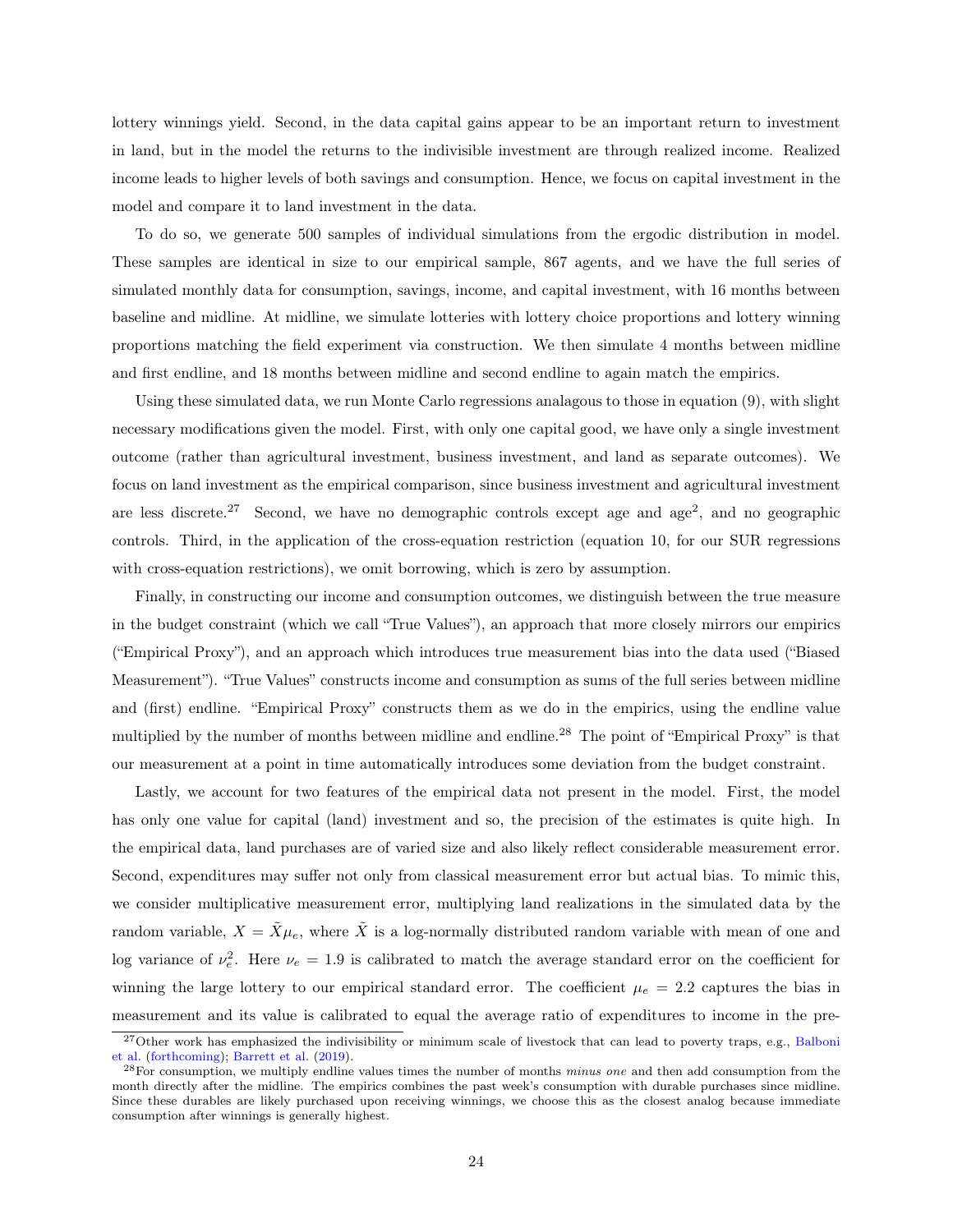experimental data, much of which may reflect overstatement of land values as discussed in Section [3.2.](#page-11-0) We call this alternative set of simulated data "Measurement Error".

Table [11](#page-41-0) presents a summary of the results of these regressions on simulated data focusing on the investment outcome. The top panel presents results for the estimates of the impacts of winning the (small) lottery. In the first two columns, we see that across all estimation techniques the mean coefficients average small positive numbers, but the mean standard errors dwarf the mean coefficients. Using the Measurement Error data, standard errors on the OLS coefficient is comparable to that in the empirics (847,510 vs. 884,518). Looking at the SUR budget constraint, we see that the mean p-value for rejecting the constraint on winning the small lottery are high, and it is rejected in roughly 5% of the samples.

The lower panel shows results for the incremental impacts of winning the large/risky lottery, which are of greater interest. The model is able to generate the surprisingly large coefficients on winning the large/risky lottery that (based on point estimates) indicate that the additional expenditures on land actually exceed the incremental grant winnings of 1,350,000 UGX. Using the True Values, the estimated coefficients average roughly 2,000,000 with very small standard errors  $(11,837)$ .<sup>29</sup> These values are within the confidence bands of the SUR estimate in Table [7](#page-37-0) of 1,522,877 (standard error: 424,702). Moreover, the SUR estimation for the True Values yields high average p-values and the budget constraint is rarely rejected. Using the SUR on the Empirical Proxy, the average coefficient is virtually identical.<sup>30</sup> However, the average p-value of the SUR budget constraint is 0.16 for those winning the large lottery, and the constraint is rejected in 54% of the regressions. This combination helps alleviate concerns about our relatively low empirical p-value of 0.06 on the constraint. Finally, we turn to the Measurement Error regressions. By construction, the average OLS standard error in the estimates equals the empirical value of roughly 1,800,000. The estimated coefficients are much larger with the biased measurement error, averaging roughly 4,100,000 in the simulations, which compares well with the roughly 4,800,000 in the empirics, especially given the large standard errors. Focusing now on the SUR estimates for the Measurement Error data, we see that applying the SUR budget constraint yields coefficients close to the true coefficient in the model of just over 2,100,000 and with a much smaller average standard error of roughly 210,000. These patterns mimic those in the actual data. Indeed, this coefficient in the empirics is statistically indistinguishable, roughly 1,500,000 with a standard error of about 400,000. The p-values on the large constraint average 0.28, but the constraint is again rejected often (in 38% of the samples).

Together, these estimates show the usefulness of the SUR in a situation where biased measurement error can lead to unreasonably large estimates. As argued in the empirics, the SUR returns reasonable estimates (true to the actual estimates) and smaller standard errors. Moreover, the SUR yields the true value despite the fact that the budget constraint can be rejected at times.

 $^{29}$ For all estimations and simulated data, the realized 95% confidence intervals for the distributions of the estimated coefficients closely reflect those expected by the standard errors of the coefficients.

 $30\,\text{We omit OLS}$  for the Empirical Proxy, since it only changes consumption.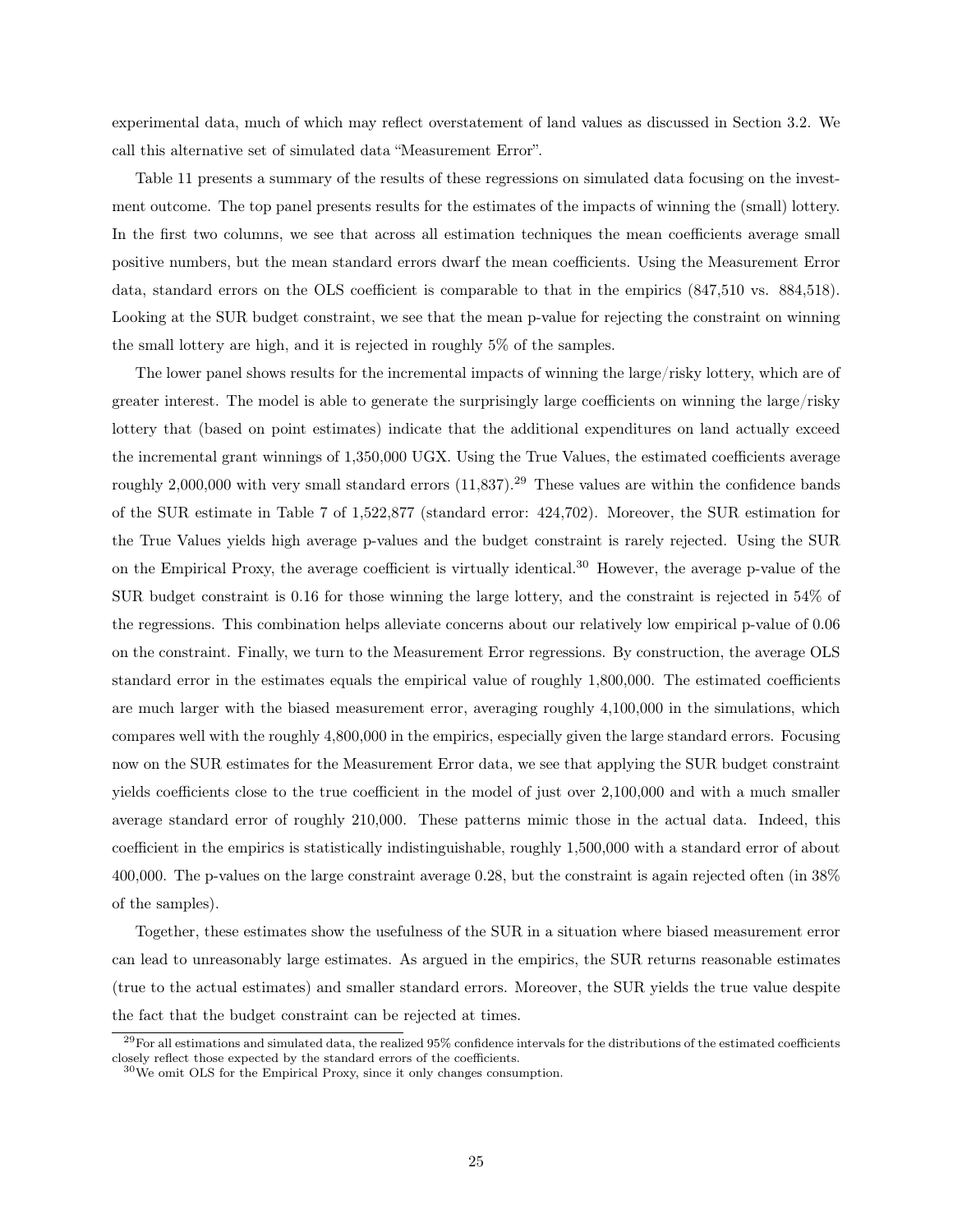#### 5.3 Counterfactual Assessment of Introduction of Financial Services

We now use the model to evaluate the impacts of introducing wide-scale financial services to the regions of study. We assess two different policies. The first is an expansion of credit services that enables households to borrow up to (a relatively modest) 25% of the value of their capital, which we model as an increase of the collateral parameter,  $\theta$ , from 0 to 0.25. The second is an expansion of interest-bearing savings facilities, which we model as an increase in the interest rate,  $r$ , from 0 to 0.05.

We assess these policies under two different scenarios about the supply of capital. The first is a scenario where capital is perfectly elastically supplied at a constant price, as is typically assumed in macro models of investment. In this case, only quantities will adjust to an increase in the demand for investment. Such an assumption is surely appropriate when the intervention is small relative to overall supply of capital, and so we label this "PE". The second scenario is one in which capital is in fixed supply. Such a scenario is an extreme scenario but perhaps more appropriate for the case when land is the investment good. In this case, prices will adjust to changes in the demand for capital rather than aggregate quantities, and so we label this "GE". We note, however, that both scenarios are extremes, and reality, reflecting an upward sloping supply of capital, is likely to be somewhere in between.

Table [12](#page-42-0) presents the results for both policies under both scenarios. We focus on the impacts of these policies on aggregates: income, consumption, net savings, capital, the value (price  $\times$  quantity) of capital, the price of capital, and capital income. Given our interest in poverty traps and wealth dynamics, we also report the fraction of the poor in the economy (i.e., the fraction below a threshold defined by the lowest tercile of wealth in the benchmark economy) and the probability of staying poor. We report all of the counterfactual results relative to the benchmark values (which are given in the notes of Table [12](#page-42-0) but not otherwise of particular interest). We point out that although savings and capital are positive, consumption equals income in the steady state because capital does not depreciate and income is already net of maintenance costs. That is, steady state investment is zero in the economy whether capital is elastically or inelastically supplied.

We focus first on the credit intervention, which is quite powerful when the price of investment is fixed. Under this scenario ('Credit' and 'PE' in the table), the capital stock is  $130\%$  larger and income is  $53\%$  larger. Capital income rises slightly more due to a better allocation of capital. Net savings declines, a combination of both credit and decreased savings for self-financing reasons, but by only 9%. The fraction poor declines by 32%, although the chances of staying poor remain the same.

In striking contrast, in the case of credit under a fixed stock of capital, we see absolutely no impact on aggregate income, capital income, or poverty. Indeed, the policy is completely neutral even on the micro level. The change in  $\theta$  is completely offset by a commensurate change in price, where  $P = 1/(1 - \theta)$  or 1.33 in this case. Net savings declines as households simply keep their surplus savings above available credit, i.e.,  $\hat{a} = a' + \theta P k'$ , unchanged. Indeed, given our assumptions, one can easily show this neutrality result analytically.<sup>31</sup> The key point is that the power of credit to increase output and reduce poverty is substantially

<sup>&</sup>lt;sup>31</sup>To see this, recall that  $\theta$  only impacts the household's problem through the borrowing constraint,  $a' \ge -\theta P k'$ . Define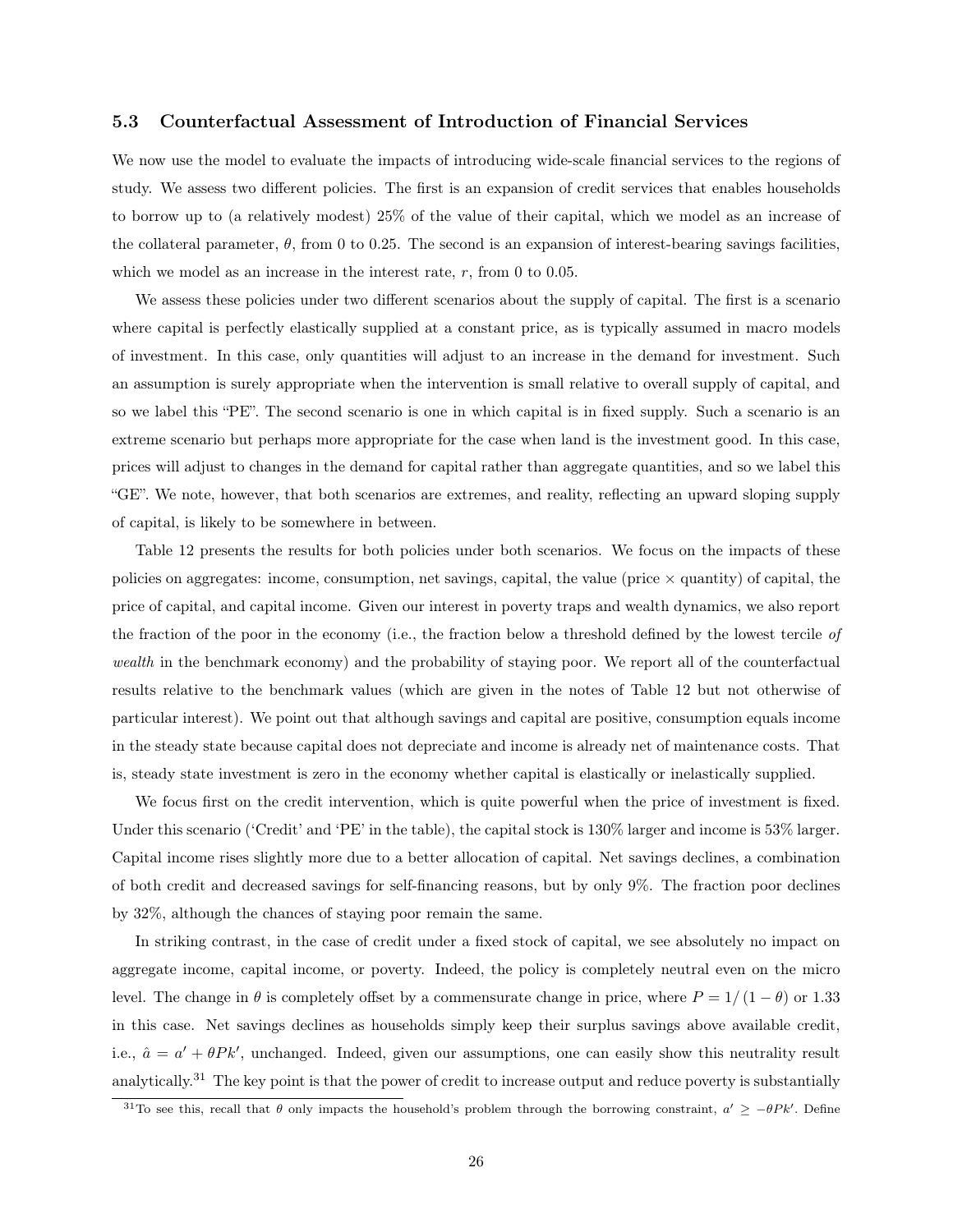reduced in a world where the increased demand for investment manifests itself more in an increase in prices than through an increase in productive capital.

The results for the savings intervention demonstrate that when the investment price is fixed, interestbearing savings can also be a powerful financial intervention. Under a fixed price of capital, savings responds considerably to the positive return on savings, increasing by 76%, a strong contrast to the impact of the credit policy. However, capital increases by 39%, capital income increases by 45%, and overall income rises by 22%. The impact of savings on poverty is perhaps as dramatic as in the credit intervention, as the fraction poor drops by 30% and the probability of staying poor is 23% lower in the savings distribution. The "poverty trap" is therefore weakened.

When we look at the case of capital in fixed supply, although the perfect neutrality result no longer holds, the aggregate impacts are nonetheless tempered. The price of capital increases but by only 11%, showing that the savings intervention doesn't increase the demand for investment quite as much as the credit program. Income rises by only 4%, as does capital income. Here labor income is fixed, but interest becomes an important source of income. Savings rises by 37%, and both higher savings and a positive interest rate lead to interest income.<sup>32</sup> Hence, while the aggregate results are tempered, they are not completely neutral. Moreover, because it affects the accumulation of savings, the program still has important impacts on poverty. The fraction poor drops by 23% even under a fixed supply of land, and poverty is again much less persistent with the probability of staying poor dropping by 24%.

In summary, the aggregate simulation results underscore that the power of financial interventions, even in a world with indivisible investments, hinge critically on the elasticity of the supply of capital. General equilibrium forces can undermine positive aggregate impacts measured in partial equilibrium experiments.

# <span id="page-27-0"></span>6 Evidence of GE Effects for Land

The model in Section [2](#page-4-0) indicated that risk-loving behavior can be linked to large, indivisible investments, while the the previous section showed that if the investment good is not elastically supplied, the aggregate impacts of financial services can be limited through general equilibrium forces. Given that the empirics in Section [4](#page-14-0) demonstrated that winners of a risky lottery have a large propensity to invest winnings by purchasing land, and that land price appreciation (2 percent per month) is important (Section [3.2\)](#page-11-0), a natural question is whether general equilibrium forces are important for land. That is, does demand for land

$$
c + \hat{a} + P(1 - \theta)(k' - k) = e + \hat{a} - \theta P k + z k^a l p h a - \delta k
$$

and

#### $\hat{a}\geq 0.$

 $\hat{a} = a' + \theta P k'$  as surplus savings above the lower bound. Then combining the recursive constraints [\(2\)](#page-5-0) and [\(4\)](#page-6-0) to eliminate l, substituting in for  $\hat{a}$ , and simplifying using  $r = 0$  yields the following constraints:

It is clear that any change from  $\theta$  to  $\theta'$  is simply offset by a general equilibrium change in the price of capital from P to  $P' = P(1 - \theta)/(1 - \theta')$ , and no household's problem is affected, except that while  $\hat{a}$  remains constant, a' adjusts dramatically (by 62%) to offset the change in available credit according to the equation that holds by definition,  $\hat{a} = a' + \theta P k'$ . The clarity of this analytical neutrality result is further justification for the  $r = 0$  assumption.

<sup>&</sup>lt;sup>32</sup>Our neutrality result for credit hinged on zero interest loans. In the case where loans are positive interest there would be distributional consequences as well.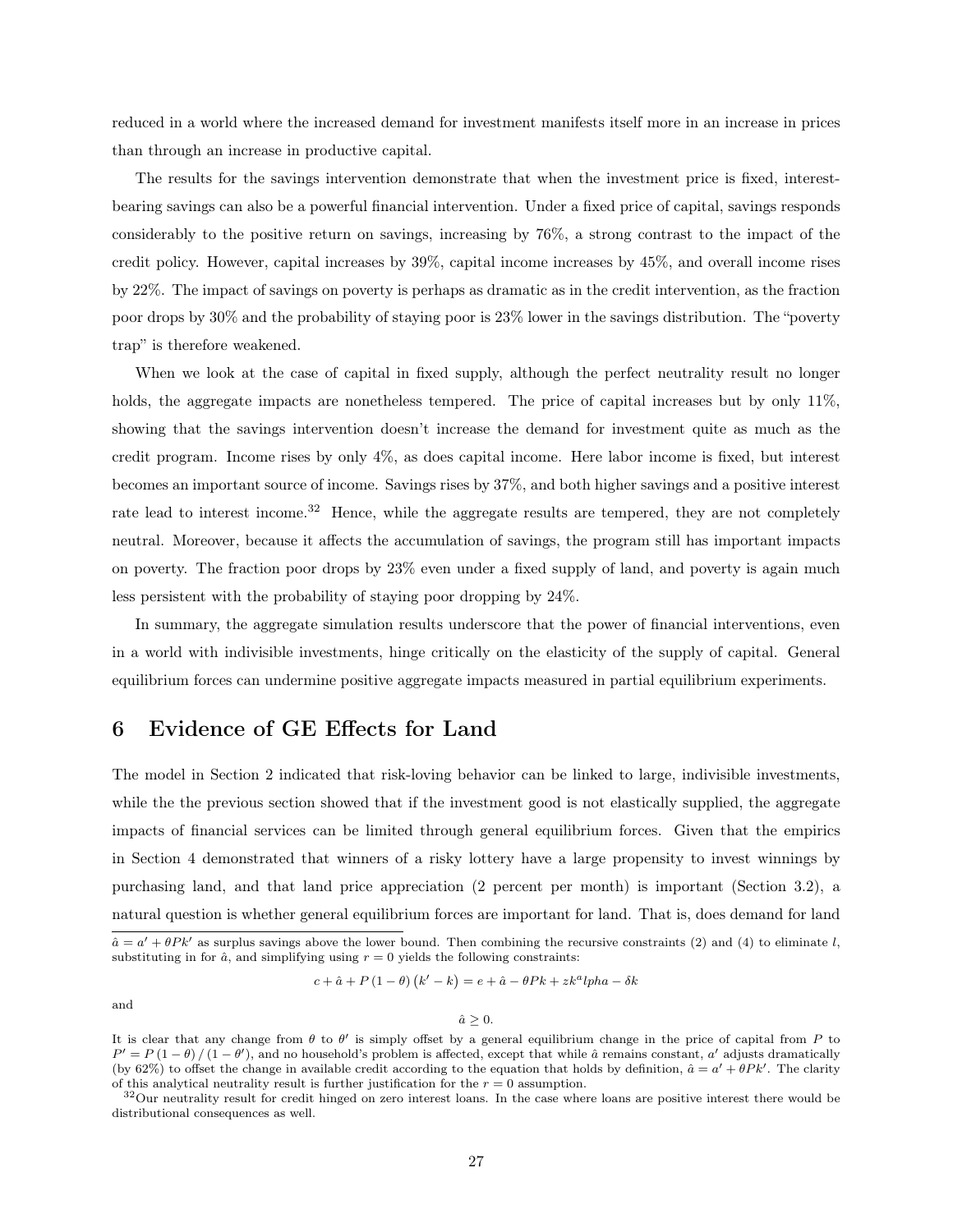investment increase the prices of land?

Given the high propensity to purchase land out of risky lottery winnings, our randomized experiment generated exogenous variation in the demand for land. We therefore test the impact of the local grant winnings on land values by estimating the impact of more grant money being awarded within close proximity to a participant household, using 0.5 and 1 mile radii around the household as measures of proximity. That is, we run the following two-stage regression:

$$
\Delta LocalLandValue_{id} = \beta_0 + \beta_1 WinningsWithinRadius_i + \gamma X_i + \lambda_d + \varepsilon_{id} \tag{15}
$$

$$
HouseholdLandValue_{id} = \beta_0 + \beta_1 \Delta LocalLandValue_i + \gamma X_i + \lambda_d + \varepsilon_{id}
$$
\n(16)

Where  $X_i$  controls for the (sample) number of households within the radius of interest (0.5 miles or 1 mile), the number of households choosing the large lottery within the radius, the household's own individual lottery winnings, whether the household chose the large lottery, the household's baseline land value, the household's monthly income, and the same set of demographic controls included in our main estimating equation (Equation [9\)](#page-17-0). We also include  $\lambda_d$ , district fixed effects, as in our main estimating equation. In this specification, the independent variation in winnings is the result of the realization of random draws within the area. The winnings within a given radius vary at the household-level, where we sum the total winnings of all surrounding households within the given radius. We cluster standard errors by the 141 geographic "neighborhoods" used in our census survey (with an average of 6 households per geographic unit).

Table [13](#page-43-0) presents the impact of local winnings on local land values. We find that each additional shilling of grant money awarded within  $\frac{1}{2}$  mile increases local land values at the first endline by 5.4 shillings. The effect is even larger in a 1 mile radius — each shilling of grant winnings increases values by 11 shillings. This suggests that a large grant invested in land will lead to an increase in land values of 19.25 million in the region.<sup>33</sup> While the first stage is a bit weak in the 0.5 mile radius specification with an F-statistic of 6.7, the F-statistic for the one mile specification is 20 and 13 for the first and second endlines, respectively.

In the second stage (Table [14\)](#page-44-0), we find that a one shilling increase in neighboring land values leads to a 0.042 shilling increase in the household's land values in the first endline (using the 1 mi radius specification). The point estimate is slightly smaller at 0.03 and the standard errors are slightly larger for the second endline, so the second endline result is not statistically significant. The impact of an additional large grant invested in land within one mile would therefore be 808,000 shillings at the first endline and 654,500 shillings at the second endline, or an approximately 3.1% increase in land value.

Hence, we have direct evidence of price increases resulting from the demand for land, indicating that land is not perfectly elastically supplied even in the underbanked, peri- and semi-urban small cities that we study. In the context of our model, this limits the impacts that financial services can have in promoting development

<sup>&</sup>lt;sup>33</sup>The effects are large, but if one unit of land is sold above the status quo price, the values of all land may increase correspondingly. Indeed, this indirect impact is precisely our interest. Note also that the impact may also include any increase in local growth from people investing in their businesses.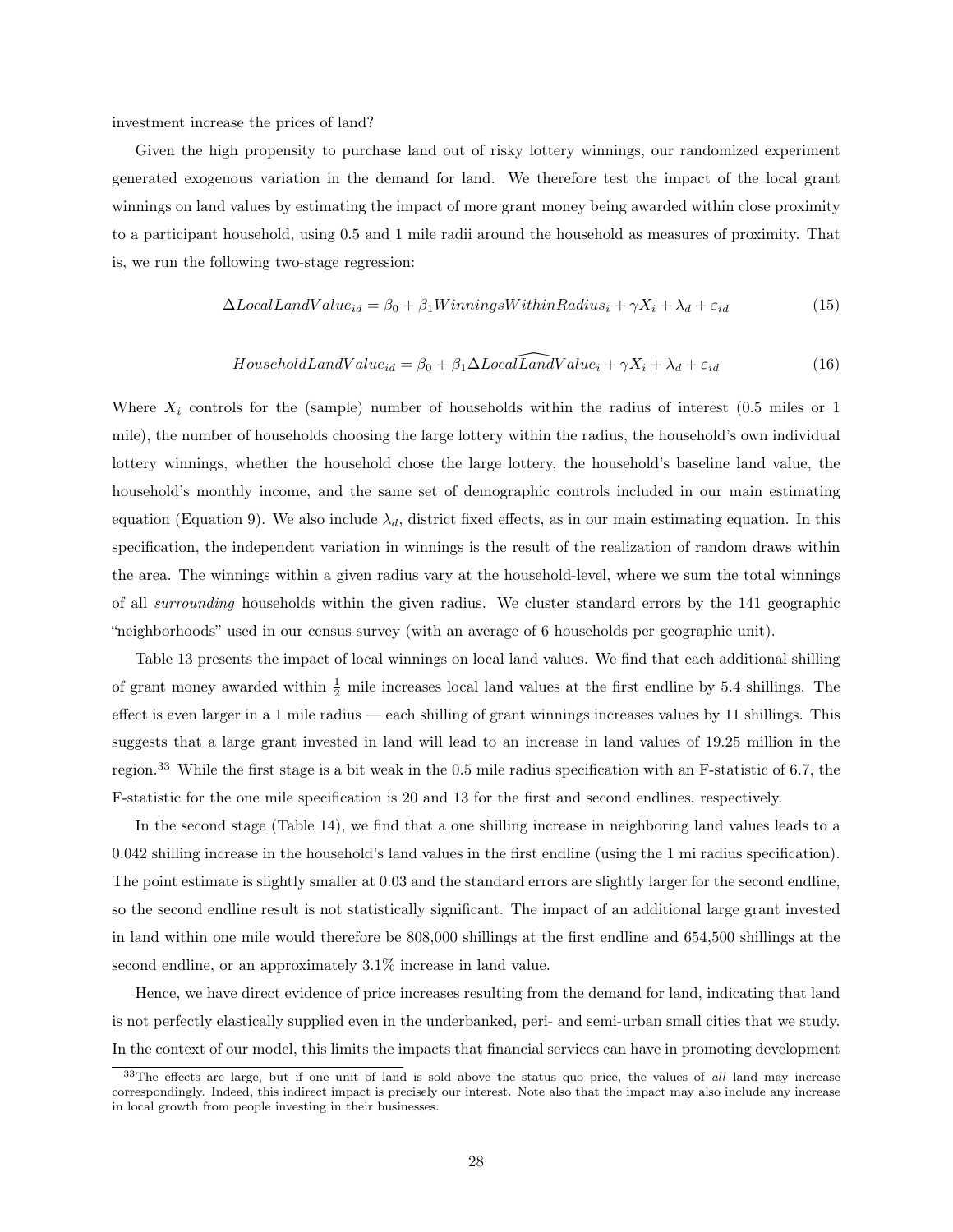and the escape from poverty. Moreover, the emphasis on land as an investment good disproportionately favors savings services relative to credit services toward these ends, since credit had no impact when the investment capital was in fixed supply.

### 7 Conclusions

We have examined the importance of high-yield, indivisible investments in peri- and semi-urban Uganda, where financial services are limited. Empirically, we have shown a risk-loving demand for large-stakes lotteries, especially among those who have self-financing motives for savings and investment motives for demanding credit. Winners of these risky lotteries invest disproportionately in land, but we do not find large income gains to receiving funds among this group, even after 18 months. While profitability is not obvious, we do observe increasing land prices that may reflect sizable capital gains. Moreover, we observe that exogenous increases in demand from our cash grants cause increases in land prices. The risk-loving behavior we observe is consistent with theories of high-yield indivisible investments, which, in principle, can lead to sizable gains to financial intermediation. However, our theory demonstrates that when these investments are inelastically supplied, the impacts on aggregate outcomes and poverty can be substantially less, especially the impact of credit services. Our observations of the importance of land and land price increases in response to investment demand are consistent with investments being somewhat inelastic. Together, despite the riskloving behavior and demand for indivisible investments consistent with poverty traps, the lack of clear income gains, as well as the fact that it is used to fund land, indicate that these indivisibilities may be less important for aggregate development. From a policy perspective, the results indicate that relatively more importance should be placed on interest-bearing savings, perhaps along the lines of [Greaney et al.](#page-31-12) [\(2016\)](#page-31-12).

We believe the substance of our results are important, but we also make methodological strides. Perhaps foremost, the application of the budget constraint in an SUR estimation is a novel application of simple theory that is potentially useful in other contexts for increasing the precision of estimates and yielding more easily interpretable results from costly experiments.

Substantively, the findings about land elicit questions of their own for future research. Poverty trap dynamics have been observed for smaller investments such as livestock, which are profitable and more elastically supplied (e.g., [Balboni et al.](#page-30-9) [\(forthcoming\)](#page-30-9)), but the importance of land merits more consideration. The development literature has focused on the interaction of finance, land titling, and investment, and also the link between land plots, overall farm size, and misallocation (e.g, [Foster and Rosenzweig](#page-31-13) [\(forthcoming\)](#page-31-13); [Gollin and Udry](#page-31-14) [\(2021\)](#page-31-14)), but the issues we raise are unique. How common are land-driven poverty traps and how important is land titling policy to the indivisibilities we uncover? Finally, our results indicate that, even outside of major urban areas, land may be an important investment for the poor. The lack of clear evidence on returns to land is an important limitation of the findings, but also inspires further research on whether land is simply valued in preferences or perhaps plays an important insurance role. More research on these aspects of land markets is therefore encouraged.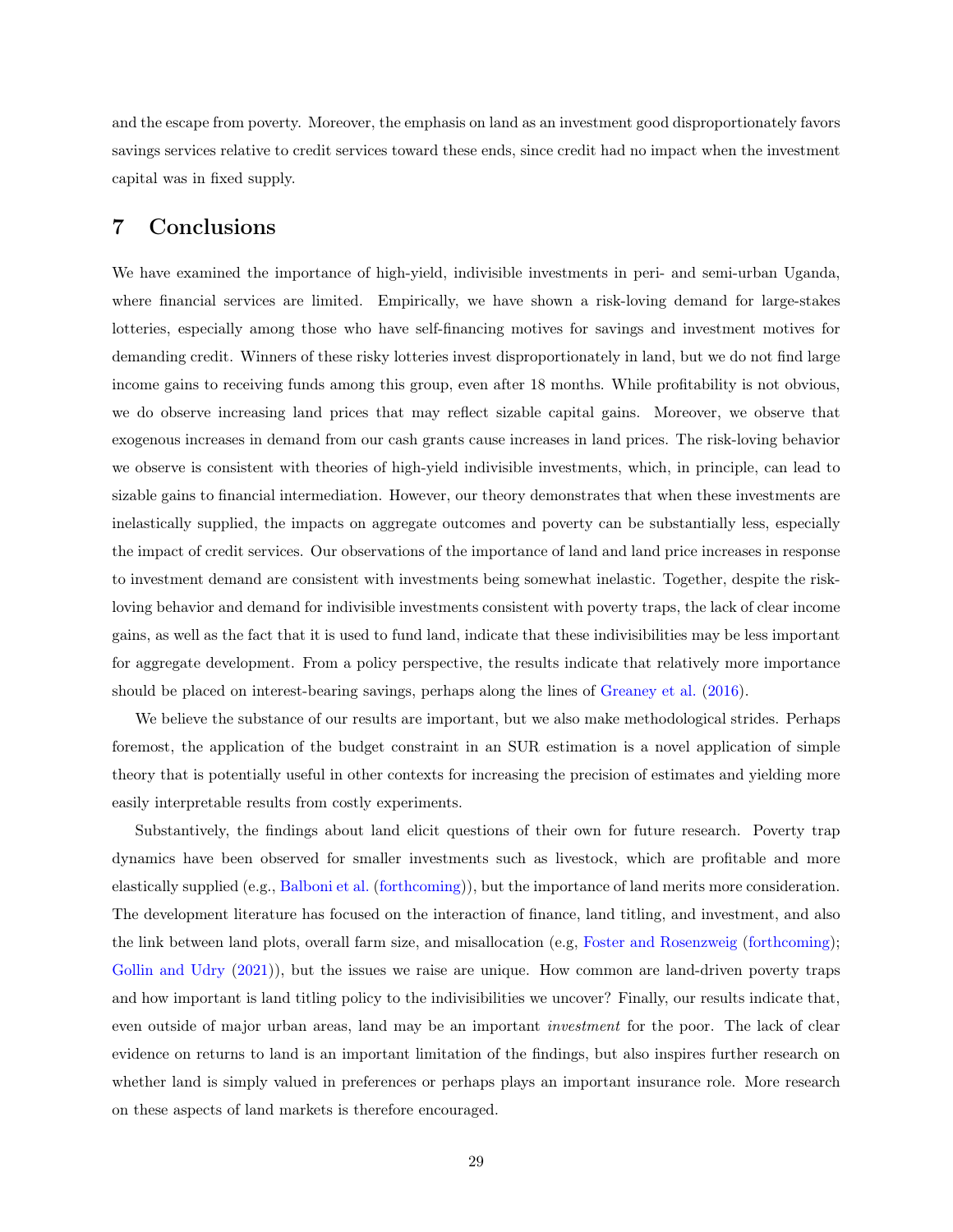# References

- <span id="page-30-9"></span>BALBONI, C., O. BANDIERA, R. BURGESS, M. GHATAK, AND A. HEIL (forthcoming): "Why do people stay poor?" Quarterly Journal of Economics.
- <span id="page-30-4"></span>BANERJEE, A., E. BREZA, E. DUFLO, AND C. KINNAN (2019): "Can microfinance unlock a poverty trap for some entrepreneurs?" Tech. rep., National Bureau of Economic Research.
- <span id="page-30-1"></span>BANERJEE, A. V. AND A. F. NEWMAN (1993): "Occupational choice and the process of development," Journal of Political Economy, 101, 274–298.
- <span id="page-30-13"></span>BARRETT, C. B., M. R. CARTER, AND J.-P. JEAN PAUL CHAVAS (2019): The Economics of Poverty Traps, Cambridge, MA: National Bureau of Economic Research, Inc.
- <span id="page-30-11"></span>Bergquist, L., B. Faber, T. Fally, M. Hoelzlein, E. Miguel, and A. Rodriguez-Clare (2019): "Scaling Agricultural Policy Interventions: Theory and Evidence from Uganda," Unpublished manuscript, University of California at berkeley.
- <span id="page-30-6"></span>Blattman, C., N. Fiala, and S. Martinez (2014): "Generating skilled self-employment in developing countries: Experimental evidence from Uganda," The Quarterly Journal of Economics, 129, 697–752.
- <span id="page-30-7"></span>Blattman, C., E. P. Green, J. Jamison, M. C. Lehmann, and J. Annan (2016): "The returns to microenterprise support among the ultrapoor: A field experiment in postwar Uganda," American Economic Journal: Applied Economics, 8, 35–64.
- <span id="page-30-12"></span>Bruhn, M. and D. McKenzie (2009): "In Pursuit of Balance: Randomization in Practice in Development Field Experiments," American Economic Journal: Applied Economics, 1, 200–232.
- <span id="page-30-0"></span>Buera, F. J. (2009): "A dynamic model of entrepreneurship with borrowing constraints: theory and evidence," Annals of Finance, 5, 443–464.
- <span id="page-30-2"></span>Buera, F. J., J. P. Kaboski, and Y. Shin (2014): "Macro-perspective on asset grants programs: Occupational and wealth mobility," American Economic Review, 104, 159–64.
- <span id="page-30-5"></span><span id="page-30-3"></span>- (2015): "Entrepreneurship and financial frictions: A macrodevelopment perspective," Annual Reviews of Economics, 7, 409–436.
	- $-(2020)$ : "The Macroeconomics of Microfinance," The Review of Economic Studies, 88, 126–161.
- <span id="page-30-8"></span>BUERA, F. J. AND Y. SHIN (2013): "Financial frictions and the persistence of history: A quantitative exploration," Journal of Political Economy, 121, 221–272.
- <span id="page-30-10"></span>CARTER, M. R. AND T. J. LYBBERT (2012): "Consumption versus asset smoothing: testing the implications of poverty trap theory in Burkina Faso," Journal of Development Economics, 99, 255–264.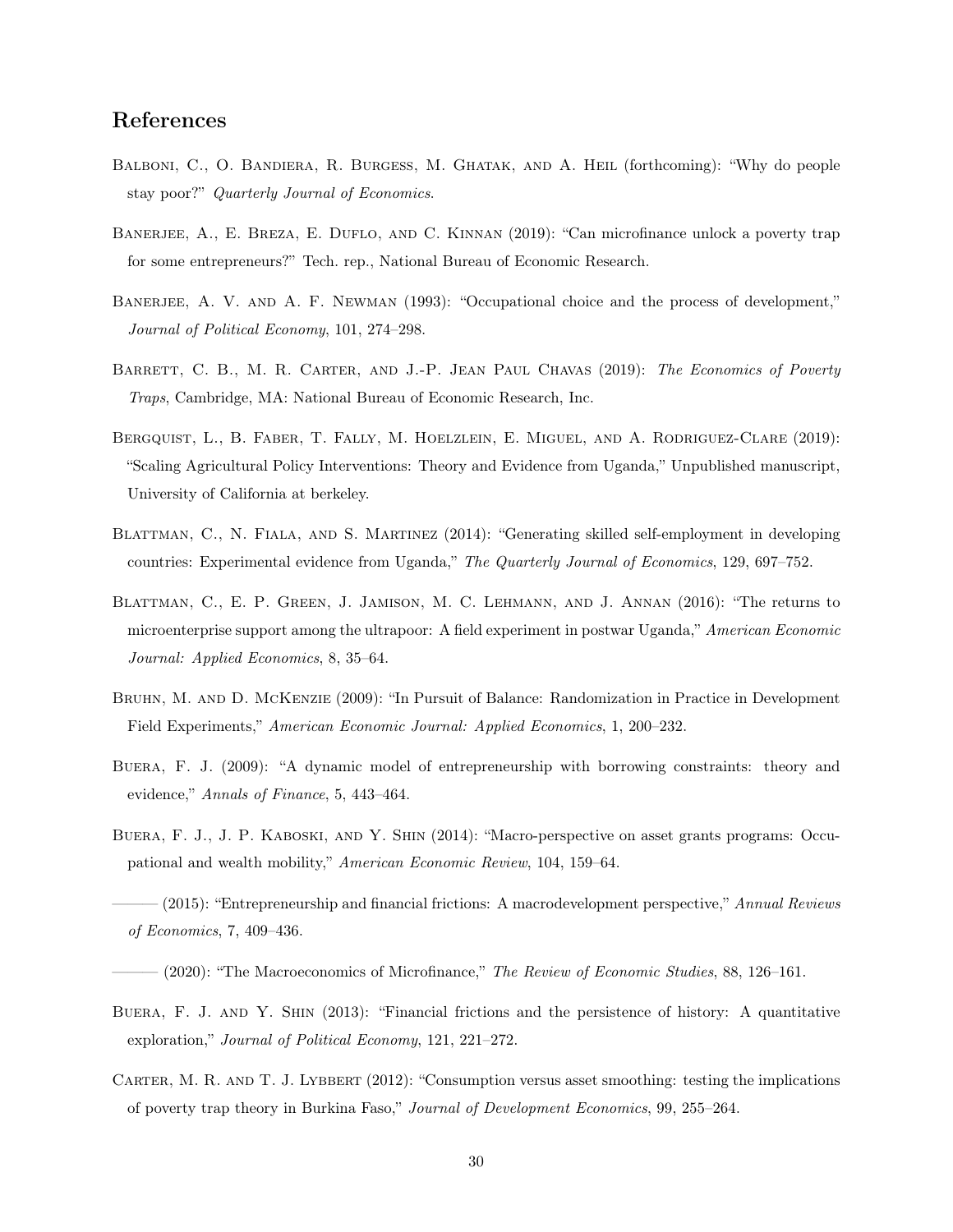- <span id="page-31-1"></span>DE MEL, S., D. MCKENZIE, AND C. WOODRUFF (2008): "Returns to capital in microenterprises: evidence from a field experiment," The Quarterly Journal of Economics, 123, 1329–1372.
- <span id="page-31-2"></span>——— (2014): "Business training and female enterprise start-up, growth, and dynamics: Experimental evidence from Sri Lanka," Journal of Development Economics, 106, 199–210.
- <span id="page-31-7"></span>Donovan, K. (2020): "The Equilibrium Impact of Agricultural Risk on Intermediate Inputs and Aggregate Productivity," The Review of Economic Studies.
- <span id="page-31-5"></span>Egger, D., J. Haushofer, E. Miguel, P. Niehaus, and M. W. Walker (2019): "General equilibrium effects of cash transfers: experimental evidence from Kenya," Tech. rep., National Bureau of Economic Research.
- <span id="page-31-13"></span>Foster, A. D. and M. R. Rosenzweig (forthcoming): "Are There Too Many Farms in the World? Labor Market Transaction Costs, Machine Capacities, and Optimal Farm Size," Journal of Political Economy.
- <span id="page-31-6"></span>GALOR, O. AND J. ZEIRA (1993): "Income distribution and macroeconomics," The Review of Economic Studies, 60, 35–52.
- <span id="page-31-11"></span>GOCHBERG, W. (2021): "The social costs of titling land: Evidence from Uganda," World Development, 142, 105376.
- <span id="page-31-14"></span>GOLLIN, D. AND C. UDRY (2021): "Heterogeneity, Measurement Error, and Misallocation: Evidence from African Agriculture," Journal of Political Economy, 129, 1–80.
- <span id="page-31-12"></span>Greaney, B. P., J. P. Kaboski, and E. Van Leemput (2016): "Can self-help groups really be âselfhelpâ?" *The Review of Economic Studies*, 83, 1614–1644.
- <span id="page-31-3"></span>Haushofer, J. and J. Shapiro (2016): "The short-term impact of unconditional cash transfers to the poor: experimental evidence from Kenya," The Quarterly Journal of Economics, 131, 1973–2042.
- <span id="page-31-4"></span>(2018): "The long-term impact of unconditional cash transfers: experimental evidence from Kenya," Tech. rep., Busara Center for Behavioral Economics, Nairobi, Kenya.
- <span id="page-31-0"></span>KABOSKI, J. P. AND R. M. TOWNSEND (2011): "A structural evaluation of a large-scale quasi-experimental microfinance initiative," Econometrica, 79, 1357–1406.
- <span id="page-31-9"></span>Kaplan, G. and G. L. Violante (2014): "A Model of the Consumption Response to Fiscal Stimulus Payments," Econometrica, 82, 1199–1239.
- <span id="page-31-10"></span>KAPLAN, G., G. L. VIOLANTE, AND J. WEIDNER (2014): "The Wealthy Hand-to-Mouth," Brookings Papers on Economic Activity, 45, 77–153.
- <span id="page-31-8"></span>Lagakos, D., M. Mobarak, and M. Waugh (2018): "The Welfare Effects of Encouraging Rural-Urban Migration," Working Papers 2018–002, Human Capital and Economic Opportunity Working Group.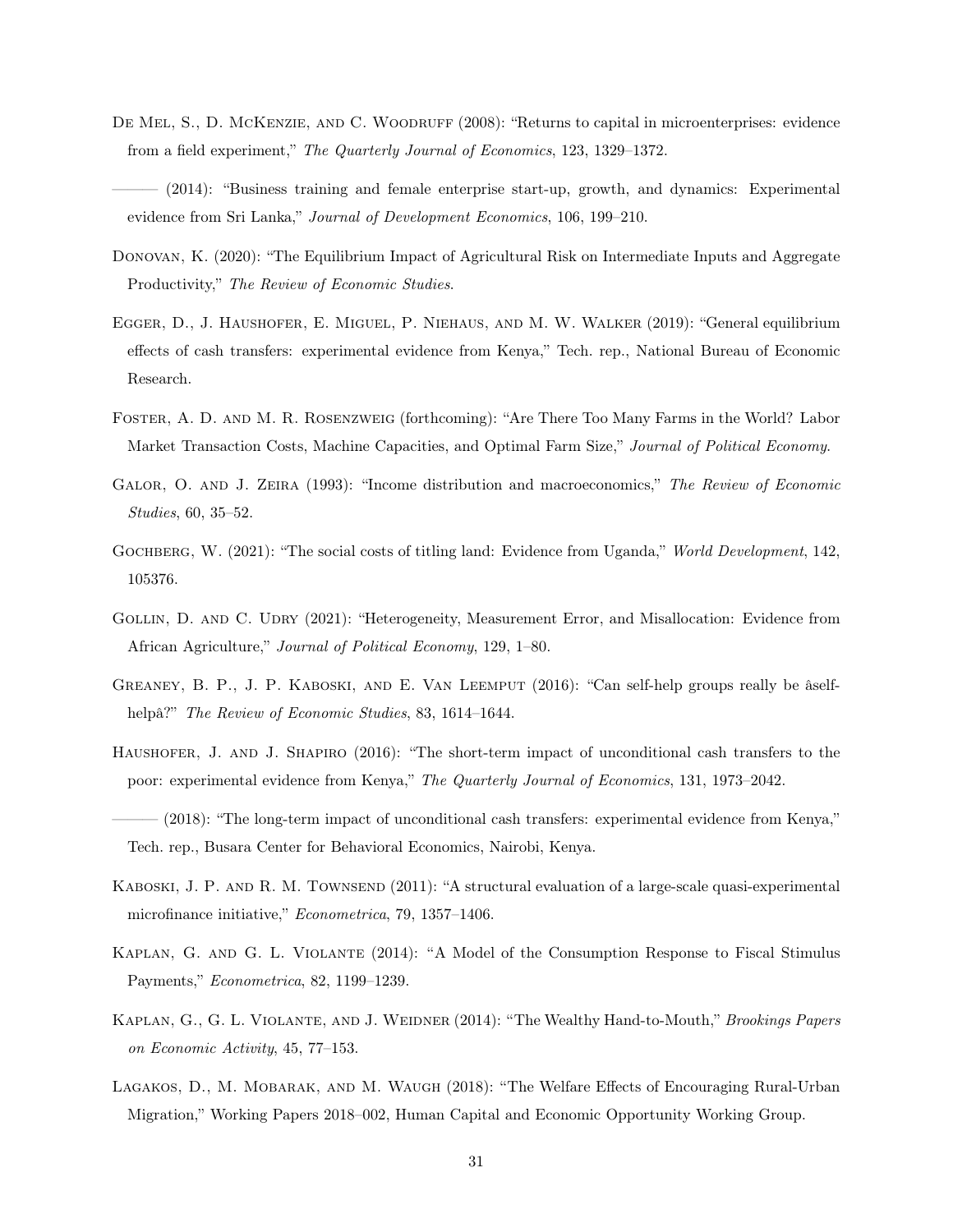- <span id="page-32-3"></span>LYBBERT, T. J. AND C. B. BARRETT (2011): "Risk-Taking Behavior in the Presence of Nonconvex Asset Dynamics," Economic Inquiry, 49, 982–988.
- <span id="page-32-2"></span>LYBBERT, T. J., C. B. BARRETT, S. DESTA, AND D. L. COPPOCK (2004): "Stochastic Wealth Dynamics and Risk Management among a Poor Population," The Economic Journal, 114, 750–777.
- <span id="page-32-4"></span>McKenzie, D. J. and C. Woodruff (2006): "Do Entry Costs Provide an Empirical Basis for Poverty Traps? Evidence from Mexican Microenterprises," Economic Development and Cultural Change, 55, 3–42.
- <span id="page-32-0"></span>MIDRIGAN, V. AND D. Y. XU (2014): "Finance and misallocation: Evidence from plant-level data," American Economic Review, 104, 422–58.
- <span id="page-32-1"></span>PIKETTY, T. (1997): "The dynamics of the wealth distribution and the interest rate with credit rationing," The Review of Economic Studies, 64, 173–189.
- <span id="page-32-6"></span>Tibshirani, R. (1996): "Regression shrinkage and selection via the lasso," Journal of the Royal Statistical Society: Series B (Methodological), 58, 267–288.

# <span id="page-32-5"></span>Figures



Figure 1: Asset-Dependent Behavior and Poverty Traps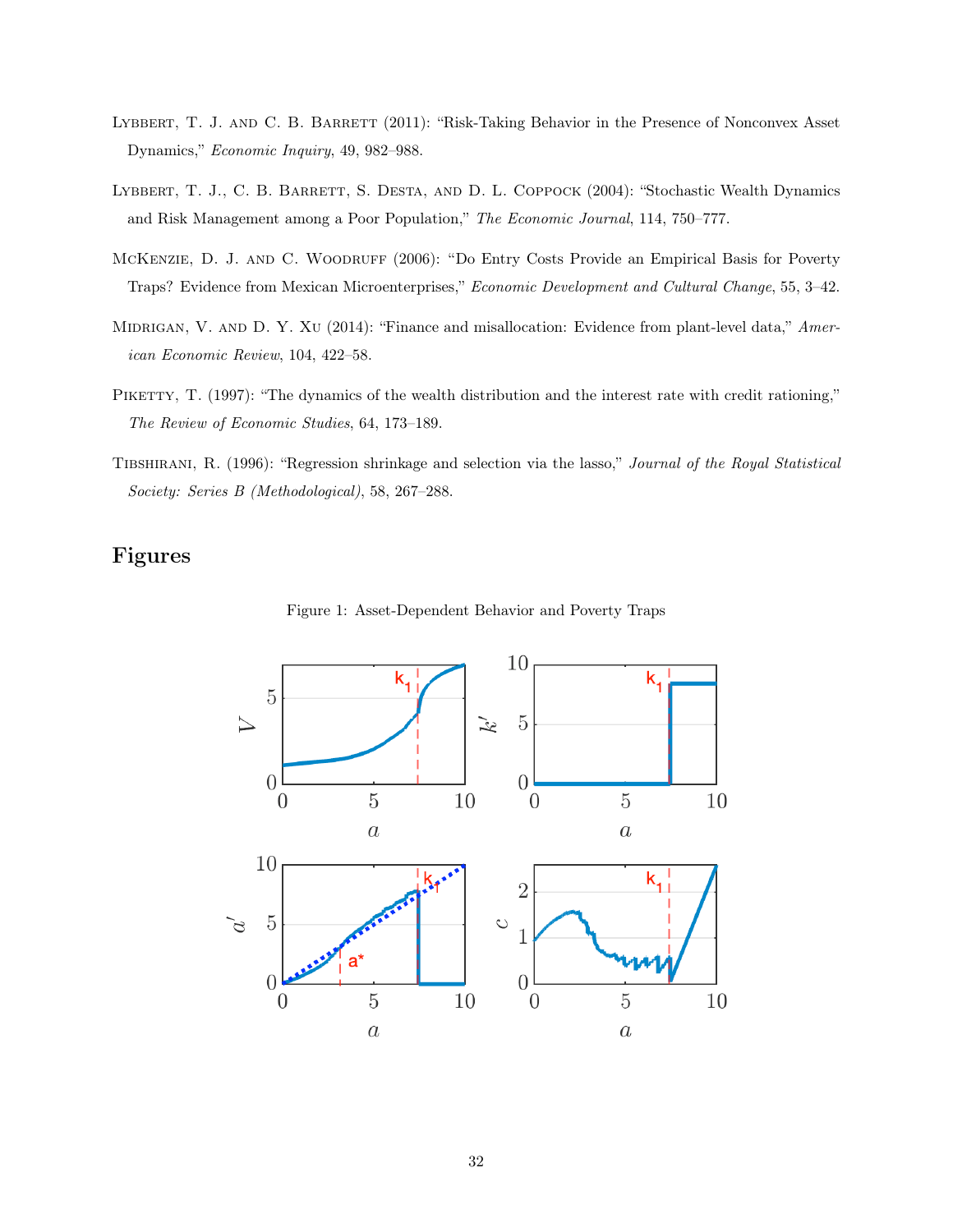Figure 2: Asset-Dependence of Lottery Choice

<span id="page-33-0"></span>

<span id="page-33-1"></span>Tables

Table 1: Lottery choices

|           | High-risk | Low-risk | Total     |
|-----------|-----------|----------|-----------|
| Patient   | 78        | 144      | 222       |
|           | (7%)      | $(14\%)$ | (21%)     |
| Impatient | 204       | 622      | 826       |
|           | $(20\%)$  | (59%)    | (79%)     |
| Total     | 282       | 766      | 1,048     |
|           | (27%)     | (73%)    | $(100\%)$ |

<span id="page-33-2"></span>

|           | High-risk          | Low-risk            | Total                 |
|-----------|--------------------|---------------------|-----------------------|
| Patient   | 16 of $78 = 21\%$  | 71 of $144 = 49\%$  | 87 of $222 = 39\%$    |
| Impatient | 62 of 204 = $30\%$ | 303 of $622 = 49\%$ | 365 of $826 = 44\%$   |
| Total     | 78 of $282 = 28\%$ | 374 of $766 = 49\%$ | 452 of $1,048 = 43\%$ |
|           |                    |                     |                       |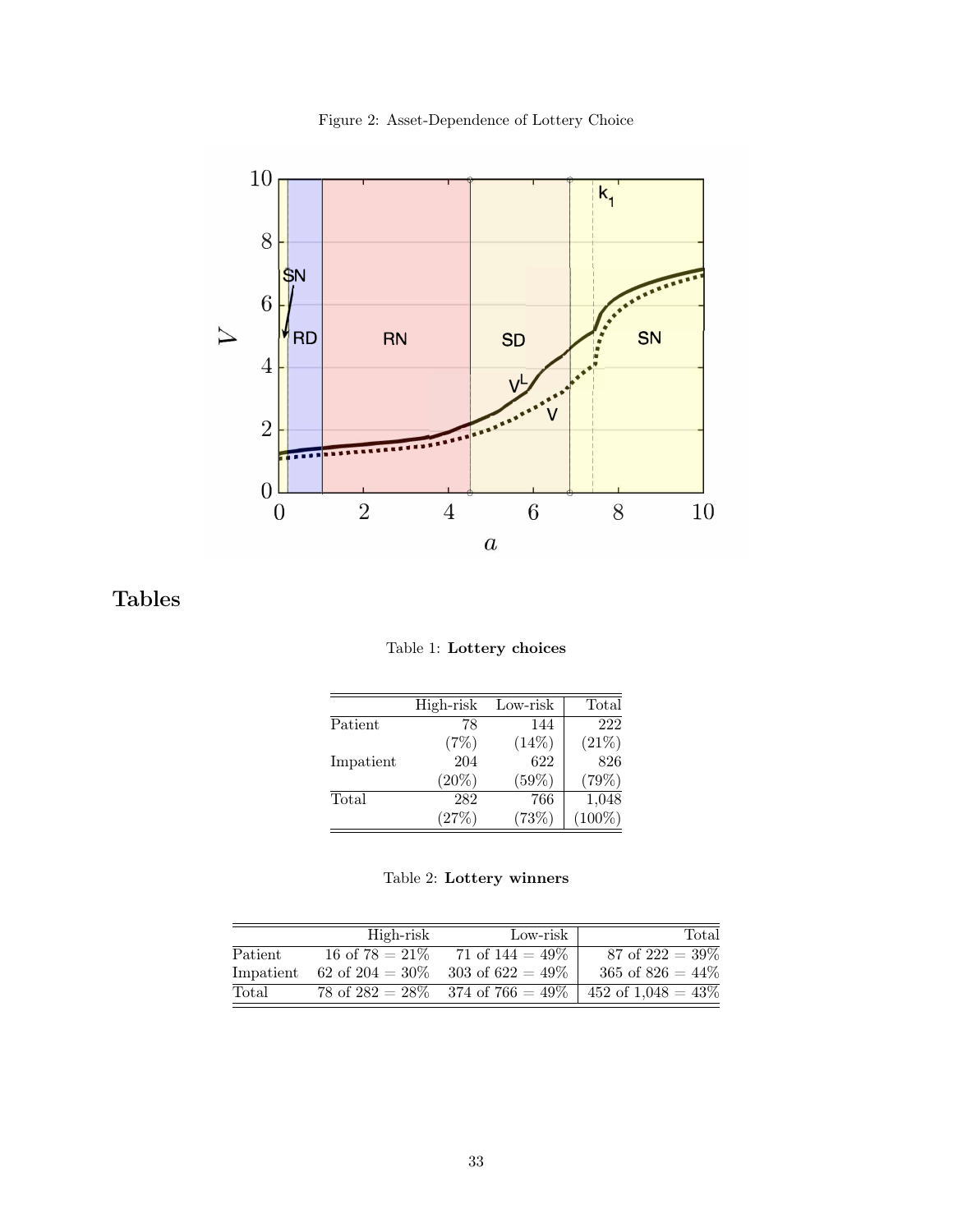|                                                    | won low lottery | N   | low-risk control | N   | $\mathrm{diff}$ | p-value |
|----------------------------------------------------|-----------------|-----|------------------|-----|-----------------|---------|
| mthly income $m$                                   | 362,174         | 326 | 385,259          | 309 | $-23,085$       | 0.43    |
| mthly bus income <sub>m</sub>                      | 114,237         | 326 | 127,270          | 309 | $-13,033$       | 0.41    |
| mthly crop income $_{\rm m}$                       | 72,120          | 326 | 74,091           | 309 | $-1,971$        | 0.79    |
| wkly $\cos_{m}$                                    | 40,282          | 326 | 39,478           | 309 | 804             | 0.72    |
| savings <sub>m</sub>                               | 289,485         | 326 | 268,359          | 309 | 21,125          | 0.51    |
| $land_{\rm b}$                                     | 9,914,264       | 326 | 10,091,586       | 309 | $-177,322$      | 0.87    |
| has formal savings <sub>m</sub> $(0/1)$            | .11             | 326 | .15              | 309 | $-.035$         | 0.18    |
| operated business <sub>m</sub> $(0/1)$             | .53             | 326 | .55              | 309 | $-.023$         | 0.57    |
| farmer <sub>m</sub> $(0/1)$                        | .75             | 326 | .77              | 309 | $-.022$         | 0.53    |
| work hours per week <sub>m</sub>                   | 77              | 326 | 78               | 309 | $-.94$          | 0.59    |
| experienced bad event <sub>m</sub> $(0/1)$         | .64             | 326 | .68              | 309 | $-.035$         | 0.35    |
| acquired loans since baseline <sub>m</sub> $(0/1)$ | .32             | 326 | .33              | 309 | $-.008$         | 0.83    |
| num adult females <sub>b</sub>                     | 1.1             | 326 | 1.2              | 309 | $-.08*$         | 0.07    |
| num adult males <sub>b</sub>                       | 1.4             | 326 | 1.4              | 309 | .038            | 0.65    |
| num children $_{\rm h}$                            | 2.5             | 326 | 2.4              | 309 | .077            | 0.56    |
| education beyond primary school $(0/1)$            | .28             | 326 | .28              | 309 | $-.0087$        | 0.81    |
| female $(0/1)$                                     | .47             | 326 | .52              | 309 | $-.052$         | 0.19    |
| household head $(0/1)$                             | .61             | 326 | $.6\,$           | 309 | .0054           | 0.89    |
| respondent age                                     | 35              | 326 | 37               | 309 | $-1.1$          | 0.21    |
| Observations                                       | 635             |     |                  |     |                 |         |

<span id="page-34-0"></span>Table 3: Balance between low lottery winners and the low-risk control, endline sample

All quantities in UGX; Outliers top/bottom coded to 95th/5th percentile.  $\ast$   $p < 0.1$ ,  $\ast \ast$   $p < 0.05$ ,  $\ast \ast \ast$   $p < 0.01$ 

|                                                    | won high lottery | N  | high-risk control | N   | $\mathrm{diff}$      | p-value |
|----------------------------------------------------|------------------|----|-------------------|-----|----------------------|---------|
| mthly income $m$                                   | 426,999          | 73 | 378,105           | 159 | 48,894               | 0.37    |
| mthly bus income $m$                               | 140,514          | 73 | 112,689           | 159 | 27,825               | 0.29    |
| mthly crop income $m$                              | 95,860           | 73 | 96,020            | 159 | $-160$               | 0.99    |
| wkly $\cos_{m}$                                    | 46,802           | 73 | 43,875            | 159 | 2,927                | 0.49    |
| savings <sub>m</sub>                               | 354,014          | 73 | 281,918           | 159 | 72,095               | 0.19    |
| $land_{b}$                                         | 15,770,274       | 73 | 12,821,698        | 159 | 2,948,576            | 0.19    |
| has formal savings <sub>m</sub> $(0/1)$            | .055             | 73 | .094              | 159 | $-.04$               | 0.31    |
| operated business <sub>m</sub> $(0/1)$             | .62              | 73 | .61               | 159 | .0064                | 0.93    |
| farmer <sub>m</sub> $(0/1)$                        | .74              | 73 | .71               | 159 | .029                 | 0.65    |
| work hours per week $_m$                           | 77               | 73 | 77                | 159 | $-.62$               | 0.86    |
| experienced bad event <sub>m</sub> $(0/1)$         | .63              | 73 | .62               | 159 | .0075                | 0.91    |
| acquired loans since baseline <sub>m</sub> $(0/1)$ | .23              | 73 | .33               | 159 | $-.094$              | 0.15    |
| num adult females <sub>b</sub>                     | 1.2              | 73 | 1.1               | 159 | .057                 | 0.51    |
| num adult males <sub>b</sub>                       | 1.6              | 73 | 1.4               | 159 | $\cdot$ <sup>2</sup> | 0.24    |
| num children $_{\rm b}$                            | 2.6              | 73 | 2.9               | 159 | $-.24$               | 0.36    |
| education beyond primary school $(0/1)$            | $.3\,$           | 73 | .23               | 159 | .069                 | 0.27    |
| female $(0/1)$                                     | .38              | 73 | .43               | 159 | $-.05$               | 0.47    |
| household head $(0/1)$                             | .73              | 73 | .63               | 159 | .097                 | 0.15    |
| respondent age                                     | 38               | 73 | 37                | 159 | .73                  | 0.65    |
| Observations                                       | 232              |    |                   |     |                      |         |

<span id="page-34-1"></span>

All quantities in UGX; Outliers top/bottom coded to 95th/5th percentile. \*  $p < 0.1$ , \*\*  $p < 0.05$ , \*\*\*  $p < 0.01$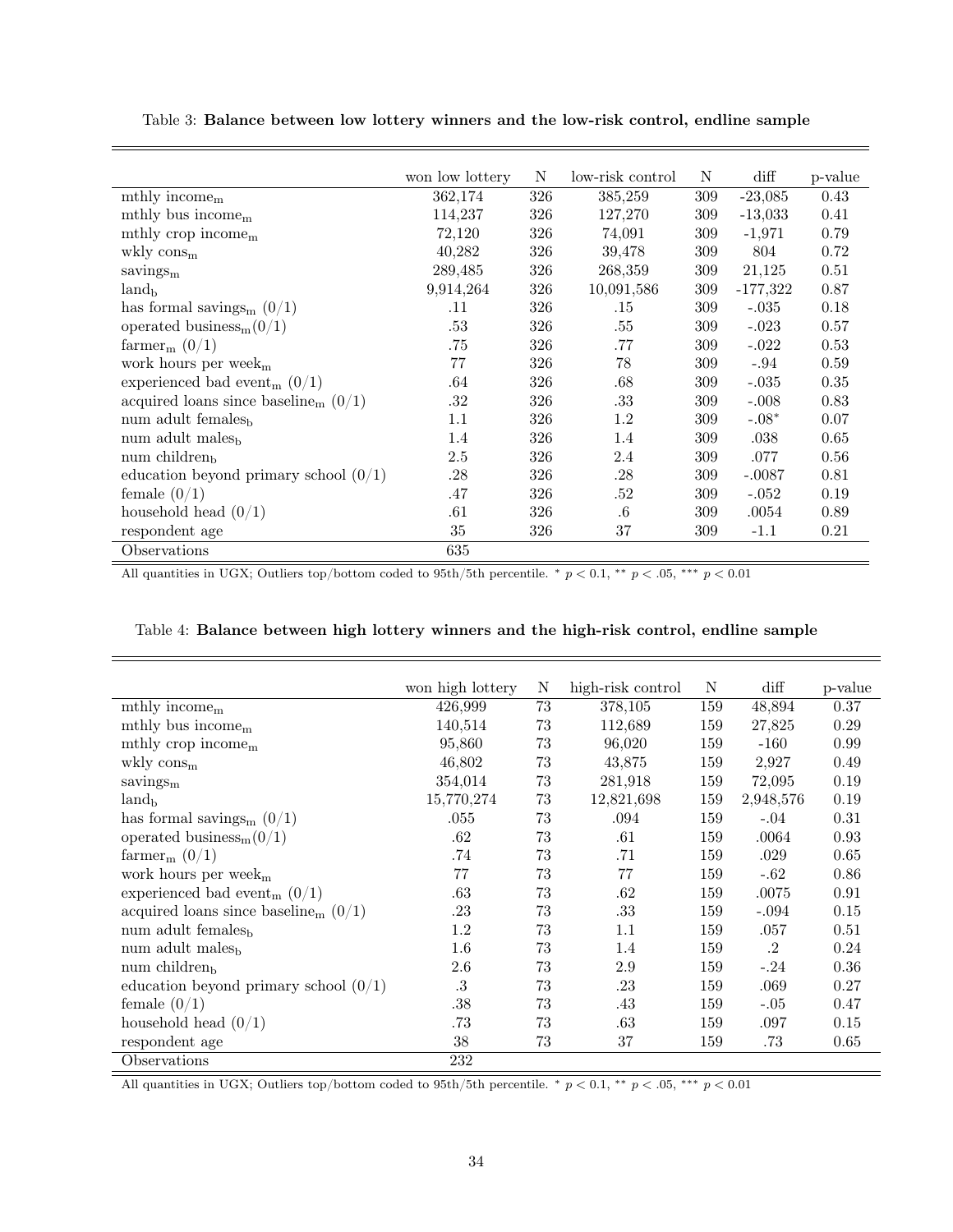<span id="page-35-0"></span>

|                                                                   | high-risk        | $\overline{\text{N}}$ | $low-risk$ | $\overline{\text{N}}$ | $\overline{\text{diff}}$ | p-value  |
|-------------------------------------------------------------------|------------------|-----------------------|------------|-----------------------|--------------------------|----------|
| Income and consumption                                            |                  |                       |            |                       |                          |          |
| $\Delta\ln$ mthly income<br>m-b                                   | .71              | $282\,$               | $1.2\,$    | 766                   | $-.46$                   | 0.02     |
| mthly crop income <sub>m</sub> $*$                                | 100,060          | 282                   | 71,240     | 766                   | 28,820                   | $0.00\,$ |
| crop income/total income $_{\rm m}$                               | $.3\,$           | 282                   | .26        | 766                   | .047                     | $0.01\,$ |
| mthly crop income/adult equiv <sub>m</sub>                        | 30,418           | $282\,$               | 23,044     | 766                   | 7,374                    | 0.00     |
| In mthly crop income $m$                                          | 9.7              | $282\,$               | 9.1        | 766                   | $.62\,$                  | 0.03     |
| wkly $\cos_m$                                                     | 44,553           | $\bf 282$             | 39,428     | 766                   | 5,124                    | $0.01\,$ |
| $ln$ wkly $consm$                                                 | 10               | $282\,$               | $10\,$     | 766                   | $.15\,$                  | $0.02\,$ |
| $\Delta\ln$ wkly $\rm cons_{m\text{-}b}$                          | .38              | 282                   | $.23\,$    | 766                   | $.15\,$                  | $0.02\,$ |
| Wealth                                                            |                  |                       |            |                       |                          |          |
| bus $\text{asserts}_{m}$                                          | 827,879          | $282\,$               | 577,060    | 766                   | 250,820                  | 0.01     |
| bus assets/wealth $_{\rm m}$                                      | .29              | $282\,$               | .24        | 766                   | .054                     | 0.04     |
| bus assets/adult equiv <sub>m</sub>                               | 297,007          | $282\,$               | 218,388    | 766                   | 78,619                   | $0.06\,$ |
| In bus assets $_m$                                                | $5.2\,$          | $282\,$               | 4.2        | 766                   | .98                      | 0.03     |
| savings <sub>m</sub>                                              | 322,755          | $282\,$               | 275,849    | 766                   | 46,907                   | 0.10     |
| $\Delta$ ln savings <sub>m-b</sub>                                | $\boldsymbol{2}$ | $282\,$               | 1.2        | 766                   | .8                       | $0.05\,$ |
| wealth $(sav + bus \; assets)_{m}$                                | 1,248,507        | $282\,$               | 919,376    | 766                   | 329,132                  | $0.01\,$ |
| wealth (savgs + bus assets)/adult equiv <sub>m</sub>              | 432,560          | $282\,$               | 337,533    | 766                   | 95,027                   | $0.06\,$ |
| $\ln$ wealth (savgs + bus assets) <sub>m</sub>                    | 11               | 282                   | $11\,$     | 766                   | $.62\,$                  | 0.06     |
| $\Delta$ ln wealth (savgs + bus assets) <sub>m-b</sub>            | 2.2              | 282                   | $1.4\,$    | 766                   | $.78\,$                  | 0.03     |
| net wealth (sav + bus assets - cred) <sub>m</sub>                 | 1,073,643        | $282\,$               | 743,837    | 766                   | 329,806                  | $0.01\,$ |
| net wealth (savgs + bus assets - cred)/adult equiv <sub>m</sub>   | 378,620          | $282\,$               | 277,381    | 766                   | 101,240                  | 0.05     |
| ln net wealth (savgs + bus assets - cred) <sub>m</sub>            | 9.9              | $282\,$               | $\ \, 8.9$ | 766                   | .98                      | $0.02\,$ |
| $\Delta$ ln net wealth (savgs + bus assets - cred) <sub>m-b</sub> | $2.8\,$          | $\bf 282$             | $1.3\,$    | 766                   | $1.6\,$                  | $0.00\,$ |
| Desire to invest                                                  |                  |                       |            |                       |                          |          |
| wants credit to increase income <sub>b</sub> $(0/1)$              | $.84\,$          | 282                   | $.78\,$    | 766                   | .061                     | 0.03     |
| would invest $> $100b (0/1)$                                      | $.95\,$          | $282\,$               | .91        | 766                   | .038                     | 0.04     |
| would use credit for bus investment <sub>b</sub> $(0/1)^*$        | .67              | $282\,$               | $.6\,$     | 766                   | $.071\,$                 | $0.04\,$ |
| Demographics                                                      |                  |                       |            |                       |                          |          |
| female $(0/1)$                                                    | .42              | 282                   | $.5\,$     | 766                   | $-.085$                  | 0.01     |
| respondent age                                                    | $37\,$           | $282\,$               | $35\,$     | 766                   | $2.2\,$                  | $0.01\,$ |
| HH head $(0/1)$                                                   | .66              | 282                   | $.6\,$     | 766                   | .056                     | 0.10     |
| num people in $HH_b*$                                             | $5.5\,$          | $282\,$               | $\bf 5$    | 766                   | $.48\,$                  | 0.00     |
| num adult males <sub>b</sub>                                      | 1.5              | $282\,$               | 1.4        | 766                   | $.14\,$                  | 0.07     |
| num children <sub>b</sub>                                         | 2.8              | 282                   | 2.5        | 766                   | $.35\,$                  | 0.00     |

Table 5: Significant differences between those selecting the high-risk v. low-risk lottery

\*Denotes a significant predictor that was also selected by LASSO in a specification with 285 covariates.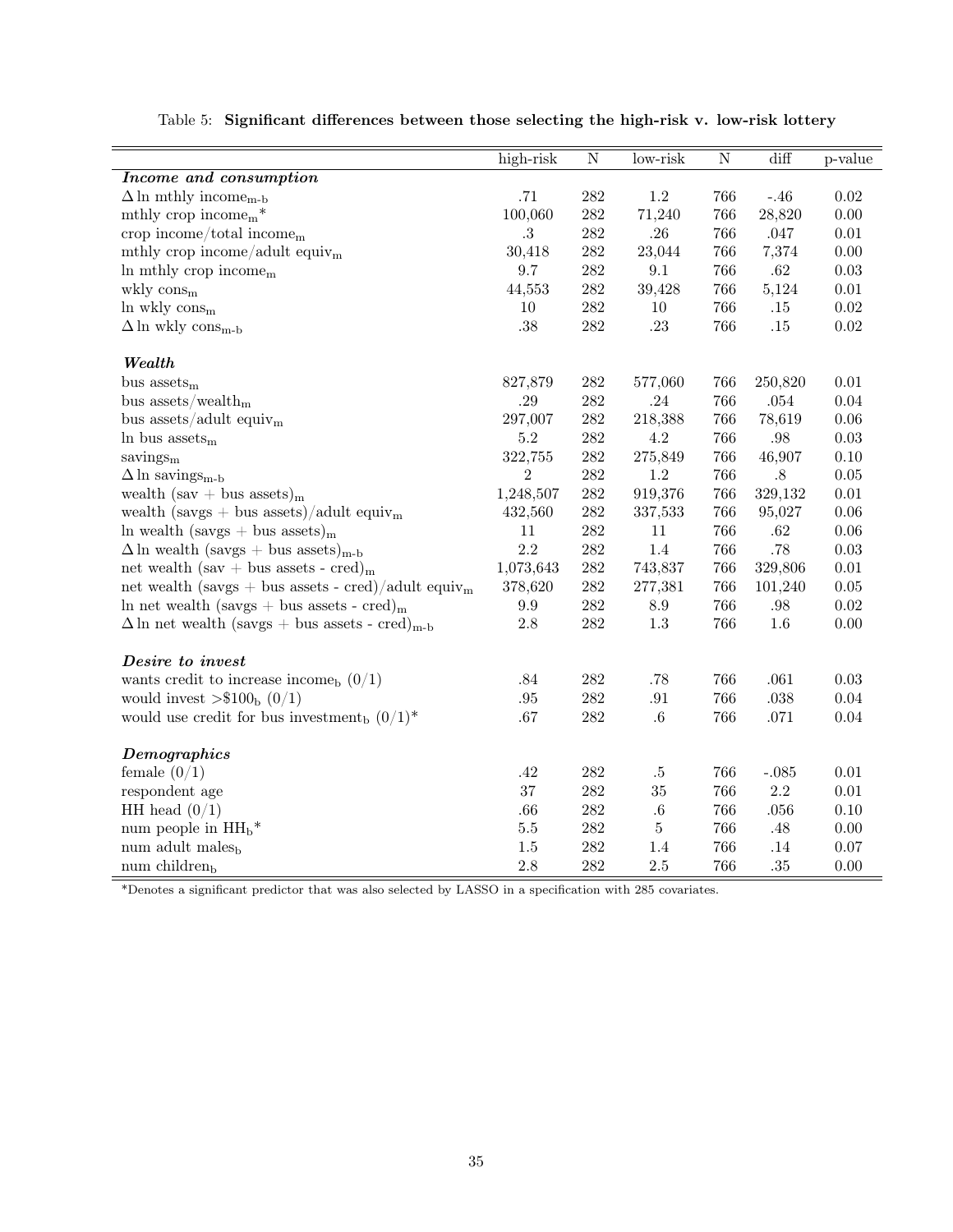|                                   | $\left( 1\right)$ | (2)       | (3)        | (4)                     | (5)        | (6)       | (7)       |
|-----------------------------------|-------------------|-----------|------------|-------------------------|------------|-----------|-----------|
|                                   | $\rm _C$          | S         | $11-bus$   | $I2$ -land <sup>†</sup> | $I3-ag$    | Υ         | B         |
| won lottery $(0/1)$               | 75,568            | $45,630*$ | 237,163**  | $-769,504$              | 156,496**  | $-14,874$ | $-4,296$  |
|                                   | (144, 697)        | (26,508)  | (115, 551) | (884, 518)              | (69, 896)  | (20, 473) | (17, 944) |
| won large lottery $(0/1)$         | $-74,058$         | 85,730    | 259,389    | $4,791,936***$          | 43,310     | 31,238    | $-15,153$ |
|                                   | (297, 356)        | (54,507)  | (237, 555) | (1,819,589)             | (143, 575) | (41, 997) | (36, 874) |
| risk loving $(0/1)$               | 158,426           | 12,633    | 49,999     | $-1,817,732*$           | $-5,429$   | $-3,691$  | 2,934     |
|                                   | (179, 372)        | (32, 787) | (144,020)  | (1,097,508)             | (87, 274)  | (25, 277) | (22, 253) |
| district fe's                     | Yes               | Yes       | Yes        | Yes                     | Yes        | Yes       | Yes       |
| demographic controls              | Yes               | Yes       | Yes        | Yes                     | Yes        | Yes       | Yes       |
| $\beta_1+\beta_2$                 | 1,510             | 131,360   | 496,551    | 4,022,432               | 199,806    | 16,364    | $-19,449$ |
| P-value: $\beta_1 + \beta_2 = 0$  |                   | .0058     | .017       | .011                    | .11        | .66       | .55       |
| Control mean if risk loving $= 0$ | 2,569,200         | 259,468   | 916,786    | 14,513,024              | 516,504    | 327,279   | 77,807    |
| Control mean if risk loving $= 1$ | 2,864,632         | 271,428   | 1,208,440  | 16,118,755              | 729,386    | 321,475   | 85,377    |
| $\mathbf{R}^2$                    | .32               | .48       | .53        | .69                     | .32        | .43       | .21       |
| Observations                      | 867               | 867       | 867        | 867                     | 867        | 867       | 867       |

Table 6: Grant effects on components of the household budget constraint - First endline

C: home dur & cons; S: savings; I1: bus assets; I2: land val <sup>w</sup> cap gains; I3: ag assets & livestk; Y: mthly income; B: net credit

Land<sup>†</sup> refers to capital gains-adjusted land values, as in Equation  $6$ 

All quantities in UGX; Outliers top/bottom coded to 95th/5th percentile

<span id="page-36-0"></span>Controls include: pre-treatment levels of outcome, income, patience, gender, hh head, age, age<sup>2</sup>, num ad females, num ad males, num children \*  $p < 0.1$ , \*\*  $p < .05$ , \*\*\*  $p < 0.01$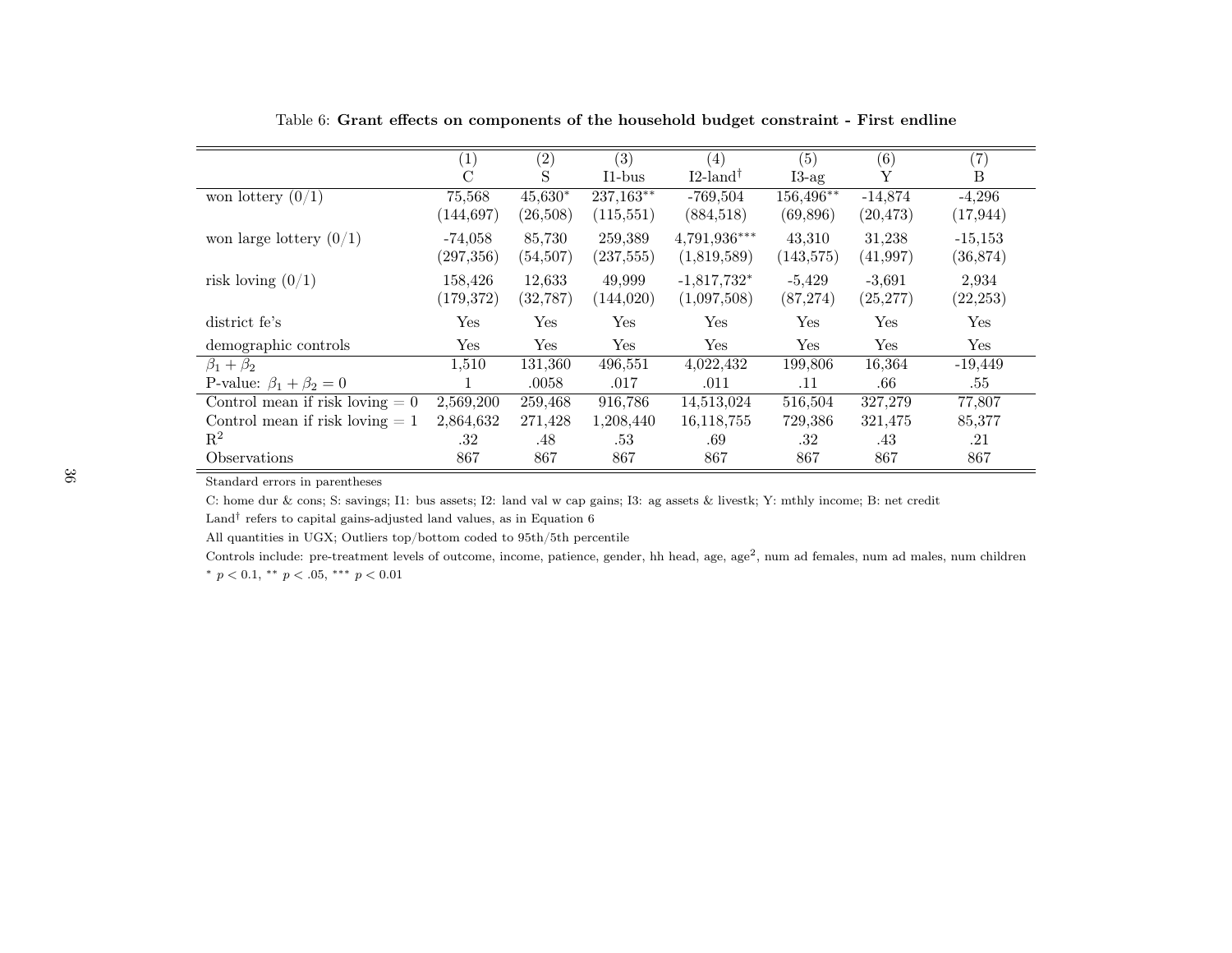|                                   | $\rm C$    | S          | $I1-bus$   | $I2$ -land <sup>†</sup> | $I3-ag$     | Y               | <sub>B</sub> |
|-----------------------------------|------------|------------|------------|-------------------------|-------------|-----------------|--------------|
| won lottery $(0/1)$               | 105,155    | $50,114*$  | 257,045**  | $-284,785$              | $170,180**$ | $-11,788$       | $-5,137$     |
|                                   | (133, 804) | (25, 865)  | (112, 131) | (206, 677)              | (66, 798)   | (23,038)        | (17, 919)    |
| won large lottery $(0/1)$         | $-275,379$ | 64,521     | 162,817    | 1,522,877***            | $-32,801$   | 25,275          | $-9,063$     |
|                                   | (275,002)  | (53, 185)  | (230, 522) | (424, 702)              | (137, 224)  | (47, 264)       | (36, 824)    |
| risk loving $(0/1)$               | 230,511    | 20,277     | 101,062    | $-605, 119$             | 33,899      | $-801$          | 866          |
|                                   | (173, 240) | (32, 400)  | (141, 451) | (873, 014)              | (85,300)    | (28, 536)       | (22, 272)    |
| district fe's                     | Yes        | Yes        | Yes        | Yes                     | Yes         | Yes             | Yes          |
| demographic controls              | Yes        | Yes        | Yes        | Yes                     | Yes         | Yes             | Yes          |
| Within-equation tests:            |            |            |            |                         |             |                 |              |
| $\beta_1+\beta_2$                 | $-170,223$ | 114,634    | 419,862    | 1,238,093               | 137,380     | 13,486          | $-14,200$    |
| P-value: $\beta_1 + \beta_2 = 0$  | .48        | .013       | .037       | .0008                   | .25         | .74             | .66          |
| Cross-equation tests:             |            |            |            |                         |             |                 |              |
| Small grant                       | P-value:   | Constraint | .57        | 95% CI:                 | ROI         | $[-2.29, 0.71]$ | Mean: $-.79$ |
| Large grant                       | P-value:   | Constraint | $.06\,$    | 95\% CI:                | ROI         | $[-0.38, 0.95]$ | Mean: .28    |
| Control mean if risk loving $= 0$ | 2,569,200  | 259,468    | 916,786    | 14,513,024              | 516,504     | 327,279         | 77,807       |
| Control mean if risk loving $= 1$ | 2,864,632  | 271,428    | 1,208,440  | 16, 118, 755            | 729,386     | 321,475         | 85,377       |
| $\mathbf{R}^2$                    | .32        | .48        | .53        | .69                     | .32         | .43             | .21          |
| Observations                      | 867        | 867        | 867        | 867                     | 867         | 867             | 867          |

Table 7: SUR with household budget constraint - First endline

C: home dur & cons; S: savings; I1: bus assets; I2: land val <sup>w</sup> cap gains; I3: ag assets & livestk; Y: mthly income; B: net credit

Land<sup>†</sup> refers to capital gains-adjusted land values, as in Equation [6](#page-13-0)

SUR with constraint  $C + S + I1 + I2 + I3 - 4Y - B = \cosh \text{ grant}$ 

All quantities in UGX; Outliers top/bottom coded to 95th/5th percentile

<span id="page-37-0"></span>Controls include: base & mid levels of outcome, income, patience, gender, hh head, age, age<sup>2</sup>, num ad females, num ad males, num children \*  $p < 0.1$ , \*\*  $p < .05$ , \*\*\*  $p < 0.01$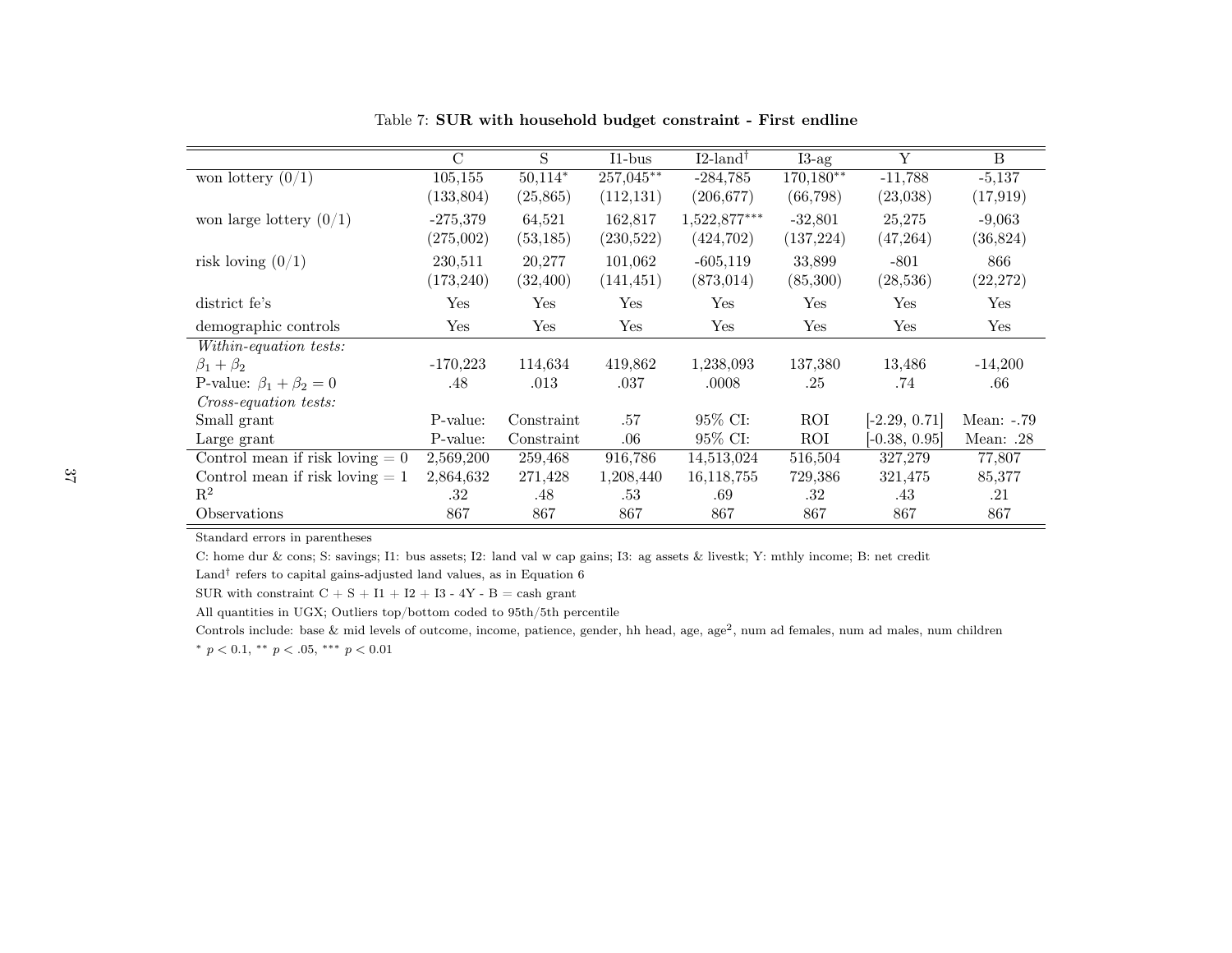|                                   | (1)           | (2)       | (3)        | (4)                     | (5)        | (6)       | (7)        |
|-----------------------------------|---------------|-----------|------------|-------------------------|------------|-----------|------------|
|                                   | $\mathcal{C}$ | S         | $I1-bus$   | $I2$ -land <sup>†</sup> | $I3-ag$    | Υ         | B          |
| won lottery $(0/1)$               | 193,244       | 40,651    | 250,409*   | 364,871                 | 96,796     | 8,654     | $-35,238$  |
|                                   | (625, 130)    | (32,060)  | (146,890)  | (1,048,596)             | (73, 975)  | (18, 956) | (25, 867)  |
| won large lottery $(0/1)$         | 926,671       | 76,951    | 316,760    | $4,321,085**$           | $-88,027$  | 15,097    | 6,791      |
|                                   | (1,284,656)   | (65, 924) | (301, 984) | (2,157,123)             | (151, 953) | (38, 892) | (53, 156)  |
| risk loving $(0/1)$               | 762,014       | 3,545     | 17,070     | $-778,129$              | 136,079    | 32,660    | $-56,301*$ |
|                                   | (774, 933)    | (39, 654) | (183,081)  | (1,301,096)             | (92, 366)  | (23, 427) | (32,079)   |
| district fe's                     | Yes           | Yes       | Yes        | Yes                     | Yes        | Yes       | Yes        |
| demographic controls              | Yes           | Yes       | Yes        | Yes                     | Yes        | Yes       | Yes        |
| $\beta_1+\beta_2$                 | 1,119,915     | 117,602   | 567,169    | 4,685,956               | 8,770      | 23,751    | $-28,447$  |
| P-value: $\beta_1 + \beta_2 = 0$  | .32           | .041      | .032       | .013                    | .95        | .48       | .54        |
| Control mean if risk loving $= 0$ | 9,520,268     | 273,166   | 1,037,757  | 14, 155, 589            | 493,838    | 264,233   | 86,926     |
| Control mean if risk loving $= 1$ | 10,770,970    | 279,987   | 1,371,469  | 16,009,917              | 804,868    | 289,215   | 28,491     |
| $\mathbf{R}^2$                    | .26           | .28       | .43        | .5                      | .19        | .32       | .083       |
| Observations                      | 867           | 867       | 867        | 867                     | 867        | 867       | 867        |

Table 8: Grant effects on components of the household budget constraint - Second endline

C: home dur & cons; S: savings; I1: bus assets; I2: land val <sup>w</sup> cap gains; I3: ag assets & livestk; Y: mthly income; B: net credit

Land<sup>†</sup> refers to capital gains-adjusted land values, as in Equation  $6$ 

All quantities in UGX; Outliers top/bottom coded to 95th/5th percentile

<span id="page-38-0"></span>Controls include: pre-treatment levels of outcome, income, patience, gender, hh head, age, age<sup>2</sup>, num ad females, num ad males, num children \*  $p < 0.1$ , \*\*  $p < .05$ , \*\*\*  $p < 0.01$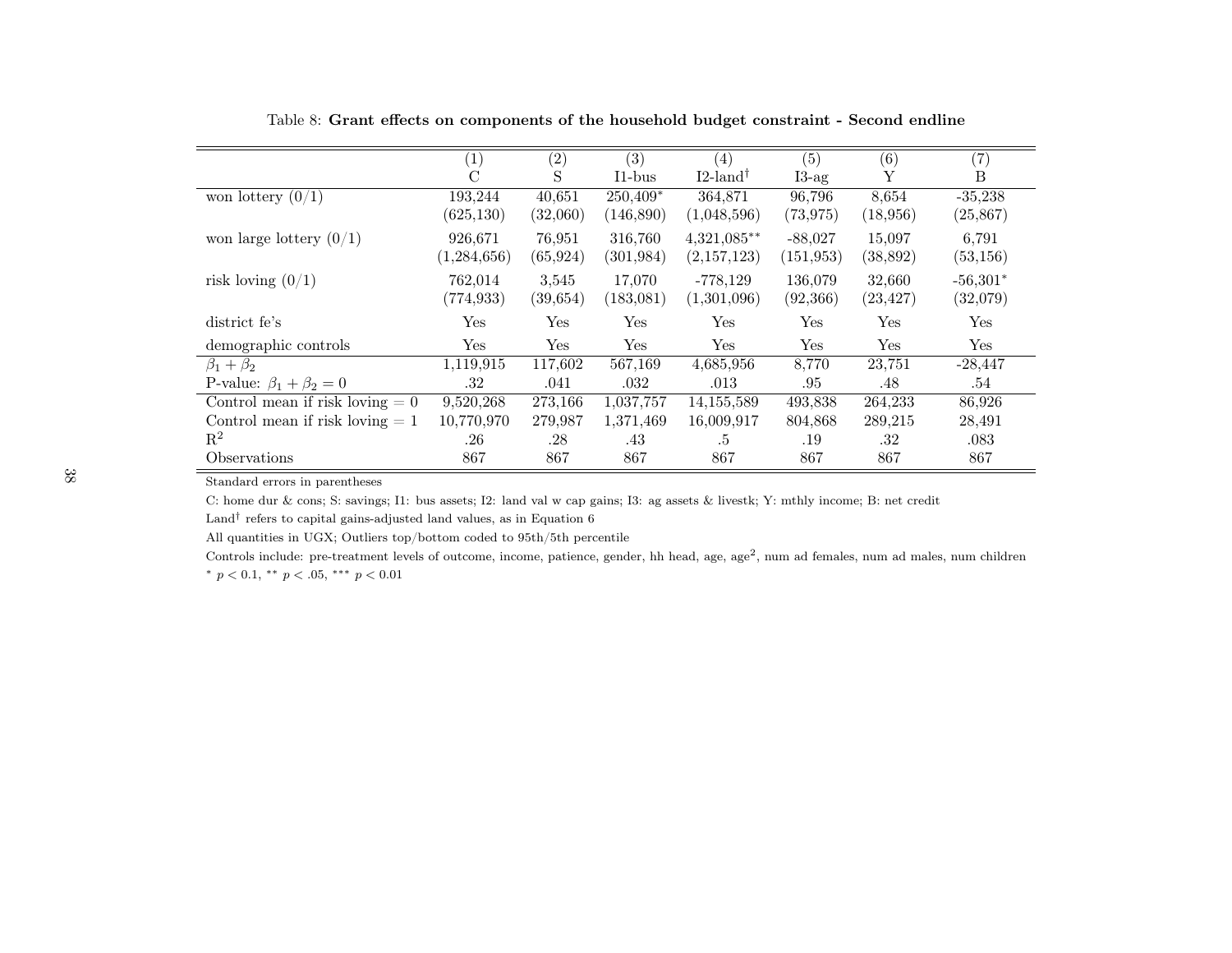|                                   | $\mathcal{C}$ | S          | $11-bus$   | $I2$ -land <sup>†</sup> | $I3-ag$    | Y             | B          |
|-----------------------------------|---------------|------------|------------|-------------------------|------------|---------------|------------|
| won lottery $(0/1)$               | 68,457        | 40,736     | $247,391*$ | 54,782                  | 93,040     | 10,512        | $-34,805$  |
|                                   | (496, 023)    | (30, 836)  | (141, 124) | (524, 245)              | (70, 646)  | (19,310)      | (25,588)   |
| won large lottery $(0/1)$         | $-215,170$    | 51,395     | 209,119    | 1,690,460               | $-151,674$ | 12,433        | 10,341     |
|                                   | (1,019,607)   | (63, 404)  | (290, 125) | (1,077,435)             | (145, 124) | (39,627)      | (52, 581)  |
| risk loving $(0/1)$               | 1,124,537     | 11,370     | 63,782     | 147,931                 | 167,506*   | 32,207        | $-57,261*$ |
|                                   | (713, 190)    | (38, 841)  | (179,084)  | (1,093,005)             | (90,210)   | (23, 875)     | (31, 751)  |
| district fe's                     | Yes           | Yes        | Yes        | Yes                     | Yes        | Yes           | Yes        |
| demographic controls              | Yes           | Yes        | Yes        | Yes                     | Yes        | Yes           | Yes        |
| Within-equation tests:            |               |            |            |                         |            |               |            |
| $\beta_1+\beta_2$                 | $-146,713$    | 92,131     | 456,509    | 1,745,241               | $-58,635$  | 22,944        | $-24,464$  |
| P-value: $\beta_1 + \beta_2 = 0$  | .87           | .096       | .071       | .063                    | .64        | .51           | .59        |
| Cross-equation tests:             |               |            |            |                         |            |               |            |
| Small grant                       | P-value:      | Constraint | .72        | 95\% CI:                | ROI        | $-0.98, 1.81$ | Mean: .41  |
| Large grant                       | P-value:      | Constraint | $.13\,$    | 95% CI:                 | ROI        | $-0.08, 0.82$ | Mean: .37  |
| Control mean if risk loving $= 0$ | 9,520,268     | 273,166    | 1,037,757  | 14, 155, 589            | 493,838    | 264,233       | 86,926     |
| Control mean if risk loving $= 1$ | 10,770,970    | 279,987    | 1,371,469  | 16,009,917              | 804,868    | 289,215       | 28,491     |
| $\mathbf{R}^2$                    | .26           | .28        | .43        | .5                      | .19        | .31           | .083       |
| Observations                      | 867           | 867        | 867        | 867                     | 867        | 867           | 867        |

Table 9: SUR with household budget constraint - Second endline

C: home dur & cons; S: savings; I1: bus assets; I2: land val <sup>w</sup> cap gains; I3: ag assets & livestk; Y: mthly income; B: net credit

Land<sup>†</sup> refers to capital gains-adjusted land values, as in Equation [6](#page-13-0)

SUR with constraint  $C + S + I1 + I2 + I3 - 18Y - B = \cosh \text{ grant}$ 

All quantities in UGX; Outliers top/bottom coded to 95th/5th percentile

<span id="page-39-0"></span>Controls include: base & mid levels of outcome, income, patience, gender, hh head, age, age<sup>2</sup>, num ad females, num ad males, num children \*  $p < 0.1$ , \*\*  $p < .05$ , \*\*\*  $p < 0.01$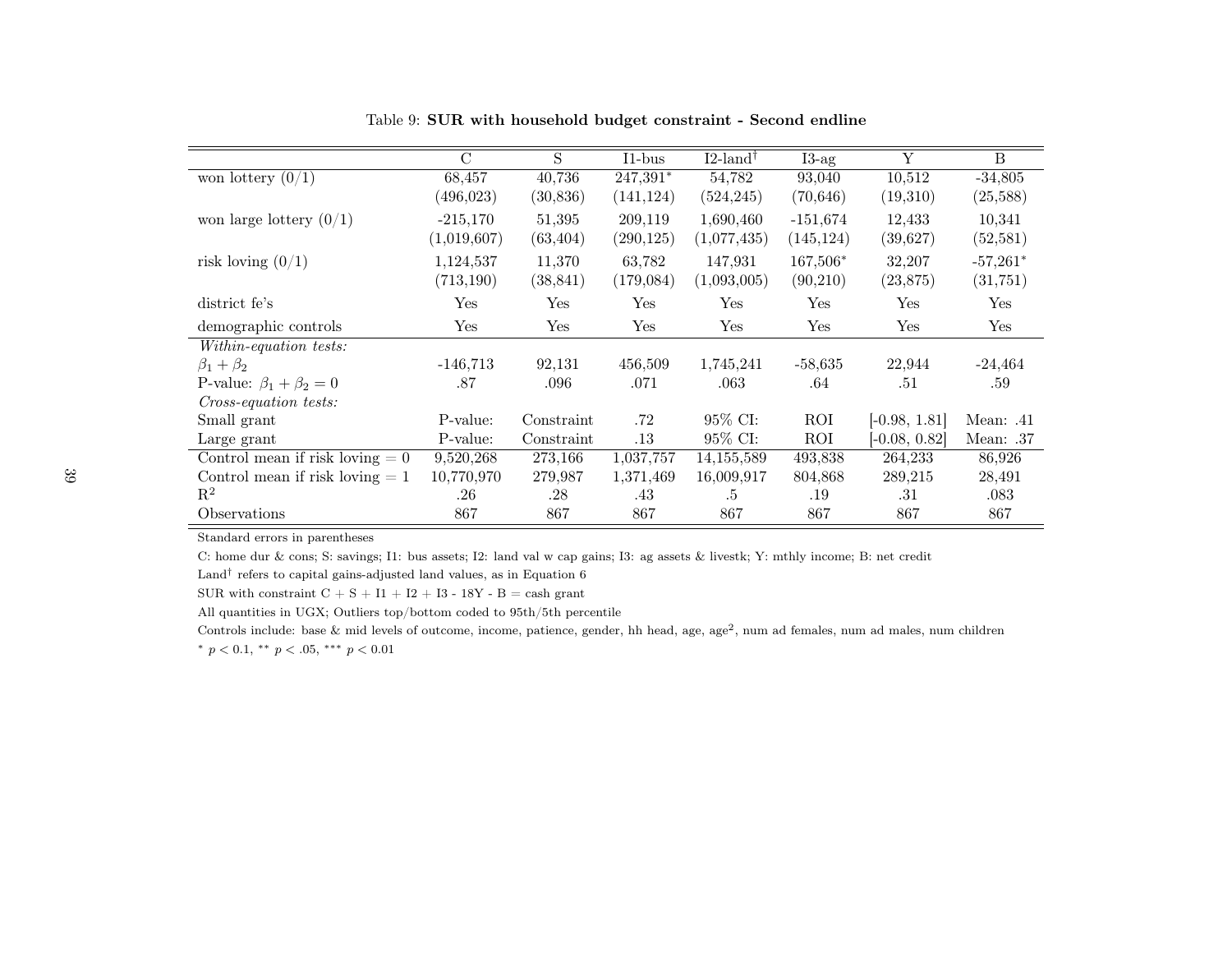<span id="page-40-0"></span>

| A. Assigned Parameters                             |             |
|----------------------------------------------------|-------------|
| interest rate<br>$\boldsymbol{r}$                  | 0.00        |
| $\theta$<br>borrowing limit                        | 0.00        |
| δ<br>depreciation rate                             | 0.01        |
| survival probability<br>$\boldsymbol{p}$           | $1 - 1/480$ |
| <b>B.</b> Calibrated Parameters                    |             |
| β<br>discount factor                               | 0.84        |
| $\boldsymbol{k}$<br>size of capital unit           | 8.02        |
| capital elasticity in production<br>$\alpha$       | 0.35        |
| mean productivity<br>$\mu_z$                       | 0.96        |
| persistent productivity dispersion<br>$\nu_z$      | 0.35        |
| productivity shock dispersion<br>$\sigma_z$        | 1.13        |
| income dispersion<br>$\nu_e$                       | 0.43        |
| income productivity shock dispersion<br>$\sigma_e$ | 0.53        |

### Table 10: Calibration Parameters and Moments

#### C. Moments

|                              | Model | Data    |
|------------------------------|-------|---------|
| <b>Income Distributions</b>  |       |         |
| P10                          | 0.39  | 0.15    |
| P <sub>25</sub>              | 0.60  | 0.41    |
| P50                          | 1.00  | 1.00    |
| P75                          | 1.88  | 2.04    |
| P90                          | 4.18  | 3.72    |
| Mean                         | 1.98  | 1.73    |
| <b>Savings Distributions</b> |       |         |
| P <sub>10</sub>              | 0.00  | $-1.85$ |
| P <sub>25</sub>              | 0.00  | 0.00    |
| P50                          | 0.13  | 0.19    |
| P75                          | 0.47  | 1.16    |
| P90                          | 1.43  | 2.92    |
| Mean                         | 0.80  | 0.56    |
| Lottery Choice               |       |         |
| Choose Risky Now             | 0.20  | 0.20    |
| Choose Safe Now              | 0.56  | 0.59    |
| Choose Risky Delay           | 0.04  | 0.07    |
| Choose Safe Delay            | 0.19  | 0.14    |

### Income Tercile Transition Probabilities

|         |      | Current<br>Model |      |
|---------|------|------------------|------|
| Future† | Low  | Medium           | High |
| Low     | 0.53 | 0.36             | 0.11 |
| Medium  | 0.35 | 0.43             | 0.22 |
| Hih     | 0.12 | 0.22             | 0.67 |
|         |      | Data             |      |
|         | Low  | Medium           | High |
| Low     | 0.63 | 0.24             | 0.13 |
| Medium  | 0.28 | 0.48             | 0.25 |
| High    | 0.09 | 0.28             | 0.63 |

 $^\dagger$  Future measurements are taken after 16 months

-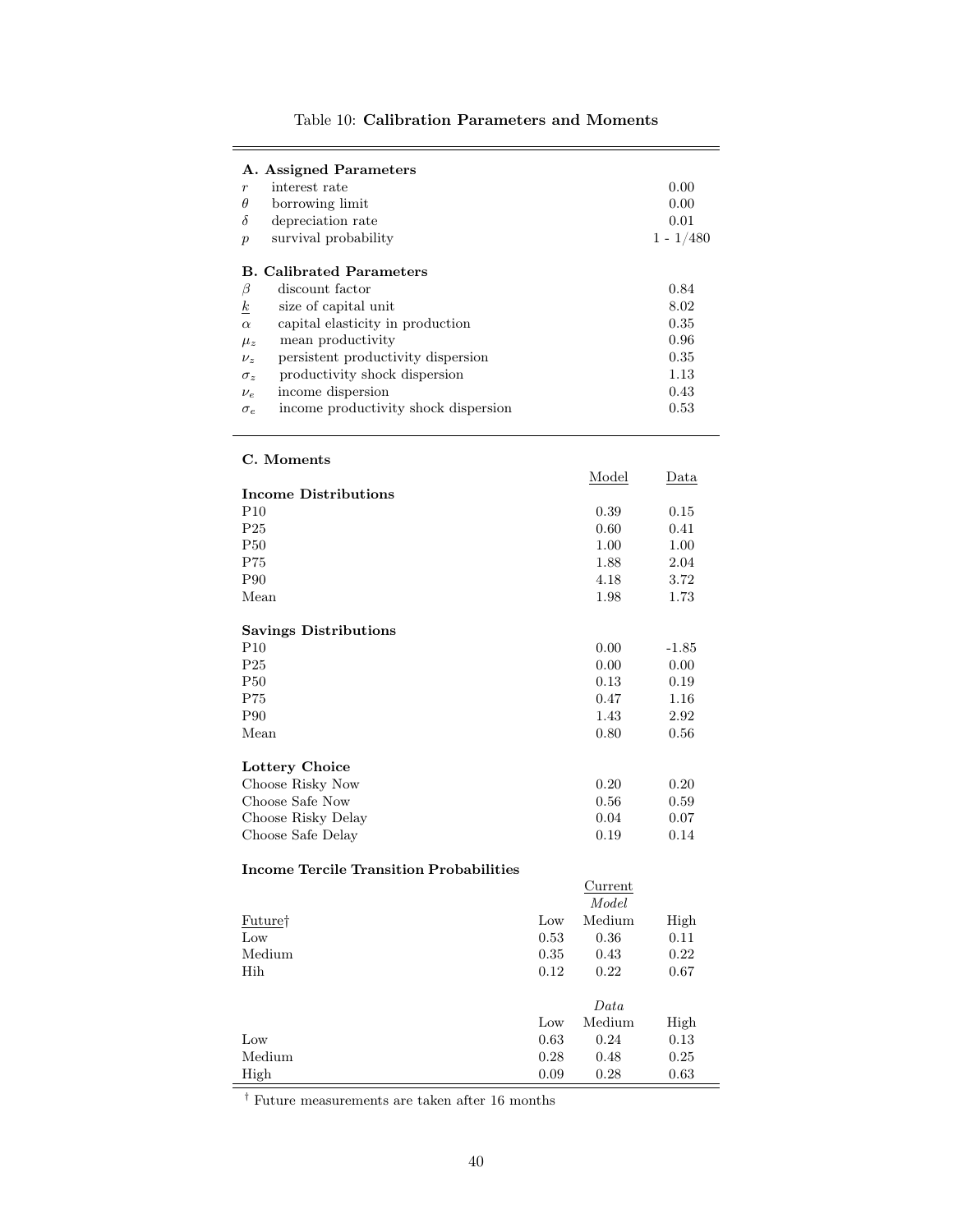<span id="page-41-0"></span>

|                                                                 | Won Small Lottery                 |                                  |                   |                              |  |  |  |
|-----------------------------------------------------------------|-----------------------------------|----------------------------------|-------------------|------------------------------|--|--|--|
|                                                                 |                                   |                                  |                   | <b>SUR Budget Constraint</b> |  |  |  |
| Simulated Data, Estimation                                      | Mean<br>Investment<br>Coefficient | Mean<br>Standard<br><b>Error</b> | Mean<br>p-Value   | Rejected<br>at $5\%$         |  |  |  |
| True Values, OLS                                                | 3,591                             | 5,478                            |                   |                              |  |  |  |
| True Values, SUR                                                | 3,578                             | 5,651                            | 0.56              | 0.04                         |  |  |  |
| Empirical Proxy <sup>†</sup> , SUR                              | 3,617                             | 5,639                            | 0.50              | 0.05                         |  |  |  |
| Measurement Error, <sup>††</sup> OLS                            | 359,806                           | 847,510                          |                   |                              |  |  |  |
| Measurement Error <sup>††</sup> SUR                             | $-2,812$                          | 99,522                           | 0.48              | 0.03                         |  |  |  |
|                                                                 |                                   |                                  | Won Large Lottery |                              |  |  |  |
| True Values, OLS                                                | 2,030,588                         | 11,837                           |                   |                              |  |  |  |
| True Values, SUR                                                | 2,030,840                         | 12,208                           | 0.73              | 0.01                         |  |  |  |
| Empirical Proxy, SUR                                            | 2,030,997                         | 12,185                           | 0.16              | 0.54                         |  |  |  |
| Measurement Error, <sup>††</sup> OLS                            | 4, 123, 745                       | 1,834,133                        | $\cdot$           |                              |  |  |  |
| Measurement $\mathrm{Error}_\cdot^{\dagger\dagger}\mathrm{SUR}$ | 2,103,282                         | 215,348                          | 0.28              | 0.38                         |  |  |  |

#### Table 11: Model-Simulated Monte Carlo Regressions

The natural empirical analogs are the estimates from land investment equation in Tables [6](#page-36-0) (OLS) and [7](#page-37-0) (SUR). The coefficients coefficients for winning the (small) lottery are -769,504 (standard error: 884,518) and -284,785 (206,677) for the OLS and SUR estimations, respectively. The coefficients for additionally winning the large lottery are 4,791,936 (1,819,589) and 1,522,877 (424,702) for the OLS and SUR estimations, respectively.

- † Empirical Proxy data constructs total consumption between endline and midline by multiplying the value of endline consumption times the number of months minus one and adding consumption from the month directly after the midline as we do to construct consumption in the empirics. OLS estimates are omitted since, for investment, they are identical to True Values, OLS.
- †† Measurement Error data multiplies simulated land realizations by the random variable,  $X = \tilde{X}\mu_e$ , where  $\tilde{X}$  is a log-normally distributed random variable with mean of one and log variance of  $\nu_e^2$ . Here  $\nu_e = 1.9$  is calibrated to match the average standard error on the coefficient for winning the large lottery to our empirical standard error in Table [6](#page-36-0) (i.e., 1,819,589). This matching value is italicized. The coefficient  $mu_e = 2.2$  captures the bias in measurement and its value is calibrated to equal the average ratio of expenditures to income in the pre-experimental data.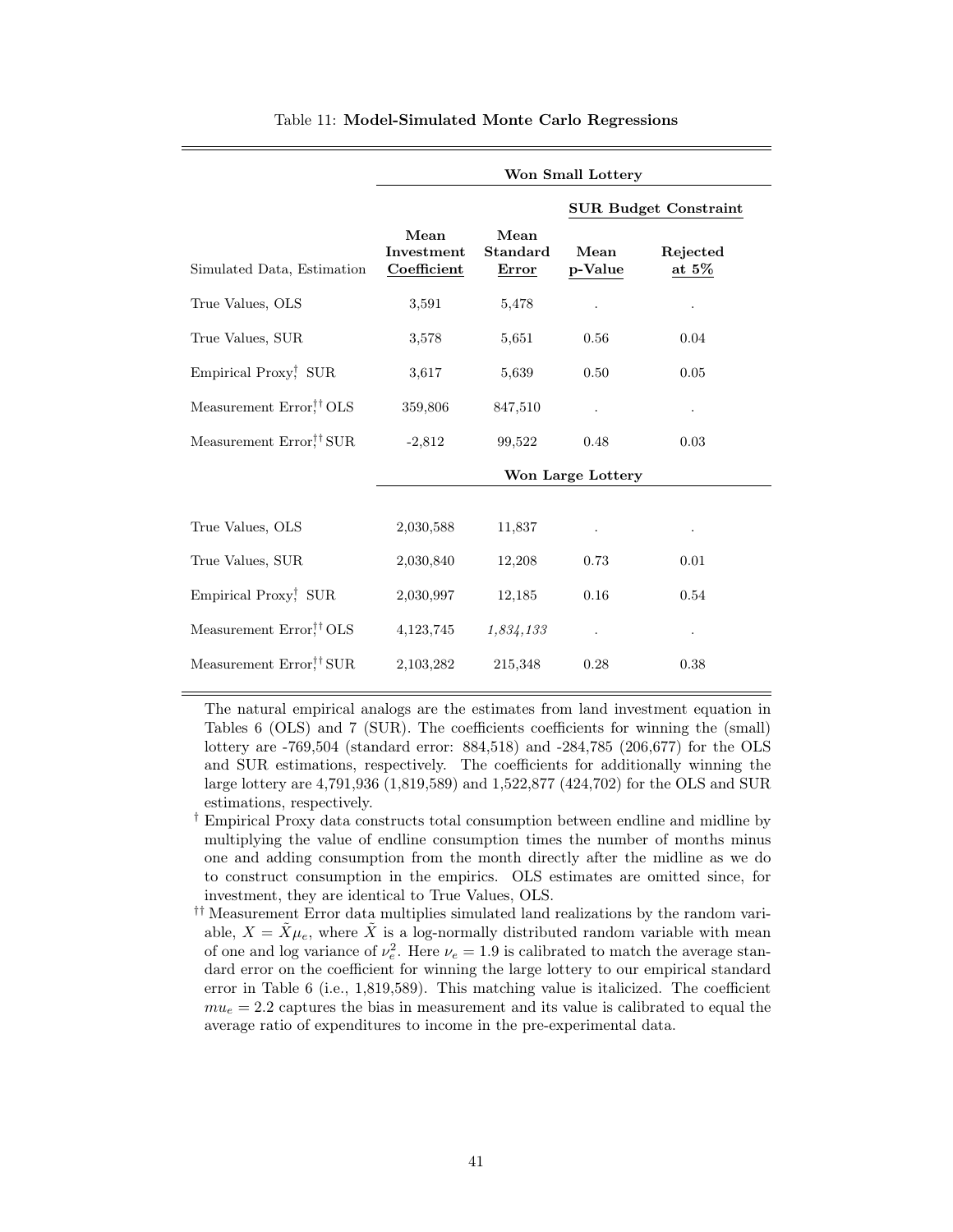<span id="page-42-0"></span>

|                                     | Benchmark<br>$(\theta = 0, r = 0)$ | Credit<br>$(\theta = 0.25)$ |                         | Savings<br>$(r = 0.05)$ |      |
|-------------------------------------|------------------------------------|-----------------------------|-------------------------|-------------------------|------|
|                                     |                                    | PЕ                          | $\underline{\text{GE}}$ | PE                      | GE   |
| Agg. Income $(=\text{Consumption})$ | 1.00                               | 1.53                        | 1.00                    | 1.22                    | 1.04 |
| Agg. Net Savings                    | 1.00                               | 0.91                        | 0.38                    | 1.76                    | 1.37 |
| Agg. Capital                        | 1.00                               | 2.30                        | 1.00                    | 1.39                    | 1.00 |
| Value of Capital                    | 1.00                               | 2.30                        | 1.33                    | 1.39                    | 1.10 |
| Price of Capital                    | 1.00                               | 1.00                        | 1.33                    | 1.00                    | 1.11 |
| Capital Income                      | 1.00                               | 2.32                        | 1.00                    | 1.45                    | 1.04 |
| Fraction Poor                       | 1.00                               | 0.68                        | 1.00                    | 0.70                    | 0.77 |
| Probability of Staying Poor         | 1.00                               | 1.00                        | 1.00                    | 0.77                    | 0.76 |

### Table 12: Counterfactual Aggregate Impacts of Financial Interventions

Notes: Values are reported relative to the benchmark, which has been normalized to one. Initial benchmark values are aggregate income = aggregate consumption  $= 2.10$ , aggregate net savings  $= 0.86$ , aggregate capital  $= 1.59$ , price of capital  $= 1.00$ , capital income  $= 0.85$ , fraction poor  $= 0.33$ , and probability of staying poor  $= 0.42$ . Those people whose wealth is below the initial 33.33% of the wealth distribution are considered poor, and the probability of staying poor is calculated if they are poor 16 months later, conditional on being poor initially. PE fixes the price of capital to 1. GE fixes the aggregate quantity of capital to that in the benchmark. In both cases, these values that are constant by construction are indicated by italics.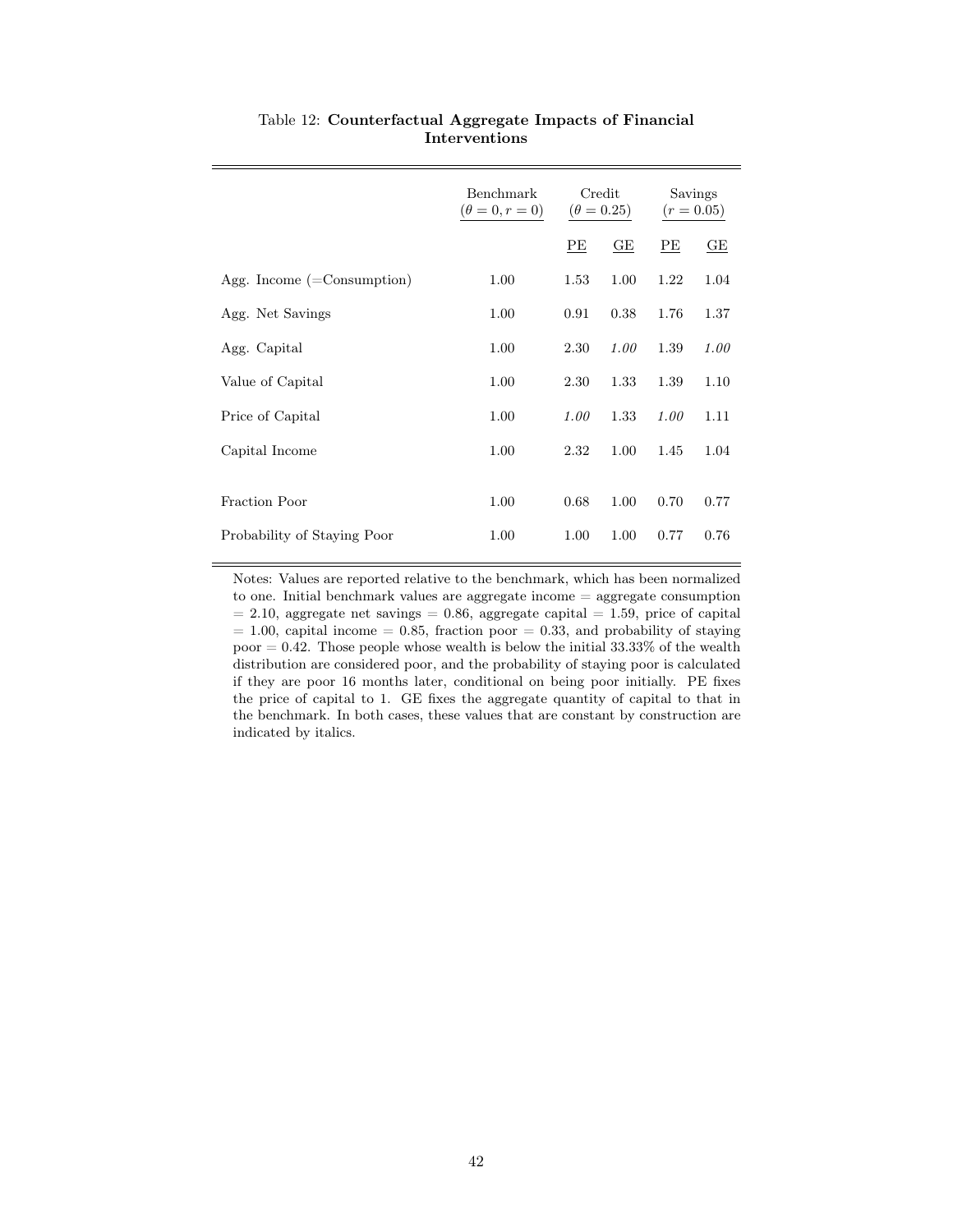|                               | (1)                               | (2)                               | $\overline{(3)}$                  | (4)                               |
|-------------------------------|-----------------------------------|-----------------------------------|-----------------------------------|-----------------------------------|
|                               | $\Delta$ land val <sub>e1-b</sub> | $\Delta$ land val <sub>e2-b</sub> | $\Delta$ land val <sub>e1-b</sub> | $\Delta$ land val <sub>e2-b</sub> |
|                               | $0.5$ mi                          | $0.5$ mi                          | $1 \text{ mi}$                    | $1 \text{ mi}$                    |
| winnings within 0.5 mi        | $5.4***$                          | $\overline{3.9}$                  |                                   |                                   |
|                               | (2.1)                             | (3.1)                             |                                   |                                   |
| winnings within 1 mi          |                                   |                                   | $11***$                           | $13***$                           |
|                               |                                   |                                   | (2.5)                             | (3.7)                             |
|                               |                                   |                                   |                                   |                                   |
| num risk lovers within 0.5 mi | $-2,342,748$                      | $-5,545,858*$                     |                                   |                                   |
|                               | (2,058,193)                       | (3,220,854)                       |                                   |                                   |
| num houses within 0.5 mi      | 2,988,866***                      | 7,997,012***                      |                                   |                                   |
|                               | (906, 067)                        | (1,231,773)                       |                                   |                                   |
| num risk lovers within 1 mi   |                                   |                                   | $-1,760,532$                      | $-3,419,500$                      |
|                               |                                   |                                   | (2,517,342)                       | (3,635,333)                       |
| num houses within 1 mi        |                                   |                                   | 2,198,791**                       | $6,615,931***$                    |
|                               |                                   |                                   | (861, 463)                        | (1,338,197)                       |
| lottery winnings              | .5                                | $-2.1$                            | 2.5                               | $-.71$                            |
|                               | (1.9)                             | (3)                               | (3.9)                             | (6.1)                             |
|                               |                                   |                                   |                                   |                                   |
| risk loving $(0/1)$           | $-2,961,244$                      | $-5,201,103$                      | $-4,265,630$                      | $-4,675,803$                      |
|                               | (2,833,148)                       | (4,533,648)                       | (4,180,763)                       | (6,206,888)                       |
| $land_{\rm b}$                | .14                               | .081                              | .24                               | .29                               |
|                               | (.096)                            | (.17)                             | (.15)                             | (.25)                             |
| mthly income <sub>m</sub>     | $-4.3$                            | $-8.6$                            | $-5.9$                            | $-10$                             |
|                               | (3.4)                             | (6)                               | (5.8)                             | (9.8)                             |
| district fe's                 | Yes                               | Yes                               | Yes                               | Yes                               |
| demographic controls          | Yes                               | Yes                               | Yes                               | Yes                               |
| Control mean                  | 32,156,806                        | 67,553,376                        | 60,968,333                        | 125,413,334                       |
| $R^2$                         | .29                               | $\cdot$ 4                         | .39                               | .51                               |
| Observations                  | 867                               | 867                               | 867                               | 867                               |

<span id="page-43-0"></span>Table 13: First stage regressions: Predicting area land value change with lottery outcomes

All quantities in UGX; Outliers top/bottom coded to 95th/5th percentile

Controls include: patience, gender, hh head, age, age<sup>2</sup>, num ad females, num ad males, num children Standard errors clustered within geographic neighborhoods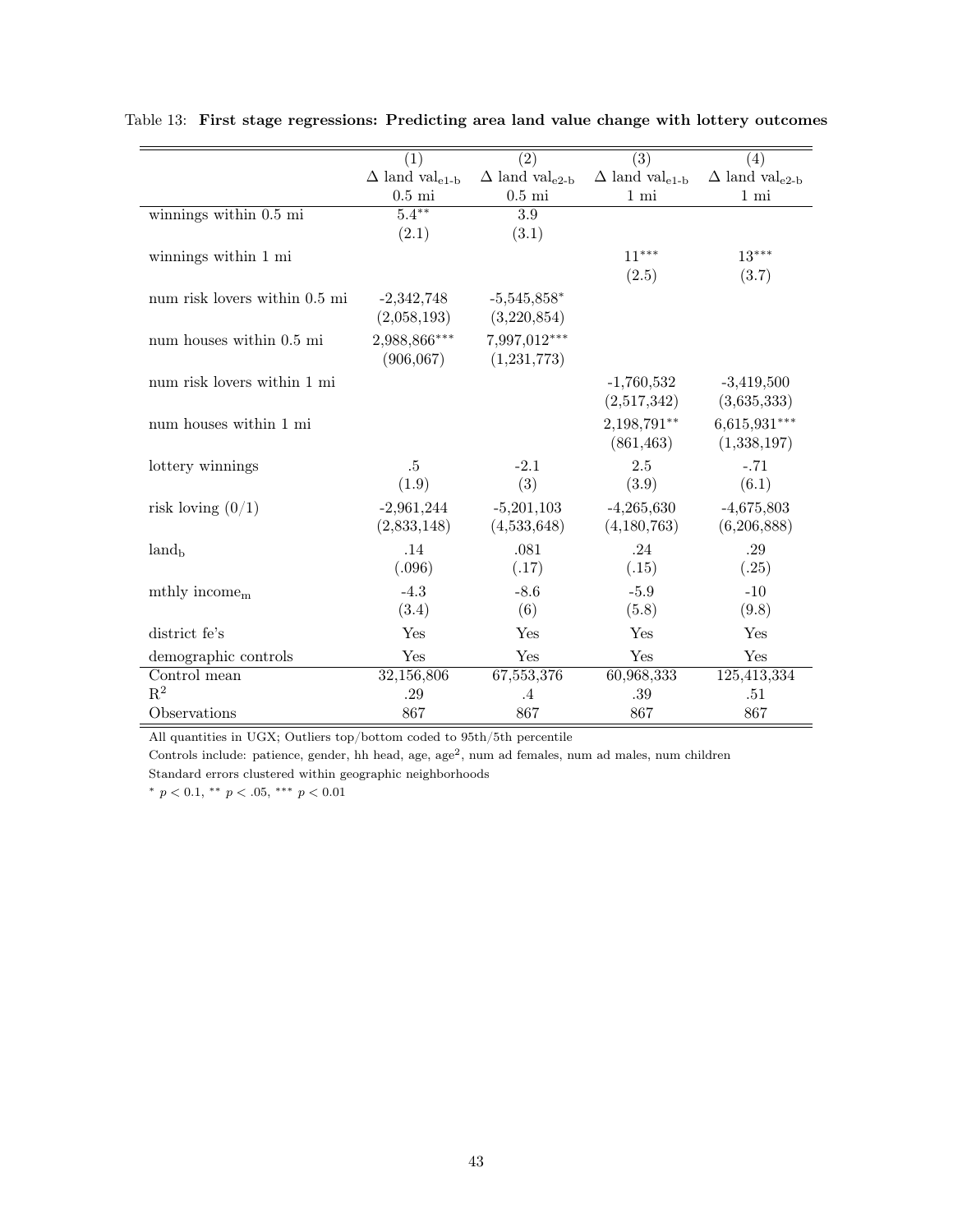<span id="page-44-0"></span>

|                                          | $\overline{(1)}$        | $\overline{(2)}$          | $\overline{(3)}$ | (4)         |
|------------------------------------------|-------------------------|---------------------------|------------------|-------------|
|                                          | $land_{e1}$             | $land_{e2}$               | $land_{e1}$      | $land_{e2}$ |
| $\Delta$ land val <sub>e1-b</sub> 0.5 mi | .066                    |                           |                  |             |
|                                          | (.044)                  |                           |                  |             |
| $\Delta$ land val <sub>e2-b</sub> 0.5 mi |                         | $-.048$                   |                  |             |
|                                          |                         | (.14)                     |                  |             |
| $\Delta$ land val <sub>e1-b</sub> 1 mi   |                         |                           | $.042**$         |             |
|                                          |                         |                           | (.017)           |             |
| $\Delta$ land val <sub>e2-b</sub> 1 mi   |                         |                           |                  | .034        |
|                                          |                         |                           |                  | (.023)      |
| num risk lovers within 0.5 mi            | 2,873                   | $-627,942$                |                  |             |
|                                          | (285,705)               | (779, 336)                |                  |             |
| num houses within 0.5 mi                 | $-376,048*$             | 334,098                   |                  |             |
|                                          | (209,512)               | (1,214,962)               |                  |             |
| num risk lovers within 1 mi              |                         |                           | $-207,493$       | $-372,638$  |
|                                          |                         |                           | (208, 600)       | (316, 951)  |
| num houses within 1 mi                   |                         |                           | $-148,115*$      | $-257,552$  |
|                                          |                         |                           | (88, 175)        | (235, 264)  |
|                                          | $1.9**$                 | $3.7***$                  | $1.7*$           | $3.7***$    |
| lottery winnings                         | (.96)                   | (1.7)                     | (.9)             | (1.6)       |
|                                          |                         |                           |                  |             |
| risk loving $(0/1)$                      | $-697,218$<br>(881,242) | $-884,216$<br>(1,425,026) | $-612,780$       | $-407,990$  |
|                                          |                         |                           | (844,177)        | (1,377,382) |
| land <sub>b</sub>                        | $1.2***$                | $1.1***$                  | $1.2***$         | $1.1***$    |
|                                          | (.047)                  | (.071)                    | (.046)           | (.07)       |
| mthly income $m$                         | $3.1***$                | $9.8***$                  | $3***$           | $10***$     |
|                                          | (1.2)                   | (2.5)                     | (1.2)            | (2.2)       |
| district fe's                            | Yes                     | Yes                       | Yes              | Yes         |
| demographic controls                     | Yes                     | Yes                       | Yes              | Yes         |
| First stage F-stat                       | 6.7                     | 1.6                       | 20               | 13          |
| Control mean                             | 16,266,186              | 21,144,573                | 16,266,186       | 21,144,573  |
| Observations                             | 867                     | 867                       | 867              | 867         |

Table 14: Instrumenting change in area land value with lottery results

All quantities in UGX; Outliers top/bottom coded to 95th/5th percentile

Conrols include: patience, gender, hh head, age, age<sup>2</sup>, num ad females, num ad males, num children Instrumenting area land value change since baseline with other households' lottery winnings Standard errors clustered within geographic neighborhoods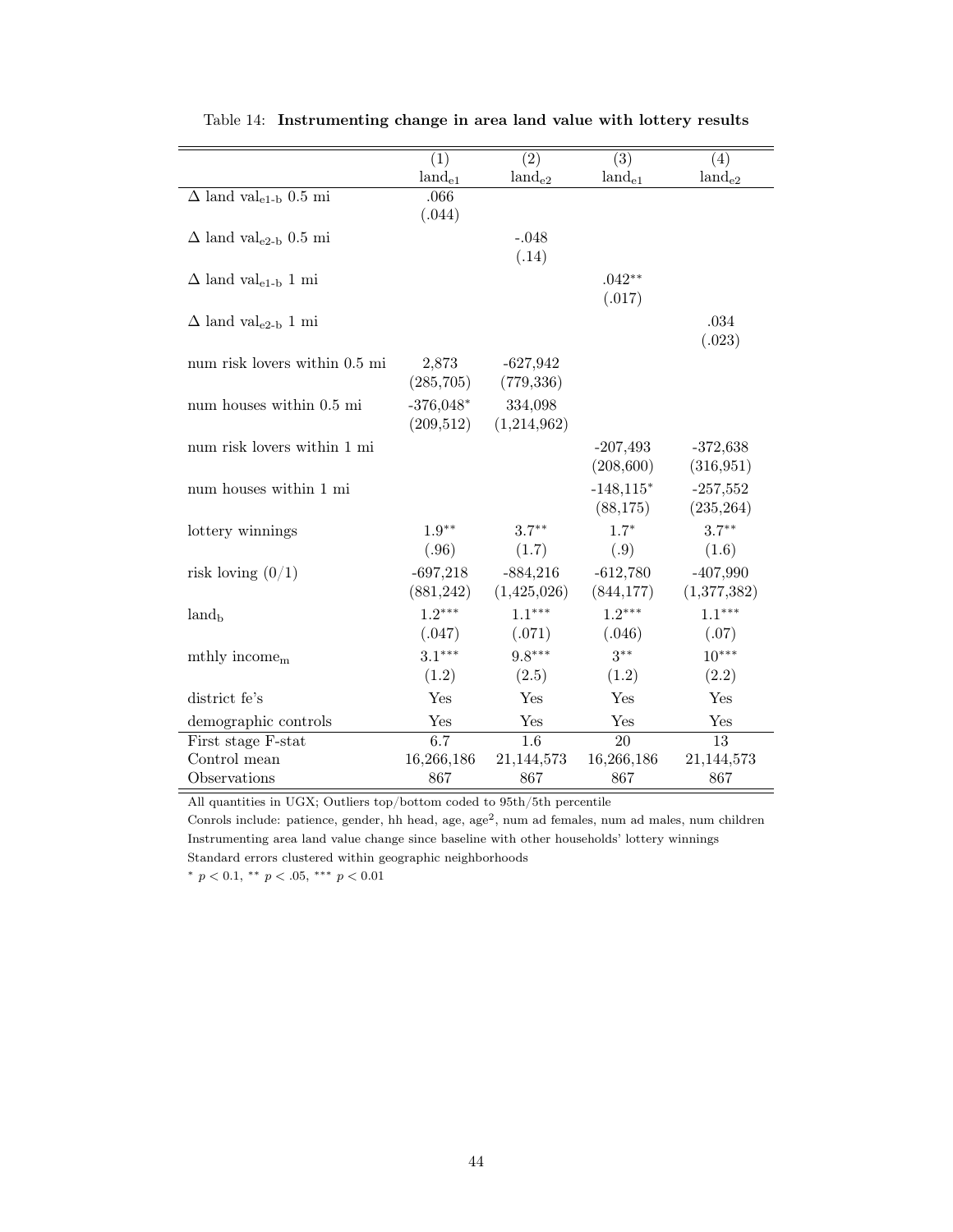# <span id="page-45-0"></span>Online Appendix – For Online Publication Only

|          | midline to endline 1 | midline to endline 2  | average monthly         |
|----------|----------------------|-----------------------|-------------------------|
|          | $(4$ months)         | $(18 \text{ months})$ | (baseline to endline 2) |
| Ntungamo | 1.084                | $1.36\,$              | 1.017                   |
| Ibanda   | 1.079                | 1.47                  | 1.022                   |
| Kagadi   | 1.078                | 1.42                  | 1.020                   |
| Overall  | 1.081                | 1.41                  | 1.019                   |

| Table A.1: Estimated capital gains by region |  |  |  |  |  |
|----------------------------------------------|--|--|--|--|--|
|----------------------------------------------|--|--|--|--|--|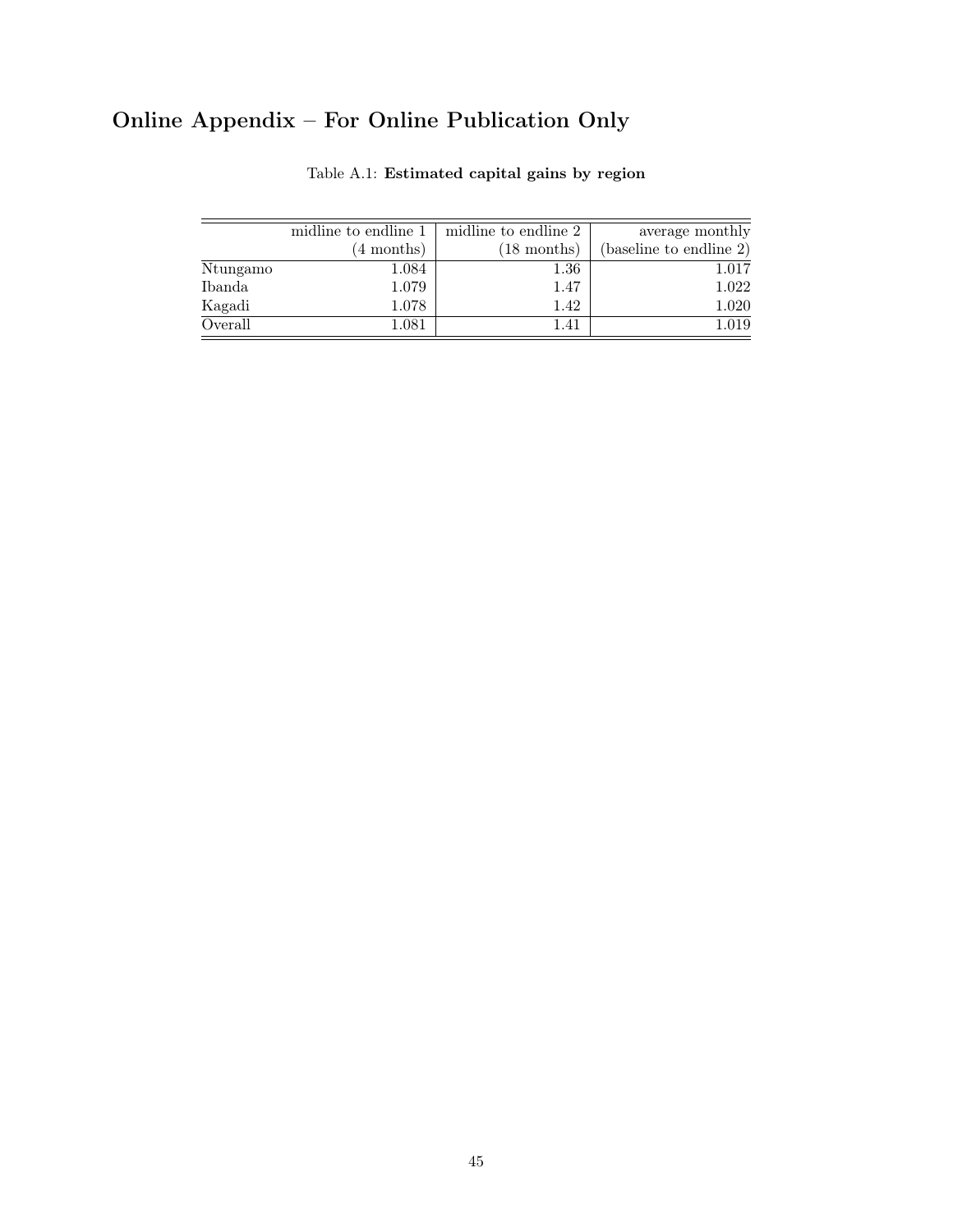<span id="page-46-0"></span>

|                                                                                          | high-risk      | $\mathbf N$      | low-risk      | $\mathbf N$ | $\mathrm{diff}$      | p-value      |
|------------------------------------------------------------------------------------------|----------------|------------------|---------------|-------------|----------------------|--------------|
| $mthly$ income <sub>m</sub>                                                              | 399, 435       | $\overline{282}$ | 370,822       | 766         | 28,613               | $0.27\,$     |
| mthly income/adult equiv <sub>m</sub>                                                    | 123,014        | $282\,$          | 126,607       | 766         | $-3,593$             | 0.70         |
| $\ln$ mthly income <sub>m</sub>                                                          | 12             | ${\bf 282}$      | 12            | 766         | $-.042$              | 0.73         |
| $\Delta$ ln mthly income <sub>m-b</sub>                                                  | .71            | $282\,$          | $1.2\,$       | 766         | $-.46**$             | 0.02         |
| mthly crop income $m$                                                                    | 100,060        | $282\,$          | 71,240        | 766         | 28,820***            | 0.00         |
| crop income/total income $_{\rm m}$                                                      | $.3\,$         | $282\,$          | $.26\,$       | 766         | $.047**$             | $0.01\,$     |
| mthly crop income/adult equiv <sub>m</sub>                                               | 30,418         | $282\,$          | 23,044        | 766         | 7,374***             | 0.00         |
| In mthly crop income $m$                                                                 | 9.7            | $282\,$          | 9.1           | 766         | $.62**$              | 0.03         |
| $\Delta$ ln mthly crop income <sub>m-b</sub>                                             | $2.3\,$        | $282\,$          | $1.9\,$       | 766         | .41                  | $0.21\,$     |
| wkly $\cos_{m}$                                                                          | 44,553         | $282\,$          | 39,428        | 766         | $5,124***$           | $0.01\,$     |
| wkly $\cos/\text{adult}$ equiv <sub>m</sub>                                              | 14,048         | $282\,$          | 13,793        | 766         | 255                  | 0.75         |
| $\ln$ wkly $\cos_{\rm m}$                                                                | 10             | ${\bf 282}$      | 10            | 766         | $.15***$             | 0.02         |
| $\Delta\ln$ wkly $\rm cons_{m\text{-}b}$                                                 | .38            | $282\,$          | $.23\,$       | 766         | $.15***$             | 0.02         |
| bus assets <sub>m</sub>                                                                  | 827,879        | $282\,$          | 577,060       | 766         | 250,820***           | $0.01\,$     |
| bus assets/wealth <sub>m</sub>                                                           | .29            | $282\,$          | .24           | 766         | $.054**$             | 0.04         |
| bus assets/adult equiv <sub>m</sub>                                                      | 297,007        | $282\,$          | 218,388       | 766         | 78,619*              | 0.06         |
| In bus $assetsm$                                                                         | $5.2\,$        | $282\,$          | $4.2\,$       | 766         | $.98^{\ast\ast}$     | $0.03\,$     |
| $\Delta$ ln bus assets <sub>m-b</sub>                                                    | $-.25$         | $282\,$          | $-.34$        | 766         | .094                 | 0.80         |
| savings $_{\rm m}$                                                                       | 322,755        | $282\,$          | 275,849       | 766         | 46,907*              | 0.10         |
| savings/adult equiv <sub>m</sub>                                                         | 103,210        | $282\,$          | 96,463        | 766         | 6,747                | $0.52\,$     |
| $ln$ savings <sub>m</sub>                                                                | 10             | ${\bf 282}$      | 9.7           | 766         | $.31\,$              | $0.36\,$     |
| $\Delta$ ln savings <sub>m-b</sub>                                                       | $\overline{2}$ | $282\,$          | $1.2\,$       | 766         | $.8***$              | $0.05\,$     |
| wealth $(sav + bus \; assets)_{m}$                                                       | 1,248,507      | $282\,$          | 919,376       | 766         | 329,132***           | $0.01\,$     |
| wealth (savgs + bus assets)/adult equiv <sub>m</sub>                                     | 432,560        | $282\,$          | 337,533       | 766         | 95,027*              | $0.06\,$     |
| $\ln$ wealth (savgs + bus assets) <sub>m</sub>                                           | 11             | $282\,$          | 11            | 766         | $.62*$               | $0.06\,$     |
| $\Delta \ln$ wealth (savgs + bus assets) <sub>m-b</sub>                                  | $2.2\,$        | $282\,$          | 1.4           | 766         | $.78**$              | $0.03\,$     |
| net wealth (sav + bus assets - cred) <sub>m</sub>                                        | 1,073,643      | $282\,$          | 743,837       | 766         | 329,806***           | $0.01\,$     |
| net wealth (savgs + bus assets - cred)/adult equiv <sub>m</sub>                          | 378,620        | $282\,$          | 277,381       | 766         | $101,240**$          | $0.05\,$     |
|                                                                                          | 9.9            | $282\,$          | $8.9\,$       | 766         | $.98^{\ast\ast}$     | $0.02\,$     |
| ln net wealth (savgs + bus assets - cred) <sub>m</sub>                                   | $2.8\,$        | $282\,$          | $1.3\,$       | 766         | $1.6***$             | $0.00\,$     |
| $\Delta$ ln net wealth (savgs + bus assets - cred) <sub>m-b</sub>                        | .84            | $282\,$          | $.78\,$       | 766         | $.061**$             | $0.03\,$     |
| wants credit to increase income <sub>b</sub> $(0/1)$                                     |                | $282\,$          |               | 766         |                      |              |
| would invest $> $100b$ (0/1)<br>would use credit for bus investment <sub>b</sub> $(0/1)$ | .95<br>$.67\,$ | $282\,$          | .91<br>$.6\,$ | 766         | $.038**$<br>$.071**$ | 0.04<br>0.04 |
|                                                                                          |                |                  |               |             |                      |              |
| would use credit for crop/lystck investment <sub>b</sub> $(0/1)$                         | $.053\,$       | $282\,$          | .08           | 766         | $-.026$              | 0.14         |
| work hours per week <sub>m</sub>                                                         | $78\,$         | $282\,$          | $77\,$        | 766         | $.45\,$              | 0.77         |
| farmer <sub>m</sub> $(0/1)$                                                              | .71            | $282\,$          | .75           | 766         | $-.038$              | 0.22         |
| operated business <sub>m</sub> $(0/1)$                                                   | $.59\,$        | $282\,$          | $.54\,$       | 766         | $.052\,$             | $0.13\,$     |
| female $(0/1)$                                                                           | .42            | $282\,$          | $.5\,$        | 766         | $-.085**$            | $0.01\,$     |
| respondent age                                                                           | $37\,$         | $282\,$          | 35            | 766         | $2.2***$             | $0.01\,$     |
| HH head $(0/1)$                                                                          | .66            | $282\,$          | $.6\,$        | 766         | $.056^{\ast}$        | $0.10\,$     |
| num people in HH <sub>b</sub>                                                            | $5.5\,$        | $282\,$          | $\bf 5$       | 766         | $.48***$             | $0.00\,$     |
| num adult females <sub>b</sub>                                                           | $1.1\,$        | $282\,$          | 1.1           | 766         | $-.004$              | $\rm 0.92$   |
| num adult males <sub>b</sub>                                                             | $1.5\,$        | $282\,$          | 1.4           | 766         | $.14^*$              | 0.07         |
| num children <sub>b</sub>                                                                | $2.8\,$        | $282\,$          | $2.5\,$       | 766         | $.35***$             | $0.00\,$     |
| would invest for 53% exp gain <sub>b</sub> $(0/1)$                                       | .67            | $282\,$          | .64           | 766         | $.031\,$             | $0.36\,$     |
| would invest for 105% exp gain <sub>b</sub> $(0/1)$                                      | $\cdot 7$      | $282\,$          | .67           | 766         | $.03\,$              | $0.36\,$     |
| would invest for 1% mthly interest <sub>b</sub> $(0/1)$                                  | $.24\,$        | $282\,$          | .23           | 766         | .0065                | 0.82         |
| desired mthly interest to consider investing now <sub>b</sub>                            | 16             | $282\,$          | 16            | 766         | $.25\,$              | $0.86\,$     |
| Observations                                                                             | 1048           |                  |               |             |                      |              |

Table A.2: Characteristics of those selecting the high-risk v. low-risk lottery

All quantities in UGX; Outliers top/bottom coded to 95th/5th percentile;  $\Delta$  = midline - baseline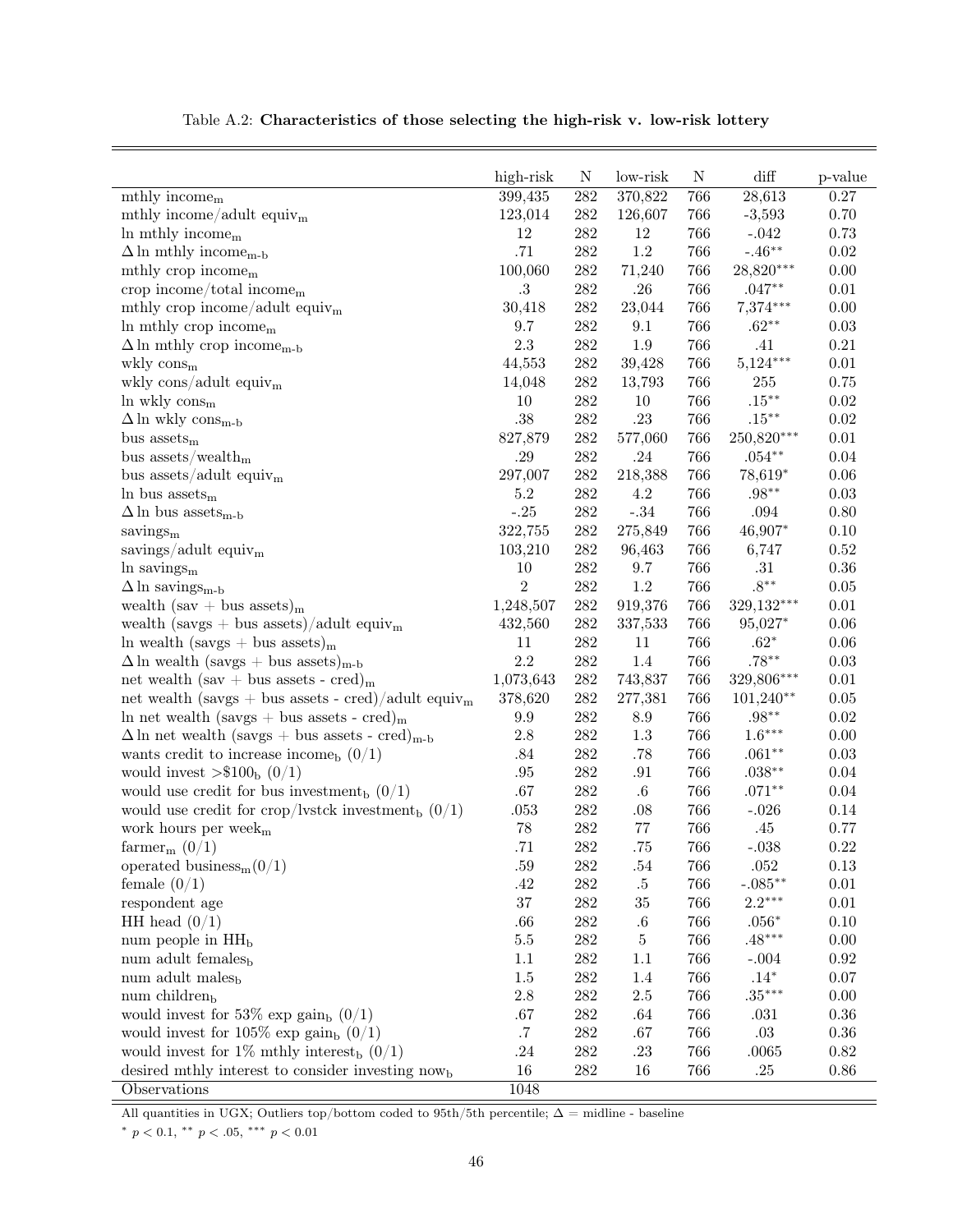|                                   | $\overline{C}$ | S          | $I1-bus$   | $I2$ -land <sup>†</sup> | $I3-ag$    | Y1-bus    | $Y2$ -non-bus   | $\mathbf{B}$ |
|-----------------------------------|----------------|------------|------------|-------------------------|------------|-----------|-----------------|--------------|
| won lottery $(0/1)$               | 106,974        | $50,118*$  | 255,523**  | $-239,079$              | 170,541**  | 23,887    | $-24,080*$      | $-5,151$     |
|                                   | (133, 725)     | (25, 774)  | (112,059)  | (207, 029)              | (66, 771)  | (15, 932) | (12, 855)       | (17, 781)    |
| won large lottery $(0/1)$         | $-277,385$     | 64,794     | 165,463    | $1,474,526***$          | $-32,666$  | $-276$    | 13,782          | $-9,290$     |
|                                   | (274, 840)     | (52,999)   | (230, 375) | (425, 457)              | (137, 169) | (32,704)  | (26, 382)       | (36,539)     |
| risk loving $(0/1)$               | 231,121        | 20,170     | 96,730     | $-578,809$              | 33,563     | 18,167    | $-9,289$        | 957          |
|                                   | (173, 191)     | (32, 282)  | (141, 375) | (873,053)               | (85, 257)  | (19, 779) | (15,890)        | (22,097)     |
| district fe's                     | Yes            | Yes        | Yes        | Yes                     | Yes        | Yes       | Yes             | Yes          |
| demographic controls              | Yes            | Yes        | Yes        | Yes                     | Yes        | Yes       | Yes             | Yes          |
| Within-equation tests:            |                |            |            |                         |            |           |                 |              |
| $\beta_1+\beta_2$                 | $-170,411$     | 114,912    | 420,986    | 1,235,447               | 137,875    | 23,611    | $-10,299$       | $-14,441$    |
| P-value: $\beta_1 + \beta_2 = 0$  | .48            | .013       | .036       | .0009                   | .25        | .41       | .66             | .65          |
| Cross-equation tests:             |                |            |            |                         |            |           |                 |              |
| Small grant                       | P-value:       | Constraint | .53        |                         | 95% CI:    | ROI Bus   | $[-2.13, 5.97]$ | Mean: 1.92   |
| Large grant                       | P-value:       | Constraint | .05        |                         | 95\% CI:   | ROI Bus   | $[-1.89, 3.74]$ | Mean: .92    |
| Control mean if risk loving $= 0$ | 2,569,200      | 259,468    | 916,786    | 14,513,024              | 516,504    | 123,741   | 185,643         | 77,807       |
| Control mean if risk loving $= 1$ | 2,864,632      | 271,428    | 1,208,440  | 16,118,755              | 729,386    | 147,763   | 169,939         | 85,377       |
| $\mathbf{R}^2$                    | .32            | .48        | .53        | .69                     | .32        | .36       | .47             | .21          |
| Observations                      | 867            | 867        | 867        | 867                     | 867        | 867       | 867             | 867          |

Table A.3: SUR with household budget constraint and disaggregated income - First endline

C: home dur/cons; S: savings; I1: bus assets; I2: land val (cap gains); I3: ag assets/livestk; Y1: bus income; Y2: non-bus income; B: net credit

Land<sup>†</sup> refers to capital gains-adjusted land values, as in Equation [6](#page-13-0) SUR with constraint  $C + S + I1 + I2 + I3 - Y1 - Y2 - B =$  cash grant

All quantities in UGX; Outliers top/bottom coded to 95th/5th percentile

Controls include: base & mid levels of outcome, income, patience, gender, hh head, age, age<sup>2</sup>, num ad females, num ad males, num children

<span id="page-47-0"></span>ROI estimated for business income and investment only: returns calculated from business income relative to business investment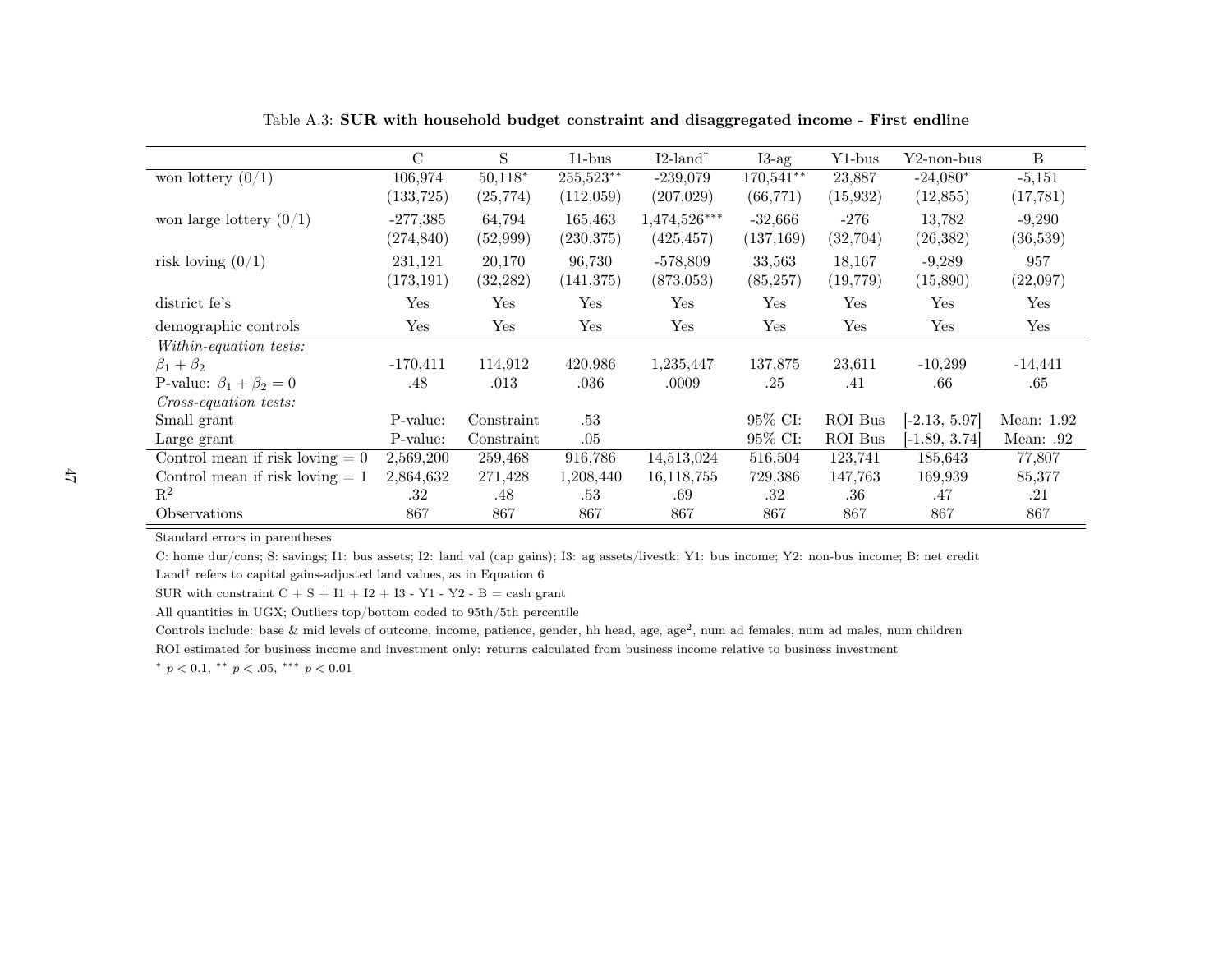|                                   | $\rm C$    | S          | $I1-bus$   | $I2$ -land <sup>†</sup> | $I3-ag$    | Y1-bus         | $Y2$ -non-bus   | $\mathbf{B}$ |
|-----------------------------------|------------|------------|------------|-------------------------|------------|----------------|-----------------|--------------|
| won lottery $\overline{(0/1)}$    | 22,245     | 38,607     | $240,412*$ | $-41,799$               | 90,298     | 16,164         | $-7,596$        | $-34,510$    |
|                                   | (484, 954) | (30, 475)  | (138, 843) | (498, 428)              | (70, 240)  | (16, 883)      | (14, 713)       | (25, 685)    |
| won large lottery $(0/1)$         | $-287,230$ | 46,849     | 181,203    | 1,573,977               | $-157,991$ | 1,797          | $-2,904$        | 11,235       |
|                                   | (996, 920) | (62, 665)  | (285, 441) | (1,024,704)             | (144,290)  | (34, 659)      | (30, 195)       | (52, 781)    |
| risk loving $(0/1)$               | 1,132,308  | 12,529     | 76,250     | 165,967                 | 169,024*   | 20,967         | 5,083           | $-57,256*$   |
|                                   | (708, 758) | (38, 746)  | (178, 019) | (1,085,947)             | (90,055)   | (21,037)       | (18,209)        | (31,884)     |
| district fe's                     | Yes        | Yes        | Yes        | Yes                     | Yes        | Yes            | Yes             | Yes          |
| demographic controls              | Yes        | Yes        | Yes        | Yes                     | Yes        | Yes            | Yes             | Yes          |
| Within-equation tests:            |            |            |            |                         |            |                |                 |              |
| $\beta_1+\beta_2$                 | $-264,985$ | 85,456     | 421,615    | 1,532,178               | $-67,693$  | 17,961         | $-10,500$       | $-23,275$    |
| P-value: $\beta_1 + \beta_2 = 0$  | .76        | .12        | .09        | .59                     | .59        | .55            | .69             | .61          |
| <i>Cross-equation tests:</i>      |            |            |            |                         |            |                |                 |              |
| Small grant                       | P-value:   | Constraint | .65        |                         | 95% CI:    | <b>ROI</b> Bus | $-2.13, 4.49$   | Mean: 1.18   |
| Large grant                       | P-value:   | Constraint | $.12\,$    |                         | 95\% CI:   | ROI Bus        | $[-1.89, 3.19]$ | Mean: $.65$  |
| Control mean if risk loving $= 0$ | 2,569,200  | 259,468    | 916,786    | 14,513,024              | 516,504    | 115,072        | 151,632         | 77,807       |
| Control mean if risk loving $= 1$ | 2,864,632  | 271,428    | 1,208,440  | 16, 118, 755            | 729,386    | 132,962        | 147,509         | 85,377       |
| $\mathrm{R}^2$                    | .26        | .28        | .43        | .5                      | .19        | $.26\,$        | .27             | .083         |
| Observations                      | 867        | 867        | 867        | 867                     | 867        | 867            | 867             | 867          |

Table A.4: SUR with household budget constraint and disaggreated income - Second endline

C: home dur/cons; S: savings; I1: bus assets; I2: land val (cap gains); I3: ag assets/livestk; Y1: bus income; Y2: non-bus income; B: net credit

Land<sup>†</sup> refers to capital gains-adjusted land values, as in Equation [6](#page-13-0)

SUR with constraint  $C + S + I1 + I2 + I3 - Y1 - Y2 - B =$  cash grant

All quantities in UGX; Outliers top/bottom coded to 95th/5th percentile

Controls include: base & mid levels of outcome, income, patience, gender, hh head, age, age<sup>2</sup>, num ad females, num ad males, num children

<span id="page-48-0"></span>ROI estimated for business income and investment only: returns calculated from business income relative to business investment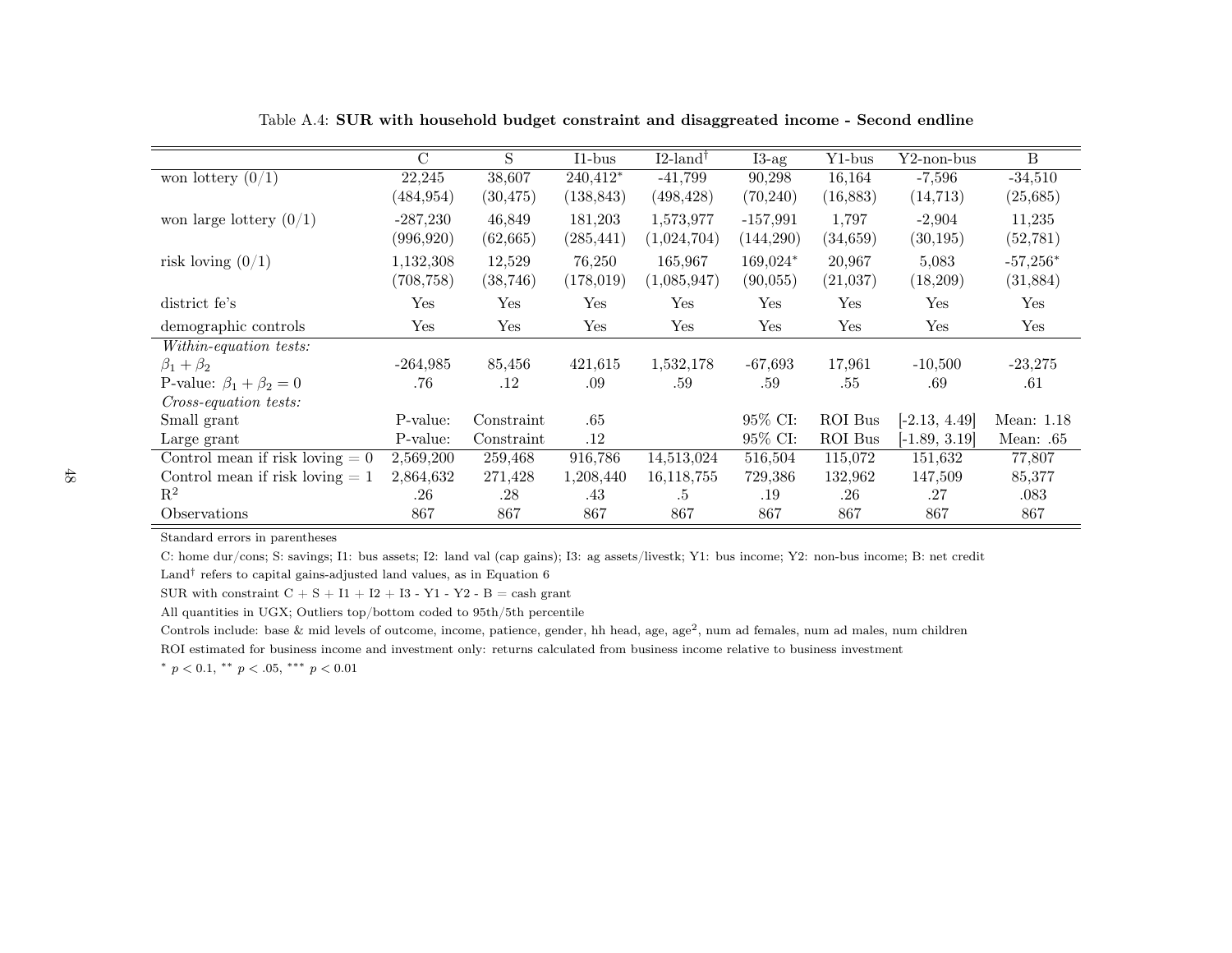|                                   | C: Consumption  |                        |                       | I1: Business Investment            |                         | I3: Agricultural Investment            |
|-----------------------------------|-----------------|------------------------|-----------------------|------------------------------------|-------------------------|----------------------------------------|
|                                   | (1)             | (2)                    | (3)                   | (4)                                | (5)                     | (6)                                    |
|                                   | wkly $\cos_{1}$ | durables <sub>e1</sub> | bus inventory $_{e1}$ | bus assets, no stock <sub>e1</sub> | livestock <sub>e1</sub> | ag assets, exc livestock <sub>e1</sub> |
| won lottery $(0/1)$               | $-4,407$        | 20,860                 | 127,501***            | 68,322                             | 152,667**               | -476                                   |
|                                   | (6,625)         | (16, 949)              | (42, 264)             | (77, 650)                          | (70, 206)               | (1, 155)                               |
| won large lottery $(0/1)$         | 10,635          | $-13,069$              | 178,976**             | 128,596                            | 53,455                  | 868                                    |
|                                   | (13, 613)       | (34,908)               | (86, 850)             | (159, 383)                         | (144, 186)              | (2,373)                                |
| risk loving $(0/1)$               | 1,790           | 3,473                  | $-1,097$              | 30,151                             | 700                     | 1,166                                  |
|                                   | (8,211)         | (21,060)               | (52, 395)             | (96, 304)                          | (87, 546)               | (1, 433)                               |
| district fe's                     | Yes             | Yes                    | Yes                   | Yes                                | Yes                     | Yes                                    |
| demographic controls              | Yes             | Yes                    | Yes                   | Yes                                | Yes                     | Yes                                    |
| $\beta_1 + \beta_2$               | 6,227           | 7,791                  | 306,477               | 196,919                            | 206,122                 | 392                                    |
| P-value: $\beta_1 + \beta_2 = 0$  | $.6\,$          | $.8\,$                 | .000057               | $.16\,$                            | .1                      | .85                                    |
| Control mean if risk loving $= 0$ | 116,552         | 248,341                | 285,471               | 547,412                            | 493,951                 | 21,684                                 |
| Control mean if risk loving $= 1$ | 124,135         | 274,960                | 320,723               | 768,031                            | 698,824                 | 24,692                                 |
| $\mathbf{R}^2$                    | .31             | .34                    | .46                   | .5                                 | .31                     | .27                                    |
| Observations                      | 867             | 867                    | 867                   | 867                                | 867                     | 867                                    |

Table A.5: Grant effects on disaggregated components of the household budget constraint - First endline

<span id="page-49-0"></span>All outcomes are in UGX; Outliers top/bottom coded to 95th/5th percentile

Controls include: midline or baseline level of outcome, patience, gender, hh head, age, age<sup>2</sup>, num ad females, num ad males, num children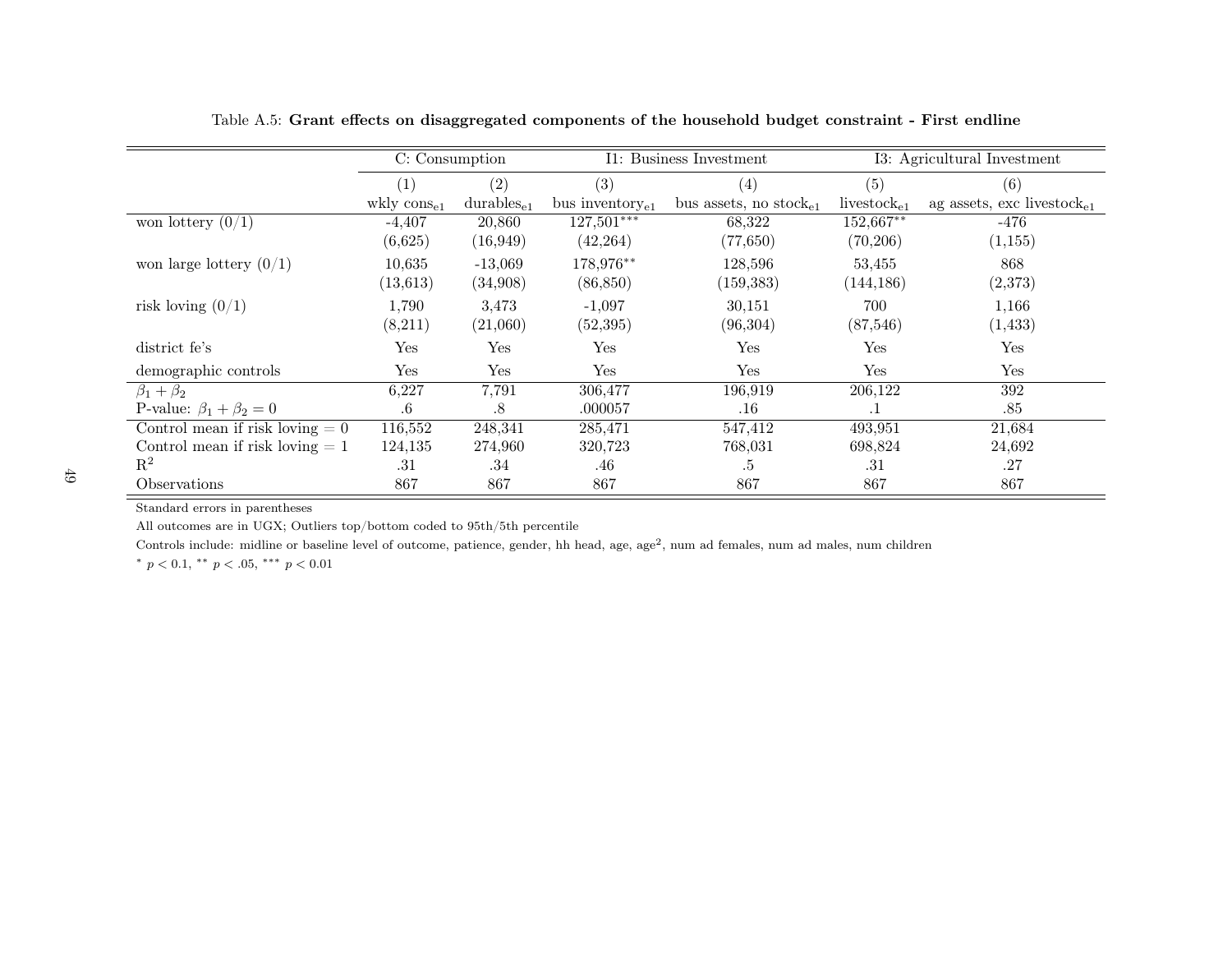|                                   | C: Consumption   |                 | I1: Business Investment |                                    | I3: Agricultural Investment |                                        |
|-----------------------------------|------------------|-----------------|-------------------------|------------------------------------|-----------------------------|----------------------------------------|
|                                   | (1)              | (2)             | (3)                     | (4)                                | (5)                         | (6)                                    |
|                                   | wkly $\cos_{e2}$ | $durables_{e2}$ | bus inventory $_{e2}$   | bus assets, no stock <sub>e2</sub> | livestock <sub>e2</sub>     | ag assets, exc livestock <sub>e2</sub> |
| won lottery $(0/1)$               | 3,280            | 27,899          | 54,891                  | 128,888                            | 103,419                     | 422                                    |
|                                   | (7,680)          | (18, 842)       | (43, 873)               | (119,300)                          | (73,906)                    | (1,279)                                |
| won large lottery $(0/1)$         | 11,823           | 44,974          | 19,487                  | 391,959                            | $-98.613$                   | 2,105                                  |
|                                   | (15, 782)        | (38, 807)       | (90, 155)               | (244, 873)                         | (151,786)                   | (2,629)                                |
| risk loving $(0/1)$               | 12,563           | 4,907           | 20,597                  | $-12,863$                          | 154,675*                    | 1,381                                  |
|                                   | (9,519)          | (23, 413)       | (54, 389)               | (147,960)                          | (92,161)                    | (1,588)                                |
| district fe's                     | Yes              | Yes             | Yes                     | Yes                                | Yes                         | Yes                                    |
| demographic controls              | Yes              | Yes             | Yes                     | Yes                                | Yes                         | Yes                                    |
| $\beta_1+\beta_2$                 | 15,103           | 72,874          | 74,379                  | 520,847                            | 4,806                       | 2,527                                  |
| P-value: $\beta_1 + \beta_2 = 0$  | .27              | .032            | .34                     | .015                               | .97                         | .27                                    |
| Control mean if risk loving $= 0$ | 116,753          | 258,584         | 286,676                 | 703,200                            | 463,165                     | 22,524                                 |
| Control mean if risk loving $= 1$ | 135,646          | 293,265         | 361,808                 | 918,528                            | 778,157                     | 26,223                                 |
| $\mathbf{R}^2$                    | .28              | .31             | .37                     | .36                                | .18                         | .26                                    |
| Observations                      | 867              | 867             | 867                     | 867                                | 867                         | 867                                    |

Table A.6: Grant effects on disaggregated components of the household budget constraint - Second endline

All outcomes are in UGX; Outliers top/bottom coded to 95th/5th percentile

<span id="page-50-0"></span>Controls include: midline or baseline level of outcome, patience, gender, hh head, age, age<sup>2</sup>, num ad females, num ad males, num children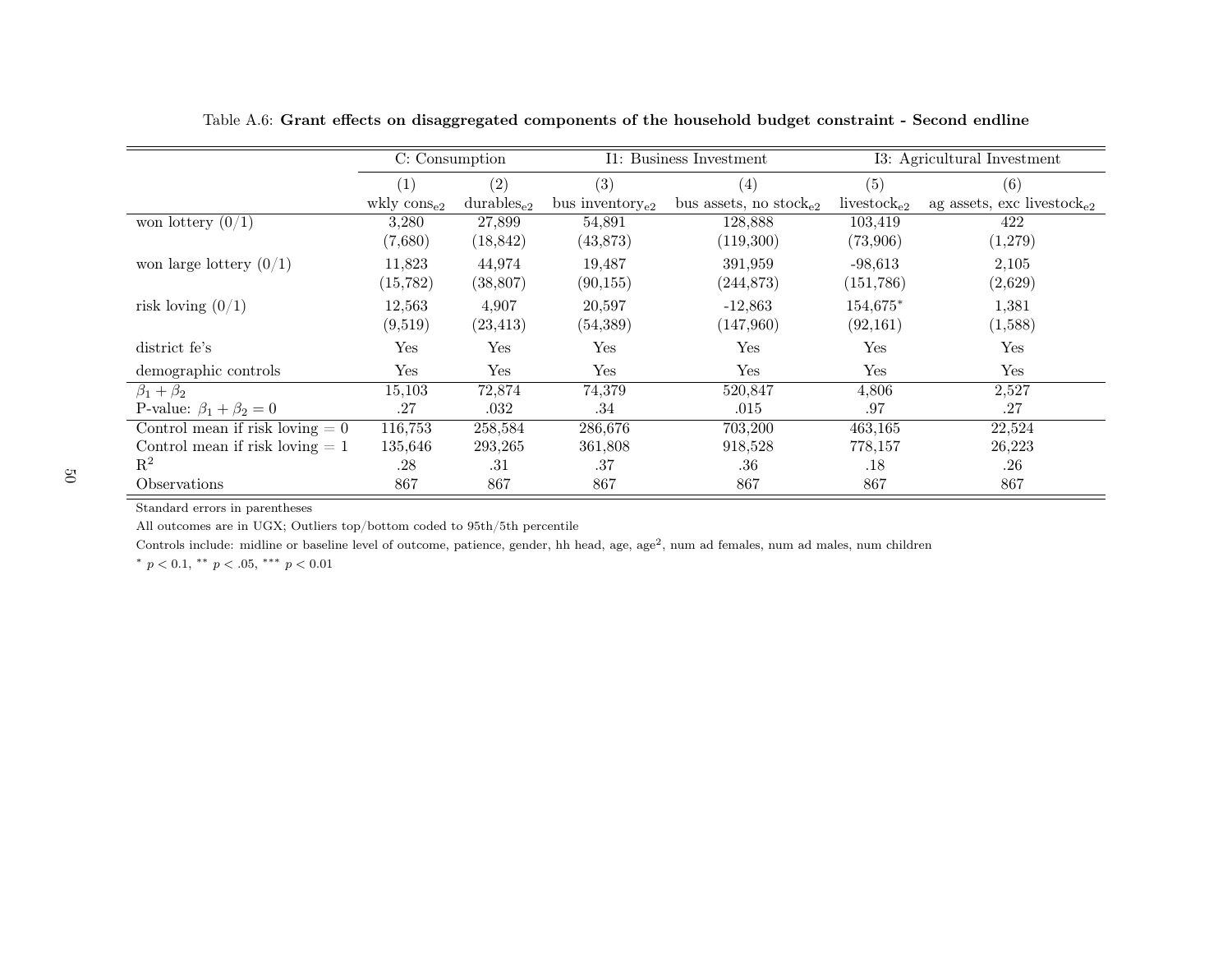|                                   |                | (2)                | (3)                   | (4)                  | (5)             | (6)             | $\left( 7\right)$       |
|-----------------------------------|----------------|--------------------|-----------------------|----------------------|-----------------|-----------------|-------------------------|
|                                   | tot $hrs_{e1}$ | own bus $hrs_{e1}$ | oth hh bus $hrs_{e1}$ | hired bus $hrs_{e1}$ | farm $hrs_{e1}$ | wage $hrs_{e1}$ | chore $\text{hrs}_{e1}$ |
| won lottery $(0/1)$               | 4.1            | $3.4***$           | $2.2***$              | 2.6                  | $-.98$          | 1.8             | $-1.6*$                 |
|                                   | (2.6)          | (1.6)              | (.95)                 | (1.7)                | (1.3)           | (1.9)           | (.85)                   |
| won large lottery $(0/1)$         | $-1.1$         | .18                | 1.2                   | $-.14$               | $-3.7$          | 3.5             | .18                     |
|                                   | (5.4)          | (3.3)              | (2)                   | (3.5)                | (2.6)           | (4)             | (1.8)                   |
| risk loving $(0/1)$               | 2.4            | 3                  | 1.1                   | $5.3***$             | .84             | .41             | $-2.2**$                |
|                                   | (3.2)          | (2)                | (1.2)                 | (2.1)                | (1.6)           | (2.4)           | (1.1)                   |
| district fe's                     | Yes            | Yes                | Yes                   | Yes                  | Yes             | Yes             | Yes                     |
| demographic controls              | Yes            | Yes                | Yes                   | Yes                  | Yes             | Yes             | Yes                     |
| $\beta_1 + \beta_2$               | 3              | 3.6                | 3.4                   | 2.4                  | $-4.7$          | 5.3             | $-1.4$                  |
| P-value: $\beta_1 + \beta_2 = 0$  | .52            | .21                | .05                   | .42                  | .04             | .13             | $.36\,$                 |
| Control mean if risk loving $= 0$ | 101            | 19                 | 3.7                   | 7.6                  | 29              | 33              | 19                      |
| Control mean if risk loving $= 1$ | 103            | 22                 | 4.2                   | 12                   | 30              | 33              | 16                      |
| $\mathbf{R}^2$                    | .39            | .54                | .33                   | .13                  | .21             | .33             | .29                     |
| Observations                      | 867            | 867                | 867                   | 867                  | 867             | 867             | 867                     |

<span id="page-51-0"></span>Table A.7: Grant effects on time allocation - First endline

All outcome quantities are in hours per week; Outliers top/bottom coded to 95th/5th percentile

Controls include: midline level of outcome, patience, gender, hh head, age, age<sup>2</sup>, num ad females, num ad males, num children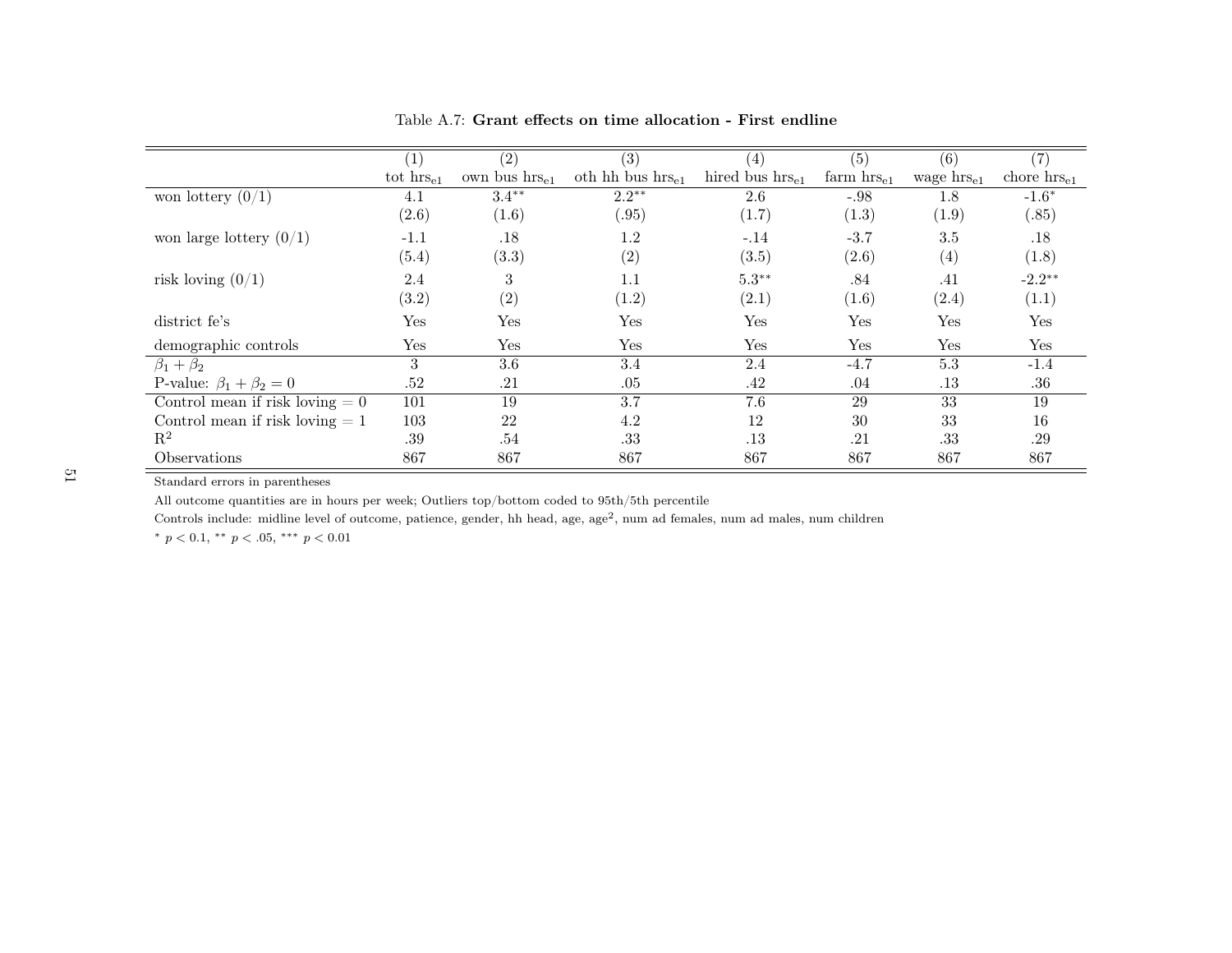|                                   |                       | (2)                | (3)                   | (4)                  | (5)             | (6)                    |                         |
|-----------------------------------|-----------------------|--------------------|-----------------------|----------------------|-----------------|------------------------|-------------------------|
|                                   | tot $\text{hrs}_{e2}$ | own bus $hrs_{e2}$ | oth hh bus $hrs_{e2}$ | hired bus $hrs_{e2}$ | farm $hrs_{e2}$ | wage $\text{hrs}_{e2}$ | chore $\text{hrs}_{e2}$ |
| won lottery $(0/1)$               | 4.7                   | 2.6                | 1.4                   | $2.7*$               | $-1.1$          | 2.9                    | $-1.5$                  |
|                                   | (3.1)                 | (2.1)              | (1.1)                 | (1.4)                | (1.3)           | (2)                    | (0.94)                  |
| won large lottery $(0/1)$         | $-7.6$                | $-2.6$             | $-.95$                | 1.8                  | $-.99$          | $-4.1$                 | .32                     |
|                                   | (6.4)                 | (4.3)              | (2.3)                 | (2.9)                | (2.6)           | (4.2)                  | (1.9)                   |
| risk loving $(0/1)$               | 6.2                   | $6.2**$            | $2.6*$                | $1.6\,$              | $-2.1$          | 3.2                    | $-1.1$                  |
|                                   | (3.9)                 | (2.6)              | (1.4)                 | (1.7)                | (1.6)           | (2.5)                  | (1.2)                   |
| district fe's                     | Yes                   | Yes                | Yes                   | Yes                  | Yes             | Yes                    | Yes                     |
| demographic controls              | Yes                   | Yes                | Yes                   | Yes                  | Yes             | Yes                    | Yes                     |
| $\beta_1 + \beta_2$               | $-2.9$                | .067               | .45                   | 4.5                  | $-2.1$          | $-1.2$                 | $-1.2$                  |
| P-value: $\beta_1 + \beta_2 = 0$  | .61                   | .99                | .82                   | .073                 | .35             | .74                    | .49                     |
| Control mean if risk loving $= 0$ | 101                   | 19                 | 3.9                   | $5.5\,$              | 29              | 31                     | 19                      |
| Control mean if risk loving $= 1$ | 106                   | 26                 | 6.8                   | $\overline{7}$       | 28              | 34                     | 17                      |
| $\mathbf{R}^2$                    | .22                   | .33                | .12                   | .057                 | .2              | .25                    | .26                     |
| <i><b>Observations</b></i>        | 867                   | 867                | 867                   | 867                  | 867             | 867                    | 867                     |

Table A.8: Grant effects on time allocation - Second endline

All outcome quantities are in hours per week; Outliers top/bottom coded to 95th/5th percentile

<span id="page-52-0"></span>Controls include: midline level of outcome, patience, gender, hh head, age, age<sup>2</sup>, num ad females, num ad males, num children